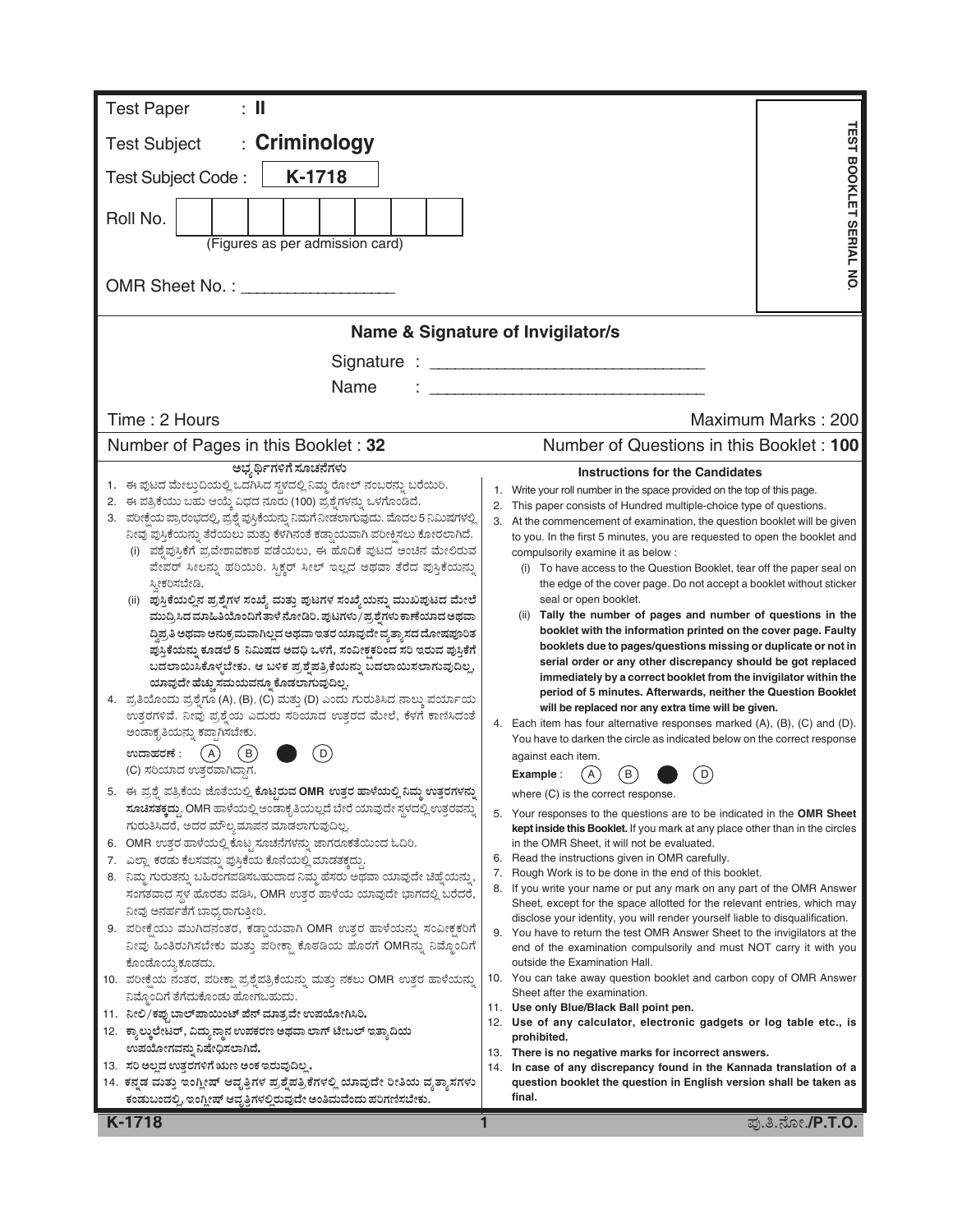### ಅಪರಾಧ ಶಾಸ<sub>,</sub> *±æà±ÜÃ…* **– II**

*WÜÊÜá¯Ô : D ±Ü£ÅPæ¿áá* **(100)** *®ÜãÃÜá* ÊÜÓÜ᤯ÐÜu ÊÜÞ¨ÜÄ¿á ±ÜÅÍæ°WÜÙÜ®æã°ÙÜWæãíw¨Üáª, *񚏜Áãí¨Üá ±ÜÅÍæ°¿áã GÃÜvÜá* **(2)** ಅಂಕಗಳನ್ನು ಹೊಂದಿದೆ. **ಎಲ್ಲಾ** ಪ್ರಶ್ನೆಗಳನ್ನೂ **ಕಡ್ಡಾಯ**ವಾಗಿ ಉತ್ತರಿಸಬೇಕು.

- 1. ಮಾನವ ಹಕ್ಕುಗಳ ಸಂರಕ್ಷಣಾ ಅಧಿನಿಯಮ ಕಾಯಿದೆ  $r$ ಹಾರಿಯಾದ ನಂತರ ಸ್ಥಾಪಿತವಾದ ಸಂಸ್ಥೆ ಯಾವುದು ?
	- (A) *ÃÝÑóà¿á ÊÜÞ®ÜÊÜ ÖÜPÜáRWÜÙÜ BÁãàWÜ*
	- (B) ರಾಷ್ಟ್ರೀಯ ಮಹಿಳಾ ಆಯೋಗ
	- (C) *ÃÝÑóà¿á ÊÜáPÜRÙÜ ÖÜPÜáRWÜÙÜ ÃÜPÜÒOÝ BÁãàWÜ*
	- (D) ಪರಿಶಿಷ್ಟ ಜಾತಿ ಮತ್ತು ಪರಿಶಿಷ್ಟ ಪಂಗಡದ *ÃÝÑóà¿á BÁãàWÜ*
- 2. ಅಂತರರಾಷ್ಟ್ರೀಯ ಮಾರುಕಟ್ಟೆಯಲ್ಲಿ ಅತ್ಯಂತ ಹೆಚ್ಚಿನ  $\Delta$ ಮೌಲ್ಯವುಳ್ಳ ಮಾದಕ ವಸ್ತು ಯಾವುದು ?
	- (A) *ÊÜáÄgáÊÜ®Ý*
	- (B) *ÖæÃÝÀá®…*
	- (C) *PæãPæà®…*
	- (D) *Gí´æpÝÊæáç®…*
- **3.** ಭಾರತದ ಸರ್ವೋಚ್ಛ ನ್ಯಾಯಾಲಯದ *AÊÜÇæãàPÜ®æ¿á ±ÜÅPÝÃÜ PæÙÜX®ÜÊÜâWÜÙÜÈÉ ¿ÞÊÜâ¨Ü®Üá° "PÝ®ÜÕÃ…' ÖÝWÜã ÓÜÊÜáWÜÅ ÓÜÊÜÞg¨Ü ÊæáàÇæ Ë®ÝÍÜPÝÄ¿ÞX ±ÜÅ»ÝÊÜ ¹àÃÜáÊÜ ÓÜíWÜ£*  ಎನ್ನಲಾಗಿತ್ತು?
	- (A) *ÃÝgQà¿á PæãÇæWÜÙÜá*
	- (B) *ÓÜíZqñÜ A±ÜÃÝ«ÜWÜÙÜá*
	- (C) *PæãàÊÜáá WÜÆ»æ*
	- (D) *»ÜÅÐÝraÝÃÜ*

4. ನೀಡಲಾಗಿರುವ ಸೂಚಿಯನ್ನು ಬಳಸಿ ಕೊಡಲಾಗಿರುವ *±Üqr* **– I** *ÃÜÈÉÃÜáÊÜ AíÍÜWÜÙÜ®Üá° ±Üqr* **– II** *ÃÜÈÉ*  ನೀಡಲಾಗಿರುವ ಉತ್ತರದೊಂದಿಗೆ ಹೊಂದಿಸಿ ಬರೆಯಿರಿ.

 *±Üqr* **– I** *±Üqr* **– II**

- a. *ÊÜá®ÜÔÕ®ÜÈÉ »Ü¿áÊÜâíoá* i. *±ÜÅ£PÝÃÜPÜ*  ಮಾಡುವ ಉದ್ದೇಶದಿಂದ ಸಿದ್ಧಾಂತ ಶಿಕ್ಷೆಯನ್ನು ಸೂಕ್ತ ಪ್ರಮಾಣದಲ್ಲಿ ನೀಡಲಾಗಿದೆ.
- b. ಅಪರಾಧದಿಂದ ಪಡೆದ ನಲಿವಿನ ii. ಭಯಜನಕ ÓÜÊÜáÊÝX A±ÜÃÝ—¿á ÊæáàÇæ ԨݜíñÜ ಶಿಕ್ಷೆಯ ನೋವನ್ನು ಉಂಟು ಮಾಡುವುದು.
- c. ಶಿಕ್ಷೆಯ ಮುಖ್ಯ ಗುರಿಯೆಂದರೆ, iii. ತಡೆಗಟ್ಟುವಿಕೆಯ 'ಅಪರಾಧವನ್ನು ನಿಲ್ಲಿಸುವುದು, ಸಿದ್ಧಾಂತ ಪ್ರತಿಕಾರವಲ್ಲ'.
- d. ಶಿಕ್ಷೆಯ ಮೂಲಕ ಅಪರಾಧಿಯ iv. ಸುಧಾರಣಾ ಮನಃಪರಿವರ್ತನೆ ಹಾಗೂ ಸಿದ್ಧಾಂತ ಕಾನೂನುಬದ್ಧವಾಗಿ ಇರುವ *ನಾಗ*ರೀಕನಾಗಿ ಸಮಾಜದಲ್ಲಿ ಪುನರ್ವಸತಿ ಮಾಡುವುದು.

### <u>ಸೂಚಿ :</u>

|                   |  | a b c d |  |
|-------------------|--|---------|--|
| $(A)$ ii i iii iv |  |         |  |
| (B) i ii iv iii   |  |         |  |
| $(C)$ iii iv ii i |  |         |  |
| (D) iv iii i ii   |  |         |  |

**Paper II 2 K-1718**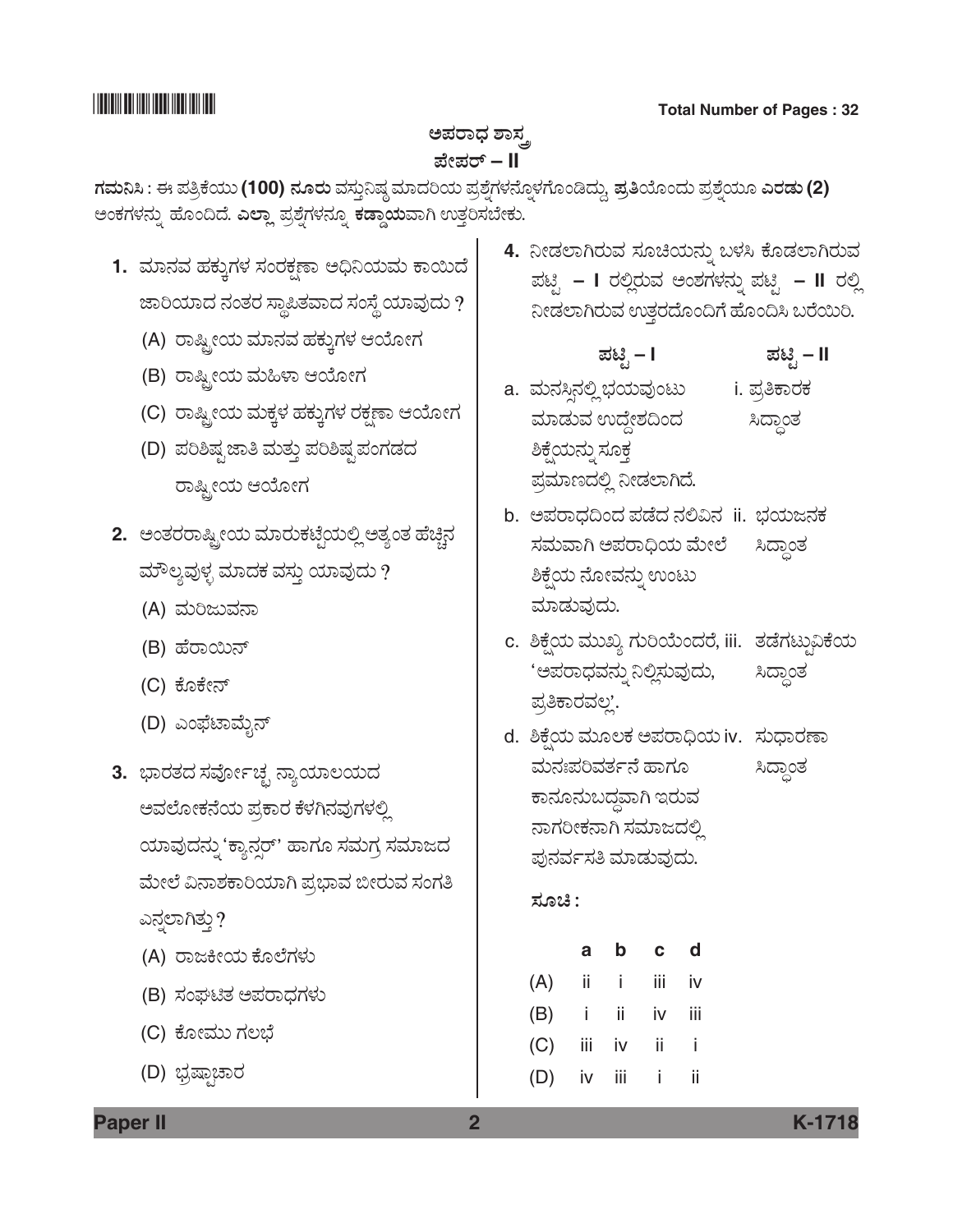### **Criminology**

### **Paper – II**

**Note :**This paper contains **Hundred (100)** objective type questions. **Each** question carries **two (2)** marks. **All** questions are **compulsory**.

- **1.** Which of the following was set up after the enactment of the protection of Human Rights Act ?
	- (A) National Human Rights **Commission**
	- (B) National Commission for Women
	- (C) National Commission for the Protection of Child Rights
	- (D) National Commission for the Scheduled Castes and Scheduled **Tribes**
- **2.** Which one of the following drugs has a huge value in terms of revenue it generates at the International market ?
	- (A) Marijuana
	- (B) Heroin
	- (C) Cocaine
	- (D) Amphetamine
- **3.** Which one of the following phenomenon was observed by the Supreme Court of India as 'Cancer' and would have a disastrous impact on the larger society ?
	- (A) Political murders
	- (B) Organized crime
	- (C) Communal violence
	- (D) Corruption

**4.** Match the following : Match the item in List – **I** with List – **II** and select the correct answer using the code given below :

 **List – I List – II**

- a. Punishment seeks i. Retributive to create some kind theory of fear in the mind of by providing adequate penalty.
- b. The pain to be inflicted ii. Deterrent on the offender by way theory of punishment equal to the pleasure derived by committing crime.
- c. Punishment is based iii. Preventive on the proposition theory 'not to avenge crime but to stop it'.
- d. Punishment to seek iv. Reformative and bring out a change theory in the attitude of offender so as to rehabiliate as a law abiding person.

### **Code :**

| a                 | b c d |    |
|-------------------|-------|----|
| $(A)$ ii i iii iv |       |    |
| $(B)$ i ii iv iii |       |    |
| $(C)$ iii iv ii i |       |    |
| $(D)$ iv iii i    |       | ii |

**Paper II 3 K-1718**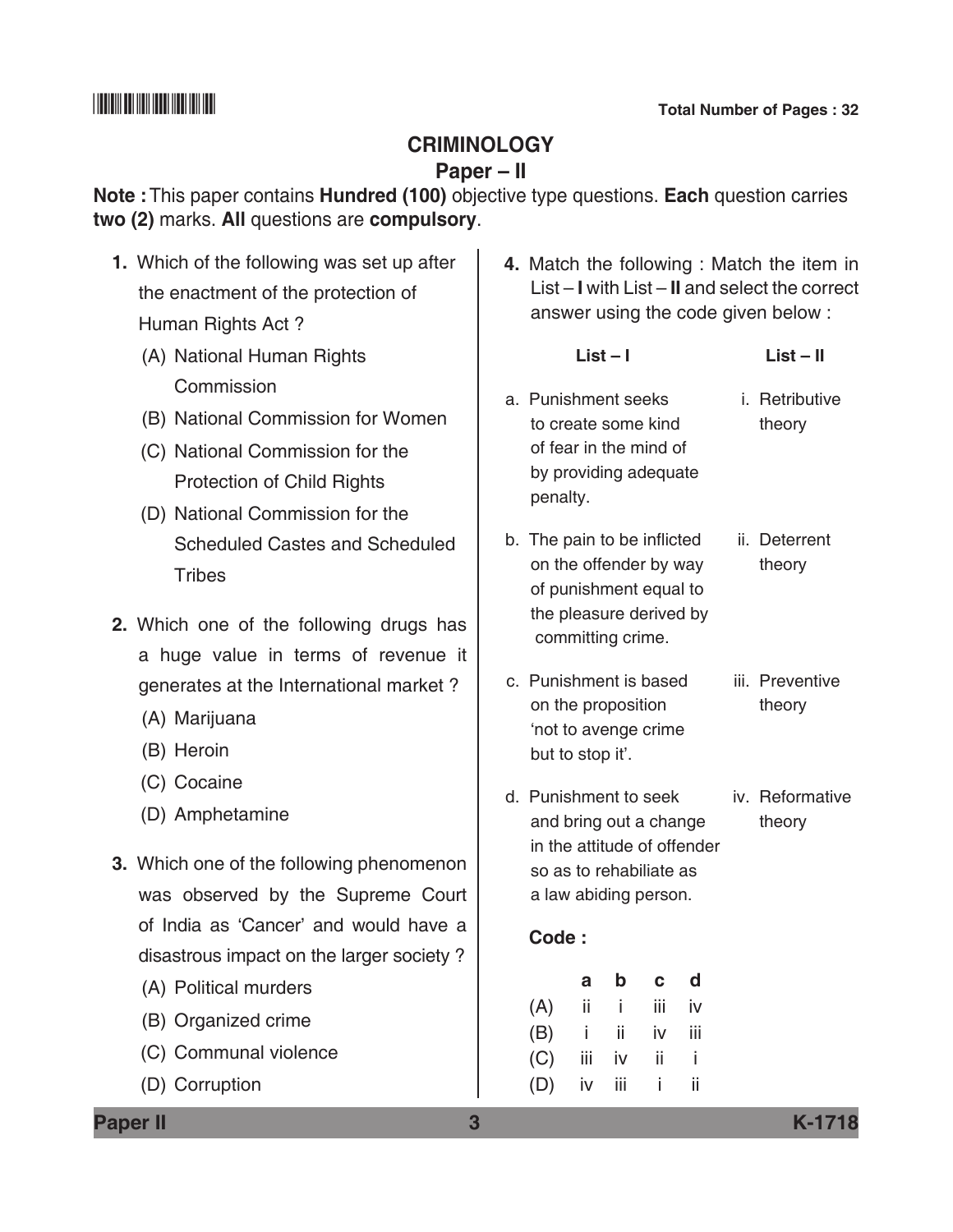# 

### 9. ತರ್ಕ ಮತ್ತು ಚರ್ಚೆ ಅಥವಾ ಲೆಕ್ವಾಚಾರಕ್ಕೆ ಆಧಾರವಾಗಿರುವ 5. ನೀಡಲಾಗಿರುವ ಸೂಚಿಯನ್ನು ಬಳಸಿ ಕೊಡಲಾಗಿರುವ ಕಲನೆಯನ್ನು ಅನುಕ್ರಮವಾಗಿ ಜೋಡಿಸಿರಿ. ವಾಸ್ತವಿಕ ಮಾಹಿತಿಯನ್ನು ಏನೆಂದು ಕರೆಯುವರು ? I. ಬಹುಸಂಖ್ಯೆಯಲ್ಲಿ ಬಹುತೇಕ ಘಟನೆಗಳು (A) ಸಂಖ್ಯಾಶಾಸ್ತ್ರ (B) ದತ್ತಾಂಶ ಕೂಡುತವೆ (C) ವಿಶ್ಲೇಷಣೆ (D) ಸಿದ್ಧಾಂತ II. ಅಪರಾಧಕೆ ತಕ್ತ ಶಿಕ್ತೆ ಹಂಚಿಕೆಯಲ್ಲಿ 10. ನೀಡಲಾಗಿರುವ ಮೀಡಿಯನ್ III. ಶ್ರೇತವಸ್ಥವಾರಿ ಅಪರಾಧ ಕಂಡುಹಿಡಿಯಿರಿ. IV. ಥರ್ಮಲ್ ಲಾ ಆಫ್ ಕೈಮ್ 44, 42, 45, 41, 43  $(A)$  44  $(B)$  42 ಸೂಚಿ :  $(C)$  41  $(D)$  43  $(A)$  III, II, I, IV  $(B)$  II, I, IV, III  $(D)$  IV, III, II, I  $(C)$  I, II, III, IV 11. ಪಟಿ – I ರಲ್ಲಿರುವ ಅಂಶಗಳನ್ನು ಪಟಿ – II ರಲ್ಲಿರುವ ಉತ್ತರಗಳೊಂದಿಗೆ ಜೋಡಿಸಿ ಬರೆಯಿಂ. 6. ಕೆಳಗಿನವುಗಳಲ್ಲಿ ಯಾವುದು ಸರಿಯಾದ ಪಟಿ – I ಪಟಿ *–* II ಹೊಂದಾಣಿಕೆಯಾಗಿದೆ ? i. ಮಕ್ತಳೆ ಮೇಲಿನ ಅಪರಾಧ a. ಅಪಹರಣ ಮತ್ತು (A) ಹಾದಿ ತಪಿದ ಯುವಕ - ತ್ರ್ಯಾಶರ್ ವ್ಯಪಹರಣ - ಟೆನನ್ಬಾಮ್ (B) ದ ಪ್ರೊಫೆಶನಲ್ ಥೀಫ್ b. ಗಲಭೆ ಮತ್ತು ದೊಂಬಿ ii. ಮಹಿಳೆಯ ವಿರುದ್ಧದ – ಡಗ್ಡೇಲ್ (C) ಸಕಾರಾತ್ತತೆ ಅಪರಾಧ (D) ಅರಾಜಕತೆ ಮತ್ತು ಆತ್ಮಹತ್ಯೆ – ಲೆಮೆರ್ಟ್ c. ಪತಿಯಿಂದ ಮತವನ iii. ಸಾರ್ವಜನಿಕ ಸುವ್ರವಸೆಯ 7. ನೀಡಿರುವ ಸೂಚಿಗಳನ್ನು ಬಳಸಿ ಅನುಕ್ರಮವಾಗಿ ಸಂಬಂಧಿಕರಿಂದ ಹಿಂಸೆ ವಿರುದ್ಧ ಅಪರಾಧ ನಮೂದಿಸಿ. d. ವೇಶ್ಯಾವೃತ್ತಿಗಾಗಿಹೆಣ್ಣು iv. ಮಾನವನ ದೇಹದ ಮಕ್ಕಳ ಖರೀದಿ / 1. ಆಲ್ರೊಹಾಲಿಕ್ ಅನಾನಿಮಸ್ ಸಭೆ ವಿರುದ್ಧದ ಅಪರಾಧ ಮಾರಾಟ 2. ಮರುಕಳಿಕೆ ತಡೆಗಟ್ರುವಿಕೆ v. ಸ್ವತಿನವಿರುದ್ಧದ ಅಪರಾಧಗಳು 3. ವೈದ್ಯಕೀಯ ನಿರ್ವಿಷೀಕರಣ ಸೂಚಿ : 4. ಆಪ ಸಮಾಲೋಚನೆ b c d  $\mathsf{a}$ ಸೂಚಿ : iii i iv ii  $(A)$  $(A)$  3, 4, 2, 1  $(B)$  3, 2, 1, 4  $(B)$ ii iv i -iii  $(C)$  1, 2, 3, 4  $(D)$  4, 3, 2, 1  $(C)$ j. ii iii iv iv iii ii  $(D)$ -i-8. ಪ್ರತಿಪಾದನೆ(A):ಅಪರಾಧಿಯವ್ಯಕ್ತಿಯಚಿತ್ರಣಎಂದರೆ, 12. ಕಾನೂನು ನ್ಯಾಯಾಲಯಗಳನ್ನು ಅವುಗಳ ಅಧಿಕಾರದ ಅಪರಾಧವನ್ನು ಮಾಡಿದವನ ಗುರುತಿಸುವಿಕೆಯನ್ನು ಆತನ ವರ್ತನೆ ಮತ್ತು ವ್ಯಕ್ತಿತ್ವದ ಲಕ್ಷಣಗಳ ಆಧಾರವಾಗಿ ಆಧಾರದ ಮೇಲೆ ಮೇಲಿಂದ ಕೆಳಗೆ ಬರೆಯಿರಿ. ಪರಿಗಣಿಸಿ ಯಾರು ಅಪರಾಧವನ್ನು ಮಾಡಿರುವರೋ (ಉನ್ನತ ಅತ್ಯುನ್ನತ ಅಧಿಕಾರವು ಪ್ರಥಮ ಎನ್ನುವುದನ್ನು ಅತಿ ಹೆಚ್ಚಿನ ಸಾಧ್ಯತೆಗಳನ್ನು ಹೊರತರುವ ಶ್ರೇಣಿಯಲ್ಲಿರುತ್ತದೆ.) i. ಮುಖ್ಯ ನ್ಯಾಯಿಕ ದಂಡಾಧಿಕಾರಿ ವಿಷಯವಾಗಿರುತದೆ. ii. ಅಪರ ಸತ್ತ ನ್ಯಾಯಾಲಯ ಸಮರ್ಥನೆ (R) : ಪೊಲೀಸ್ ಇಲಾಖೆ ತನಿಖೆಯ iii. ದ್ರಿತೀಯ ದರ್ಜೆ ನ್ಯಾಯಿಕ ದಂಡಾಧಿಕಾರಿ ವೇಳೆಯಲ್ಲಿ ಇದನ್ನು ಯಶಸ್ವಿಯಾಗಿ ಬಳಸಿ ತನಿಖಾ iv. ಪೆಥಮ ದರ್ಜೆ ನ್ಯಾಯಿಕ ದಂಡಾಧಿಕಾರಿ ಕ್ಷೇತ್ರವನ್ನು ಸ್ಪಷ್ಟಗೊಳಿಸುತ್ತಾರೆ. ಸೂಚಿ : (A) (A) ಸರಿಯಾಗಿದೆ ಆದರೆ (R) ತಪಾಗಿದೆ  $(A)$  i, ii, iv, iii (B) (R) ಸರಿಯಾಗಿದೆ ಆದರೆ (A) ತಪಾಗಿದೆ  $(B)$  ii, iv, i, iii (C) (A) ಮತ್ತು (R) ಎರಡೂ ತಪಾಗಿದೆ  $(C)$  ii, i, iv, iii (D) (A) ಮತ್ತು (R) ಎರಡೂ ಸರಿಯಾಗಿವೆ  $(D)$  i, ii, iii, iv

### **Paper II**

### **Total Number of Pages: 32**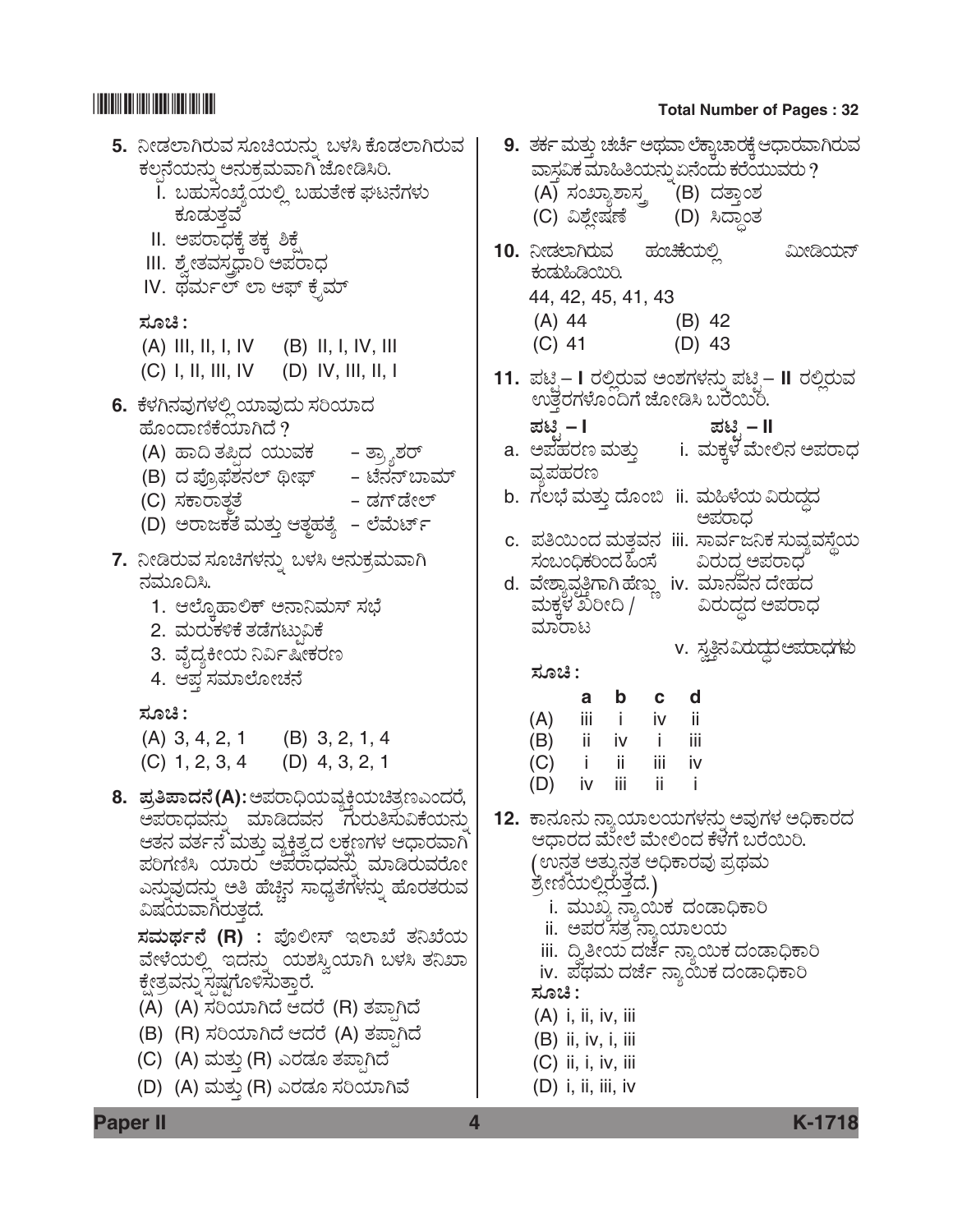- **5.** Arrange the following concepts in which they appeared, use the code given below :
	- I. The greatest happiness shared by the greatest number
	- II. Let the punishment fit the crime
	- III. White collor crime
	- IV. Thermal law of crime

### **Code :**

| $(A)$ III, II, I, IV | $(B)$ II, I, IV, III |
|----------------------|----------------------|
| $(C)$ I, II, III, IV | $(D)$ IV, III, II, I |

- **6.** Which among the following is correctly matched ?
	- (A) Way Ward Youth Thrasher
	- (B) The Professional Thief Tannenbaum
	- (C) Positivism Dugdale
	- (D) Anomie and Suicide Lemert
- **7.** Arrange the following in sequence, using the codes given below :
	- 1. Alcoholic Anonymous meetings
	- 2. Relapse prevention
	- 3. Medical detoxification
	- 4. Counselling

### **Code :**

| $(A)$ 3, 4, 2, 1 | $(B)$ 3, 2, 1, 4 |
|------------------|------------------|
| $(C)$ 1, 2, 3, 4 | $(D)$ 4, 3, 2, 1 |

**8. Assertion (A)** : Criminal profiling indicates the kind of person most likely to have committed a crime by focusing on certain behavioural and personality characteristics.

 **Reason(R) :** It has been used by the Police Department successfully to narrow the field of investigation.

- (A) (A) is correct, but (R) is wrong
- (B) (R) is correct, but (A) is wrong
- (C) Both (A) and (R) are wrong
- (D) Both (A) and (R) are correct

# \*K1718\* **Total Number of Pages : 32**

- **9.** Factual information used as a basis for reasoning, discussion or calculation is called
	- (A) Statistics (B) Data (C) Analysis (D) Theory
- **10.** Find the median of the following distribution. 44, 42, 45, 41, 43
	- (A) 44 (B) 42 (C) 41 (D) 43
- **11.** Match the items in List **I** with List **II. List – I List – II**
	- a. Kidnapping and i. Crime against abduction children
	- b. Riots and Arson ii. Crime against women
	- c. Cruelty by husbands iii.Crime against and relatives
	- d. Selling/Buying iv. Crime against of girls for body prostitution
		- v. Crime against property

 **Code :**

|     | a   | b   | C.  | d   |
|-----|-----|-----|-----|-----|
| (A) | iii | i   | iv  | ii  |
| (B) | ii. | iv  | Ĺ   | iii |
| (C) | j.  | ii. | iij | iv  |
| (D) | iv  | iij | ii  | İ   |

- **12.** Arrange the Courts of Law according to their powers in the decreasing order. (The most powerful ranked as first)
	- i. Chief Judicial Magistrate
	- ii. Additional Sessions Court
	- iii. Judicial Magistrate Second Class
	- iv. Judicial Magistrate First Class

## **Code :**

- (A) i, ii, iv, iii
- (B) ii, iv, i, iii
- (C) ii, i, iv, iii
- (D) i, ii, iii, iv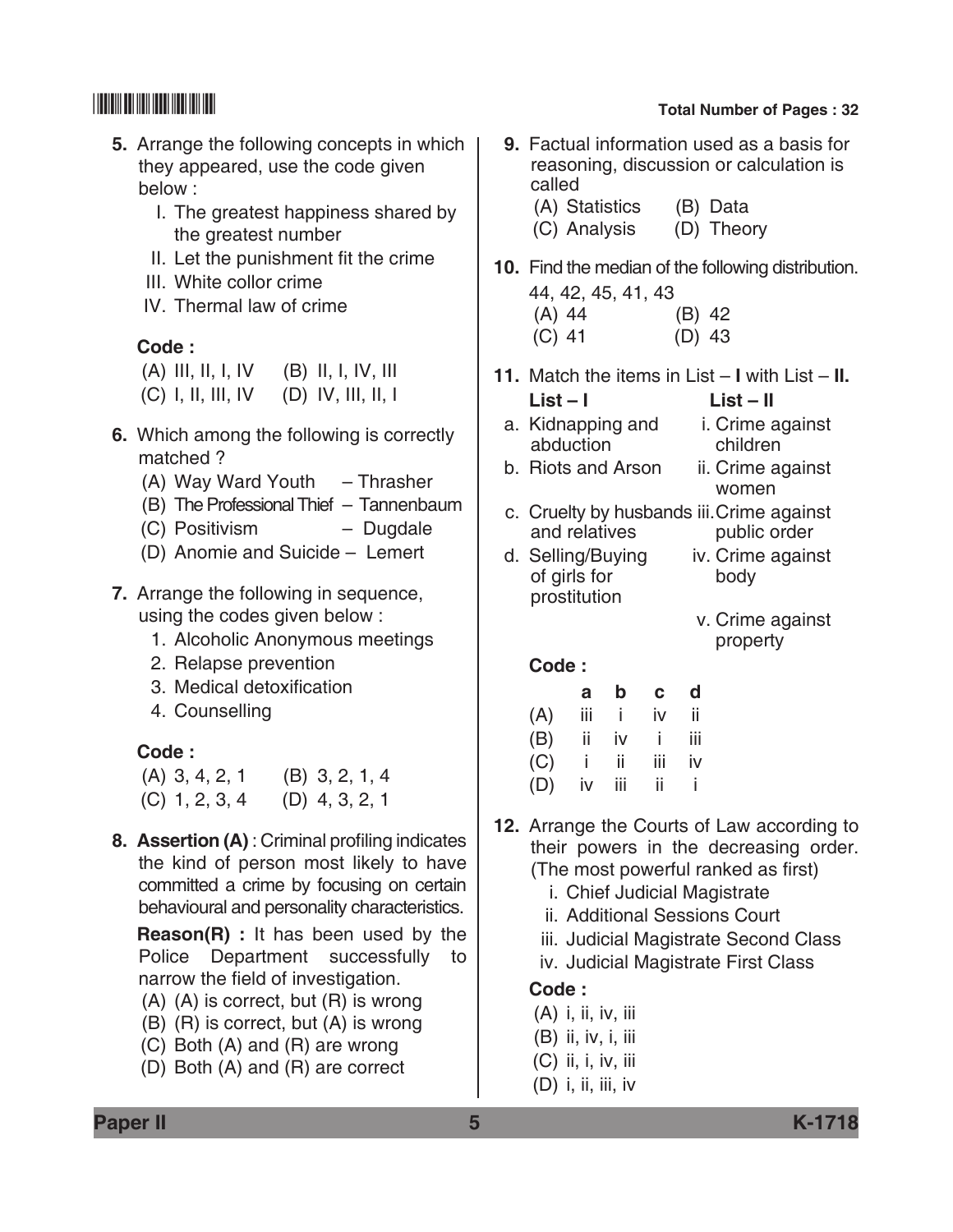### 13. ಕೆಳಗಿನ ಸಂಖ್ಯೆಗಳಲ್ಲಿ ಮೀನ್**ನನ್ನು ತಿಳಿಸಿ**ರಿ. 12, 13, 14, 15, 16 (A) 12 (B) 14 (C) 16 (D) 110 **14.** PæÙÜX®ÜÊÜâWÜÙÜÈÉ ¿ÞÊÜâ¨Üá ÓÜĿިÜhæãàvÜOæ¿ÞX¨æ? – ಮಾಟ್ಸಾ (B) ಸಂರಕ್ಷಣಾ ಸ್ಥಳ ಸಿದ್ಧಾಂತ – ಚಾಂಬ್ವೆಸ್ (C) ಹಿಂಸೆಯ ಉಪಸಂಸ್ತ್ರೆತಿ *–* ಬರ್ಜೆಸ್ (D) ಸಾಮಾಜಿಕ ನಿಯಂತ್ರಣ – ಮಾರ್ಶೆಲ್ ಸಿದ್ಧಾಂತ 15. ನೀಡಲಾಗಿರುವ ಸೂಚಿಯನ್ನು ಬಳಸಿ ಬಾಲನ್ಯಾಯ<br>ವ್ಯವಸ್ಥೆಯಲ್ಲಿ ಅನುಸರಿಸುವ ವಿವಿಧ ಹಂತಗಳನ್ನು ಅನುಕ್ಷೆಮವಾಗಿ ನಮೂದಿಸಿ. 1. ವಿಶೇಷ <u>ಗ್</u>ರಹ 2. ವೀಕಣಾ ಗೃಹ 3. ಬಾಲನ್ಯಾಯ ಮಂಡಳಿ 4. ಪೊಲೀಸರೊಂದಿಗೆ ಮುಖಾಮುಖಿ  *ÓÜãb :* (A) 4, 2, 3, 1 (B) 2, 1, 3, 4 (C) 1, 2, 3, 4 (D) 4, 3, 2, 1 **16.** *±ÜÅ-£-±Ý-¨Ü®æ* **(A)** *: ÓÜÖÜ»ÝX AÊÜÇæãàPܮܨÜÈÉ*   $\vec{z}$ ಸಂಶೋಧಕನಿಗೆ ಪ್ರಾಥಮಿಕ ಮಾಹಿತಿಯನ್ನು ನೇರವಾಗಿ *ಗುಂಪಿನ ಚಟು*ವಟಿಕೆಗಳನ್ನು ಅವರ ನೈಸರ್ಗಿಕ ಸ್ಥಿತಿಗತಿಗಳಲ್ಲಿ ವೀಕ್ಷಣೆಯ ಮೂಲಕ ಪಡೆಯುತ್ತಾರೆ.  *ÓÜ-ÊÜá-¥Üì®æ* **(R)** *: ÓÜÖÜ»ÝX AÊÜÇæãàPܮܨÜÈÉ®Ü*   $\,$ ಬಹುಮುಖ್ಯ ಪ್ರಯೋಜನವೆಂದರೆ, ಸಂಶೋಧಕನು ಪ್ರಮಾಣಾತ್ಮಕ ದತ್ತಾಂಶಗಳನ್ನು ಪಡೆಯಬಹುದು. (A) (A) ಮತ್ತು (R) ಎರಡೂ ಸರಿಯಾಗಿವೆ ಮತ್ತು (R) (A) *¿á ÓÜ-Ä-¿Þ¨Ü Ë-ÊÜ-ÃÜ-Oæ-¿Þ-X¨æ* (B) (A) ಮತ್ತು (R) ಎರಡೂ ಸರಿಯಾಗಿವೆ ಆದರೆ (R) (A) *¿á ÓÜ-Ä-¿Þ¨Ü Ë-ÊÜ-ÃÜ-Oæ-¿á-ÆÉ* (C) (A) *ÓÜ-Ä-¿Þ-X¨æ B-¨ÜÃæ* (R) *ñÜ-±Ý³-X¨æ* (D) (A) *ñܱÜâ³ B-¨ÜÃæ* (R) *ÓÜ-Ä-¿Þ-X-¨æ* 17. ಕೆಳಗೆ ನೀಡಲಾಗಿರುವ ಹಂಚಿಕೆಯಲ್ಲಿ (ಮೀಡಿಯನ್)<br>ಸರಾಸರಿ ಕಂಡುಹಿಡಿಯಿರಿ. 1, 2, 3, 4, 5, 6, 5, 8, 5, 9, 9 (A) 5.182 (B) 9 (C) 5 (D) 2.676 <u>18. ಸಂಶೋಧನೆಯಲ್ಲಿ ಪಾಲ್ಗೊಳ್ಳುವ ವ್ಯಕ್ತಿಗಳ</u> *ಗು*ರುತುಗಳನ್ನು ಸಂಶೋಧಕನನ್ನು ಸೇರಿ ಮತ್ತಿತರ ಯಾರಿಗೂ ತಿಳಿಯಲಾರದ ಸಂಶೋಧನಾ ಸ್ಥಿತಿ (A) *AÃÝgPÜñæ* (B) *Joár* (C) *A®ÝÊÜá«æà¿áñÜ®Ü* (D) *BÃÜí¼PÜ ÖÜíñÜ* <u>19. ಸ್</u>ತತಂತ್ರ ಛಲಪರಿಮಾಣ ಅವಲಂಬಿತ ಛಲಪರಿಮಾಣದ *ÊæáàÇæ ¿ÞÊÜâ¨Ý¨ÜÃÜã ÄࣿáÈÉ ±ÜÅ»ÝÊÜ ¹àÃÜáÊÜâ¨Üá*  ಎನ್ತುವ ಹೇಳಿಕೆಯನ್ನು ಏನೆಂದು ಕರೆಯುತ್ತಾರೆ ? (A) *AÊÜÆí¹ñÜ dÜÆ±ÜÄÊÜÞ|* (B) *ÊæàÄÁáŸÇ…* (C) *Ëáà®…* (D) ಸಾಂದರ್ಭಿಕ ಪ್ರಾಕ್**ಕಲನೆ 20.** *±Üqr* **– I** *ÃÜÈÉÃÜáÊÜ AíPÜWÜÙÜ®Üá° ±Üqr* **– II** *ÃÜÈÉ*  ನೀಡಿರುವ ಉತ್ತರಗಳೊಂದಿಗೆ ಜೋಡಿಸಿ ಬರೆಯಿರಿ.  *±Üqr* **– I** *±Üqr* **– II** a. *ñæÄWæ PÜÙÜÊÜâ* i. *˨æàΠ˯ÊÜá¿á*  ನಿಯಂತ್ರಣ ಅಧಿನಿಯಮ 1973 b. ನಿಷೇಧಿತ ವಸ್ತುಗಳ ii. ಕೇಂದ್ರ ಅಬಕಾರಿ ಮತ್ತು ಉಪ್ಪು *PÜÙÜÛ ÓÝWÝ~Pæ A—¯¿áÊÜá,* 1944 c. *AŸPÝÄ ÍÜáÆR PÜÙÜÊÜâ* iii. *PÜÓÜrÊÜå…ÕA—¯¿áÊÜá,* 1962 ಮತ್ತುCOFEPOSA,1974 d. ಹಣದ ಅಕ್ರಮದ iv. ಆದಾಯ ತೆರಿಗೆ ಕಾಯಿದೆ *±ÜÄÊÜñÜì®æ* v. ಪುರಾತನ ಮತ್ತು ಕಲಾತ್<del>ಕ</del> ಸ್ವತ್ತುಗಳ ಅಧಿನಿಯಮ, 1972 <u>ಸೂಚಿ :</u> **a b c d**  $(A)$  iii ii iv (B) iv iii ii i (C) ii i iv iii  $(D)$  i iv iii ii

**Paper II 6 K-1718**

# \*K1718\* **Total Number of Pages : 32**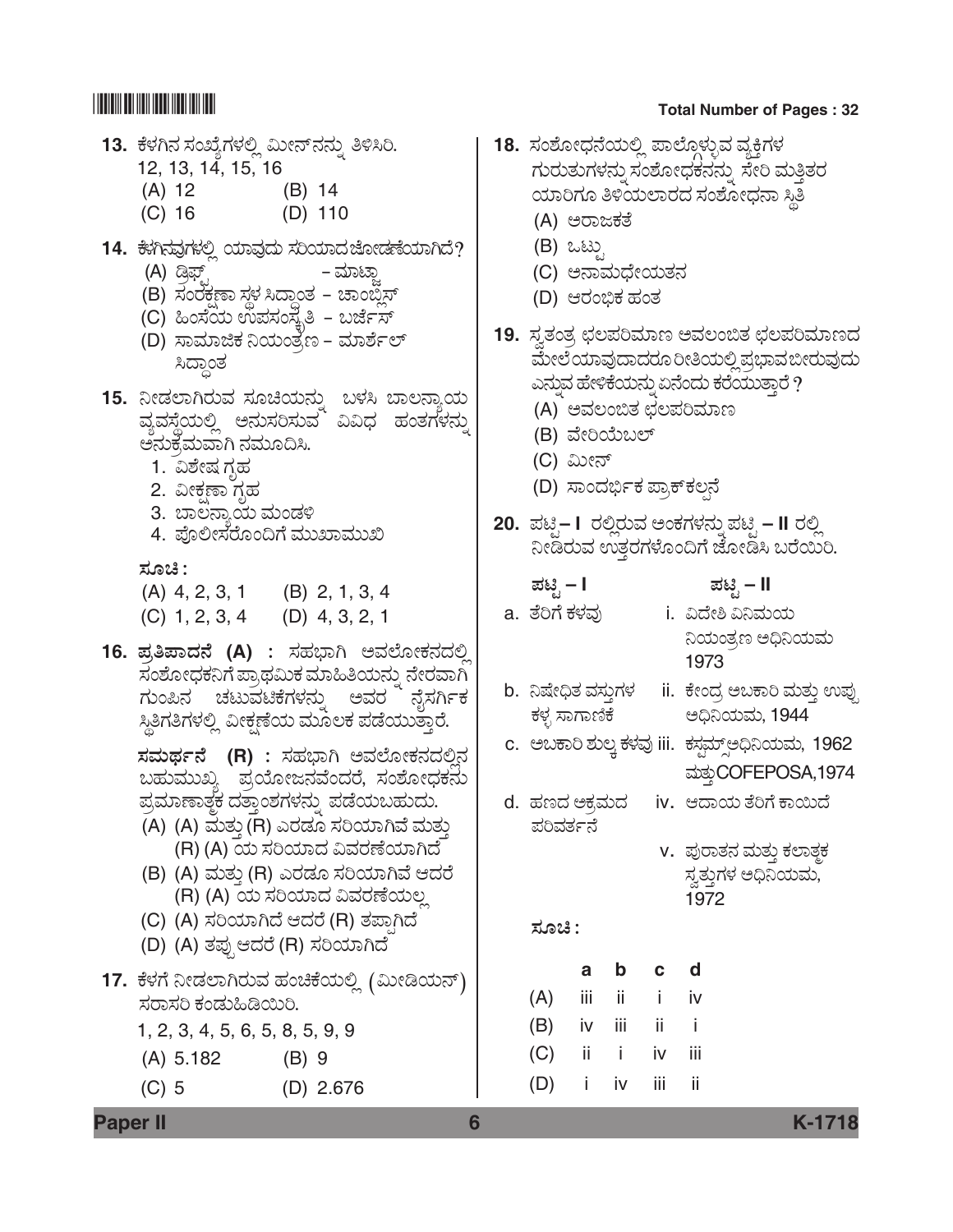- **13.** Find the mean of the following distribution.
	- 12, 13, 14, 15, 16
	- (A) 12 (B) 14
	- (C) 16 (D) 110
- **14.** Which among the following is correctly matched ?
	- (A) Drift Matza
	- (B) Defensible Chambliss Space Theory
	- (C) Subculture of Burgess Violence
	- (D) Social Control Marchael **Theory**
- **15.** Arrange the following in sequence as it happen in the Juvenile Justice System using the codes given.
	- 1. Special Home
	- 2. Observation Home
	- 3. Juvenile Justice Board
	- 4. Interface with Police

### **Code :**

| $(A)$ 4, 2, 3, 1 | $(B)$ 2, 1, 3, 4 |
|------------------|------------------|
| $(C)$ 1, 2, 3, 4 | $(D)$ 4, 3, 2, 1 |

**16. Assertion (A)** : In the participation observation, a researcher will have a first hand information by observing a various activities of the group in the natural settings.

 **Reason (R) :** The major advantage of a researcher in the participation observation, it helps in collecting quantitative data.

- (A) Both (A) and (R) are true and (R) is the correct explanation of (A)
- (B) Both (A) and (R) are true, but (R) is not the correct explanation of (A)
- (C) (A) is true but (R) is false
- (D) (A) is false but (R) is true
- **17.** Find the median of the following distribution.
	- 1, 2, 3, 4, 5, 6, 5, 8, 5, 9, 9  $(A)$  5.182 (C) 5 (D) 2.676

# \*K1718\* **Total Number of Pages : 32**

**18.** A research condition in which no one, including the researcher knows the identities of research participants is called

(A) Anomy (B) Aggregate

- (C) Anonymity (D) Baseline
- **19.** A statement that the independent variable affects the dependent variable in some way is called
	- (A) Dependent variable
	- (B) Variable
	- (C) Mean
	- (D) Causal hypothesis
- **20.** Match the List **I** with List **II**.

|    | $List - I$                                                     |                |     |    | List – II                              |                                             |  |  |
|----|----------------------------------------------------------------|----------------|-----|----|----------------------------------------|---------------------------------------------|--|--|
|    |                                                                | a. Tax-evasion |     |    |                                        | i. Foreign Exchange<br>Regulation Act, 1973 |  |  |
| b. | Illegal Trafficking<br>in contraband<br>goods and<br>smuggling |                |     |    |                                        | ii. Central Excise and<br>Salt Act, 1944    |  |  |
|    | c. Evasion of                                                  |                |     |    |                                        | iii. Customs Acts, 1962                     |  |  |
|    | Excise duty                                                    |                |     |    |                                        | and COFEPOSA, 1974                          |  |  |
|    |                                                                |                |     |    | d. Money Laundering iv. Income-Tax Act |                                             |  |  |
|    |                                                                |                |     |    |                                        | v. Antiquity and Art<br>Treasure Act, 1972  |  |  |
|    | Code:                                                          |                |     |    |                                        |                                             |  |  |
|    |                                                                | a              | b   | C  | d                                      |                                             |  |  |
|    | (A)                                                            | iij            | ii. | i. | iv                                     |                                             |  |  |
|    | (B)                                                            | iv             | iii | ii | i                                      |                                             |  |  |
|    | (C)                                                            | ii             | i   | iv | iii                                    |                                             |  |  |

 $(D)$  i iv iii ii

**Paper II 7 K-1718**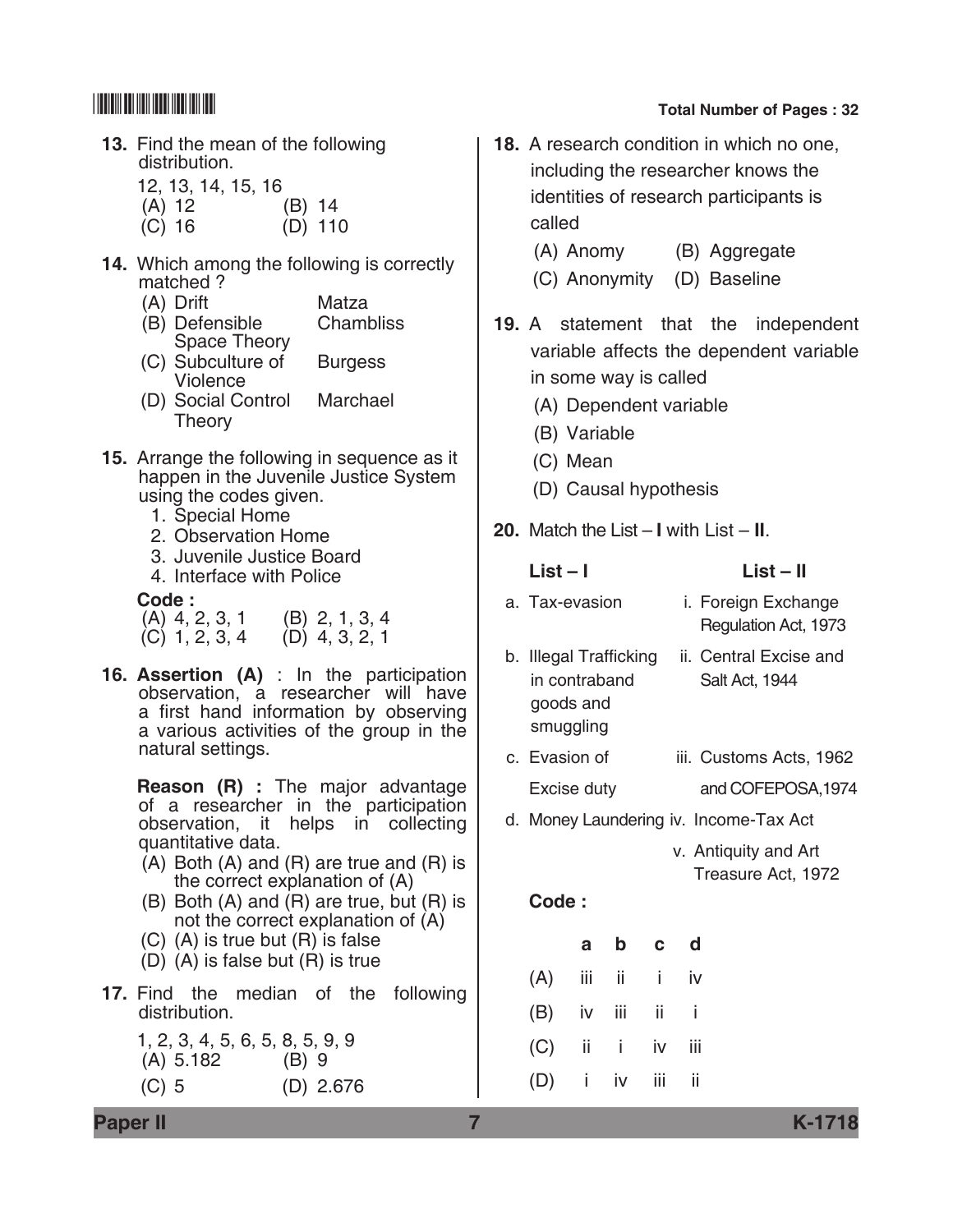# **21.** ನೀಡಲಾಗಿರುವ ಅಂಶಗಳನ್ನು ಪರಿಗಣಿಸಿ ಅನುಕ್ರಮವಾಗಿ ನಮೂದಿಸಿ. 1. *ನ್ಯಾ*ಯಾಲಯ ಆರೋಪ ಪಟ್ಟಿ 2. ಮರು ಪರೀಕೆ 3. ತನಿಖಾಧಿಕಾರಿಯ ವರದಿ 4. ನೇರ ಪರೀಕ್ಷೆ *ÓÜãb :* (A) 1, 3, 4, 2 (B) 4, 1, 2, 3 (C) 2, 3, 1, 4 (D) 3, 1, 4, 2 **22.** ಸಾಮಾನ್ಯ ಶ್ರೇಣಿಯಲ್ಲಿದ್ದ ಅಂಕಿ ಅಂಶಗಳನ್ನು ಒಟ್ಟುಗೂಡಿಸಿದ ಸಂಖ್ಯಾಶಾಸ್ತ್ರವಿಶ್ಲೇಷಣೆ ವಿಧಾನವನ್ನು ಏನೆಂದು ಕರೆಯುತ್ತಾರೆ ? (A) ವೇರಿಯನ್ಸ್ (B) *PæãàÄÇæàÍÜ®…* (C) ಸ್ಫ್ಯಾಂಡರ್ಡ್ ಡಿವಿಯೇಶನ್ (D) ಕ್ಷಸ್ಟರ್ ಅನಾಲಿಸಿಸ್ 23. ಕೆಳಗಿನವುಗಳಲ್ಲಿ ಯಾವುದು ವ್ಯವಹಾರಿಕ ಲೈಂಗಿಕತೆಯಲ್ಲ ? (A) ಪ್ರೀತಿ (B) *ÖÜ|¨Ü ˯ÊÜá¿á* (C) ಭಾವನಾತ್<del>ಥ</del> ಭಿನ್ನತೆ (D) ಲೈಂಗಿಕ ಕ್ರಿಯೆ **24.** ಕೆಳಗಿನವುಗಳಲ್ಲಿ ಯಾವುದು ಸರಿ ಜೋಡಿಯಾಗಿದೆ? (A) ಪವರ್ ಕಂಟ್ರೋಲ್ ಸಿದ್ಧಾಂತ *–* ಜಾನ್ ಹೇಗನ್ (B) ಕಂಟೈನ್**ಮೆಂಟ್ ಸಿದ್ಧಾಂತ – ಟ್ರಾವಿಸ್ ಹಿರ್ಶಿ** (C) ಡೆಲಿಕ್ವೆನ್ಸಿಮತ್ತು ಡ್ರಿಫ್ಟ್ ಸಿದ್ಧಾಂತ – ರಾಬರ್ಟ್ ಆಗ್ವಿ. (D) ಜನರಲ್ ಸ್ಟೇನ್ ಸಿದ್ಧಾಂತ - ಎನ್ರಿಕೋ ಫೆರ್ರಿ **25.** *PæÙÜX®ÜÊÜâWÜÙÜÈÉ ¿ÞÊÜâ¨Üá ÓÜí»ÜÊܯà¿á ®ÜÊÜáã®æ*  ಪದ್ಧತಿಯಲ್ಲ ? (A) ವಿಂಗಡಣೆ ನಮೂನೆ (B) ಸ್ವಯಂಪ್ರೇರಿತ ನಮೂನೆ (C) *WÜáaÜf ®ÜÊÜáã®æ* (D) ವ್ಯವಸ್ಥಿತ ಯಾದೃಚ್ಛಿಕ ನಮೂನೆ

# \*K1718\* **Total Number of Pages : 32**

**26.** *±ÜÅ-£-±Ý-¨Ü®æ* **(A)** *: ŸÈ±ÜÍÜáPÜÃÜ|ÊÜâ ÓÝÊÜÞiPÜ*  ಸಮಸ್ಯೆಗಳಿಗೆ ಕಾರಣವಾಗುತ್ತದೆ.

> $\vec{a}$ ಸಮರ್ಥನೆ (R) : ಯುವ ಬಲಿಪಶುಗಳು ಮನೆಬಿಟ್ಟು ಓಡಿ ಹೋಗುತ್ತಾರೆ ಹಾಗೂ ಬೀದಿಗಳಲ್ಲಿ ಅಲೆದು ಮತ್ತೊಮ್ಮೆ ಅಪರಾಧಿಕ ಬಲಿಪಶುವಾಗುವ ಅಪಾಯಕ್ಕೆ ಅವಕಾಶಗಳನ್ನು ಹೆಚ್ಚಿಸುತ್ತಾರೆ.

- (A) (A) ಮತ್ತು (R) ಎರಡೂ ಸರಿಯಾಗಿವೆ ಮತ್ತು (R) (A) *¿á ÓÜ-Ä-¿Þ¨Ü Ë-ÊÜ-ÃÜ-Oæ-¿Þ-X¨æ*
- (B) (A) ಮತ್ತು (R) ಎರಡೂ ಸರಿಯಾಗಿವೆ ಆದರೆ (R) (A) *¿á ÓÜ-Ä-¿Þ¨Ü Ë-ÊÜ-ÃÜ-Oæ-¿á-ÆÉ*
- (C) (A) *ÓÜ-Ä-¿Þ-X¨æ B-¨ÜÃæ* (R) *ñÜ-±Ý³-X¨æ*
- (D) (A) *ñܱÜâ³ B-¨ÜÃæ* (R) *ÓÜ-Ä-¿Þ-X-¨æ*
- 27. ಸರ್ವೋಚ್ಛನ್ಯಾಯಾಲಯವು ಡಿ.ಕೆ. ಬಸು v/s ಪಶ್ಚಿಮ *ŸíWÝÙÜ ÓÜPÝìÃÜ ±ÜÅPÜÃÜ|PæR ÓÜíŸí—Ô¨Üíñæ ¯SÃÜÊÝ¨Ü ÊÜÞWÜì¨ÜÎì ÓÜãñÜÅWÜÙÜá ¿ÞÊÜâ¨ÜPæR*  ಅವಶ್ಯವೆನಿಸಿತು ?
	- (A) ಪೊಲೀಸರಿಂದ ದಸ್ತಗಿರಿ
	- (B) ನ್ಯಾಯಾಧೀಶರಿಂದ ದಸ್ತಗಿರಿ
	- (C) ಸಾರ್ವಜನಿಕರಿಂದ ದಸ್ತಗಿರಿ
	- (D) ಸೇನೆಯವರಿಂದ ದಸ್ತಗಿರಿ
- 28. ಕೆಳಗೆ ನೀಡಲಾಗಿರುವ ಸೂಚಿಯನ್ನು ಬಳಸಿಕೊಂಡು ಅಪರಾಧಶಾಸ್ತ್ರ ಸಂಶೋಧನೆಯಲ್ಲಿ ಅನುಸರಿಸುವ ಕ್ರಮಗಳನ್ನು ಹೊಂದಿಸಿ.
	- 1. ವಿಶ್ಲೇಷಣೆ ಮತ್ತು ನಿರ್ಣಯ
	- <u>2. ತಂತ್ರ</u> ರಚನೆ
	- 3. ದತ್ತಾಂಶ ಸಂಗ್ರಹಣೆ
	- 4. ಸಂಶೋಧನಾ ಪ್ರಸ್ತಾವನೆ

### *ÓÜãb :*

- (A) 4, 2, 3, 1 (B) 1, 2, 3, 4 (C) 4, 3, 2, 1 (D) 1, 2, 4, 3
- 29. 'ಸೋಶಿಯಲ್ ಬಾಂಡ್ ಸಿದ್ಧಾತವನ್ನು ಪರಿಚಯಿಸಿದಮಾರು?
	- (A) ಡೋನಾಲ್ ಕ್ರಿಸ್ಪೆ
	- (B) *ÊÝÆrÃ… ËáÆÉÃ…*
	- (C) ಡೇವಿಡ್ ಮಾಟ್ಸಾ
	- (D) ಟ್ರಾವಿಸ್ ಹಿರ್ಶಿ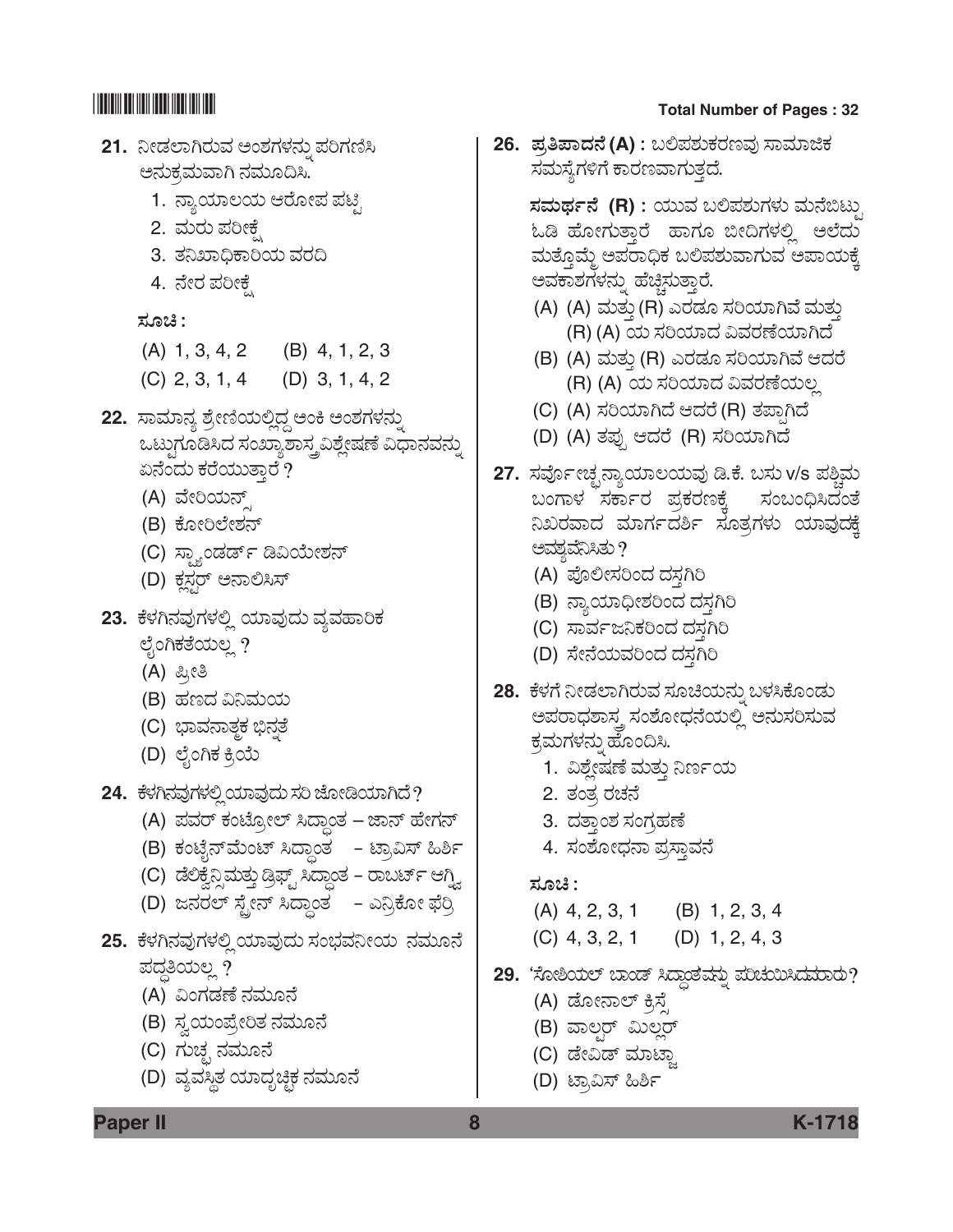- **21.** Arrange the following in sequence using the code.
	- 1. Charge Sheet by Court
	- 2. Cross Examination
	- 3. I.O. Report
	- 4. Examination-in-Chief

## **Code :**

| $(A)$ 1, 3, 4, 2 | $(B)$ 4, 1, 2, 3 |
|------------------|------------------|
| $(C)$ 2, 3, 1, 4 | $(D)$ 3, 1, 4, 2 |

- **22.** The method of statistical analysis where data that share a common trait are grouped together is called
	- (A) Variance
	- (B) Correlation
	- (C) Standard deviation
	- (D) Cluster analysis
- **23.** Which one among the following is not the characteristic of commercial sex ?
	- (A) Love
	- (B) Exchange of cash or kind
	- (C) Emotional indifference
	- (D) Sexual intercourse
- **24.** Which one of the following pairs is correctly matched ?
	- (A) Power Control Theory John Hegan
	- (B) Containment Theory Travis Hirschi
	- (C) Theory of Delinquency Robert Agnew and Drift
	- (D) General Strain Theory Enrico Ferri
- **25.** Which one among the following is NOT the probability sampling methods ?
	- (A) Stratified sampling
	- (B) Voluntary sampling
	- (C) Cluster sampling
	- (D) Systematic random sampling

# \*K1718\* **Total Number of Pages : 32**

**26. Assertion (A)** : Victimization causes social problems.

> **Reason (R) :** Young victims may run away from home, taking to the streets and increasing their risk of becoming a crime victim, again.

- (A) Both (A) and (R) are true and (R) is the correct explanation of (A)
- (B) Both (A) and (R) are true, but (R) is not the correct explanation of (A)
- (C) (A) is true but (R) is false
- (D) (A) is false but (R) is true
- **27.** The Hon'ble Supreme Court, D.K. Basu v/s State of West Bengal has laid down specific guidelines required to be followed while
	- (A) Making arrest by Police
	- (B) Making arrest by Magistrate
	- (C) Making arrest by Public
	- (D) Making arrest by Military Personnel
- **28.** Arrange the following in sequence, as criminological research is conducted, using the codes given below.
	- 1. Analysis and inference
	- 2. Tool construction
	- 3. Data collection
	- 4. Research proposal

# **Code :**

(A) 4, 2, 3, 1 (B) 1, 2, 3, 4 (C) 4, 3, 2, 1 (D) 1, 2, 4, 3

- **29.** Who has propounded the 'Social Bond Theory' ?
	- (A) Donal Cressey
	- (B) Walter Miller
	- (C) David Matza
	- (D) Travis Hirschi

**Paper II 9 K-1718**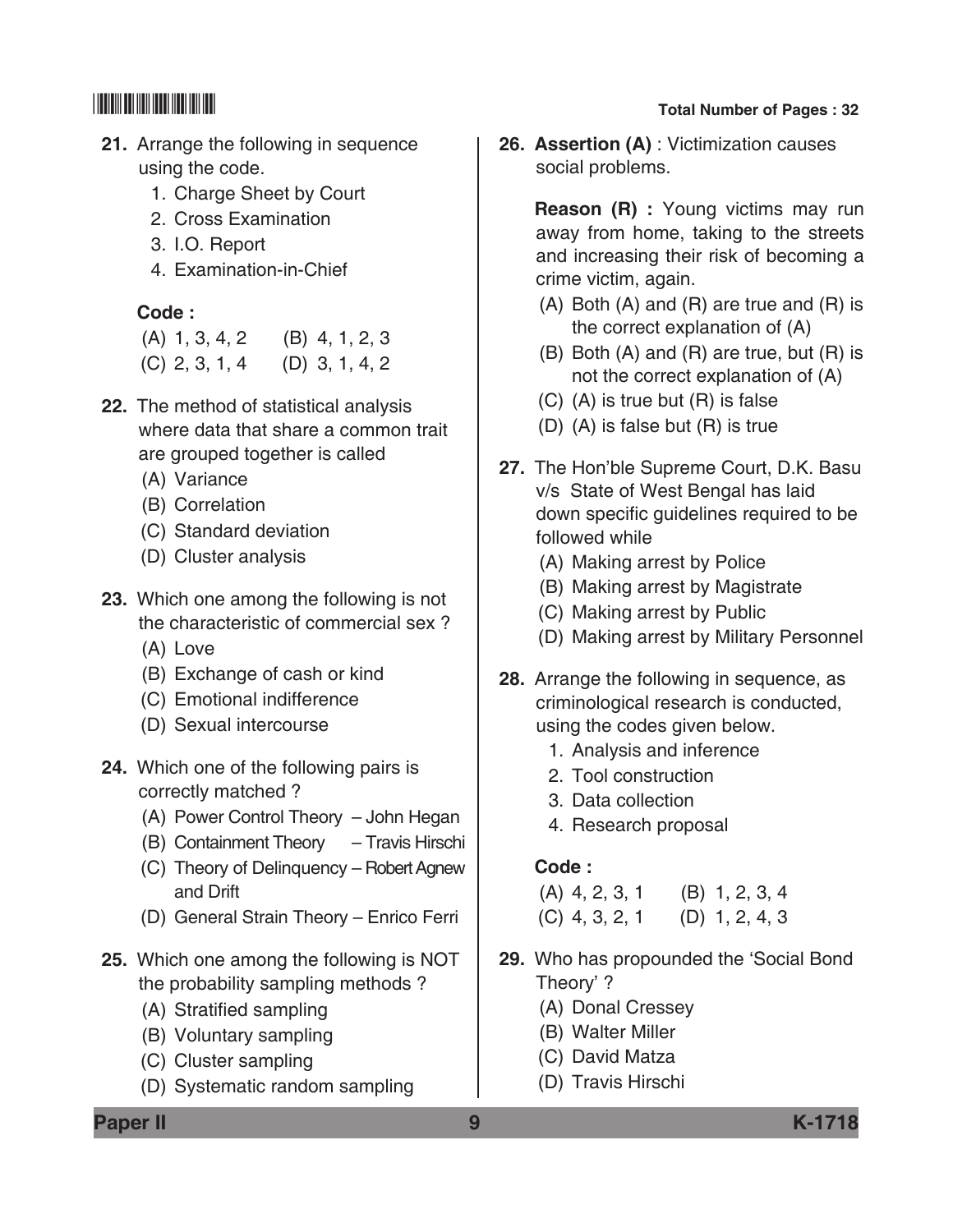| 30. ಯಾವಾಗ ಶಿಕ್ಷೆಯ ಅವಧಿಯನ್ನು        |                                       |                                 | ದೃಢಪಡಿಸಲಾಗುತ್ತದೆಯೇ ಅದನ್ನು ಏನೆಂದು                                                             |
|------------------------------------|---------------------------------------|---------------------------------|----------------------------------------------------------------------------------------------|
| ಕರೆಯಲಾಗುತ್ತದೆ ?                    |                                       |                                 |                                                                                              |
|                                    |                                       |                                 |                                                                                              |
|                                    |                                       |                                 | (A) ಪರಿಮಿತ ಶಿಕ್ಷೆ     (B) ಅಪರಿಮಿತ ಶಿಕ್ಷೆ<br>(C) ವಿದಳನ ಶಿಕ್ಷೆ     (D) ಶಿಕ್ಷೆಯ ಅಮಾನತ್ತು        |
|                                    |                                       |                                 | 31. ಪಟ್ಟಿ – I ರಲ್ಲಿರುವ ಅಂಶಗಳನ್ನು ಪಟ್ಟಿ – II ರಲ್ಲಿ<br>ನೀಡಲಾಗಿರುವ ಸೂಚಿಗಳನ್ನು ಬಳಸಿ ಹೊಂದಿಸಿ      |
| ಬರೆಯಿರಿ.                           |                                       |                                 |                                                                                              |
| ಪಟ್ಟಿ – I                          |                                       |                                 | ಪಟ್ಟಿ – II                                                                                   |
| a.  ಮಾಟ್ಲಾಮತ್ತು ಸೈಕ್ಸ್             |                                       |                                 | i. ಕಂಟೈನ್ಮೆಂಟ್                                                                               |
|                                    |                                       |                                 | b. ಗಾಟ್ಫ಼ೆಡ್ಸನ್ ಮತ್ತು ಹಿರ್ಶಿ ii.  ಕಲ್ತರಲ್ ಕಾನ್ಫ್ಲಿಕ್ಸ್,                                      |
| c. ವಾಲ್ಗರ್ ರೆಕ್ಲೆಸ್                |                                       |                                 | iii.  ನ್ಯೂಟ್ರಾಲ್ಗೆಜೇಶನ್ ಆ್ಯಂಡ್<br>ಡ್ರಿಫ್ಟ್,                                                  |
| d.  ಥರ್ಸ್ಟನ್ ಸೆಲ್ಲಿನ್              |                                       |                                 | iv. ಜನರಲ್ ಥಿಯರಿ                                                                              |
|                                    |                                       |                                 | ಆಫ್ ಕ್ನೆಂ                                                                                    |
| ಸೂಚಿ :                             |                                       |                                 |                                                                                              |
|                                    |                                       | a b c d                         |                                                                                              |
| (A) iii iv i ii<br>(B) i iii iv ii |                                       |                                 |                                                                                              |
| $(C)$ iv iii i ii                  |                                       |                                 |                                                                                              |
| (D) iii i iv ii                    |                                       |                                 |                                                                                              |
|                                    |                                       |                                 |                                                                                              |
|                                    |                                       |                                 | 32.  ಕೆಳಗಿನವರಲ್ಲಿ ಯಾರು ಅಪರಾಧವನ್ನು ಸಾಮಾನ್ಯ<br>ಮತ್ತು ಕ್ರಿಯಾಕ್ಟ್ರವಾದದ್ದು ಎಂದು ವ್ಯಾಖ್ಯಾನಿಸಿದರು ? |
|                                    | (A) ಟ್ರಾವೀಸ್ ಹಿರ್ಶಿ                   |                                 |                                                                                              |
|                                    |                                       | (B) ಅಲ್ಬರ್ಟ್ ಕೋಹನ್              |                                                                                              |
|                                    |                                       | (C) ಎಡ್ರಿನ್ ಸದರ್ <b>ಲ್ಯಾಂಡ್</b> |                                                                                              |
| .<br>(D) ಎಮೈಲ್ ಡರ್ಖಿಂ              |                                       |                                 |                                                                                              |
|                                    |                                       |                                 | 33. ಶಿಕ್ಷೆಯ ಸಿದ್ಧಾಂತಗಳನ್ನು ಅವುಗಳ ಉಗಮದ                                                        |
| ಆಧಾರದಲ್ಲಿ ಜೋಡಿಸಿರಿ.                |                                       |                                 |                                                                                              |
|                                    |                                       |                                 | i. ಸೋಶಿಯಲ್ ರೀಇಂಟಿಗ್ರೇಶನ್                                                                     |
|                                    | ii. ರಿಟ್ರಿಬ್ಯೂಶನ್<br>iii. ರಿಫಾರ್ಮೇಶನ್ |                                 |                                                                                              |
|                                    | iv. ಡಿಟರೆನ್ಸ್                         |                                 |                                                                                              |
| ಸೂಚಿ :                             |                                       |                                 |                                                                                              |
|                                    |                                       |                                 | $(A)$ iv, ii, i, iii $(B)$ ii, iv, iii, i                                                    |
| $(C)$ ii, iii, iv, i               |                                       |                                 | $(D)$ ii, i, iii, iv                                                                         |
|                                    |                                       |                                 |                                                                                              |

| 34. ಕೆಳಗೆ ನಮೂದಿಸಿರುವ ಯಾವ ಸಂಸ್ಥೆಯು 'ಮಾದರಿ   |
|--------------------------------------------|
| ಕಾರಾಗೃಹ ಕೈಪಿಡಿ – 2000' ತಯಾರಿಸುವಲ್ಲಿ        |
| ಸಂಬಂಧಿಸಿದೆ ?                               |
| (A) ನ್ಯಾಶನಲ್ ಇನ್ಸ್ಟಿಟ್ಯೂಟ್ ಆಫ್ ಕ್ರಿಮಿನಾಲಜಿ |
| ಆ್ತಂಡ್ ಫೊರೆನ್ಡಿಕ್ ಸೈನ್ಸ್, ನವದೆಹಲಿ          |
| (B) ಬ್ಯೂರೋ ಆಫ್ ಪೊಲೀಸ್ ರಿಸರ್ಚ್ ಆ್ಯಂಡ್       |
| ಡೆವಲಪ್ಮೆಂಟ್, ನವದೆಹಲಿ                       |
| (C) ನ್ಯಾಶನಲ್ ಇನ್ಸ್ರಿಟ್ಯೂಟ್ ಆಫ್ ಸೋಶಿಯಲ್     |
| ಡಿಫೆನ್ಸ್, ನವದೆಹಲಿ                          |
| (D) ನ್ಯಾಶನಲ್ ಕ್ರೆಂ ರೆಕಾರ್ಡ್ ಬ್ಯೂರೋ ,       |
| ನವದೆಹಲಿ                                    |
| 35.  ಭಾರತ ಸಾಕ್ಷ್ಯತ್ವ ಅಧಿನಿಯಮ ಕಾಯಿದೆಯ       |
| ಪ್ರಕರಣ 101 ಸಂಬಂಧಿಸಿರುವುದು                  |
| (A) ಅಡಚಣೆ                                  |
| (B) ಸಾರ್ವಜನಿಕ ದಸ್ತಾವೇಜು                    |
| (C) ಪ್ರಾಥಮಿಕ ಸಾಕ್ಷ್ಯ                       |
|                                            |

- (D) ಸಾಕ್ಷ್ಯಾಧಾರದ ಜವಾಬ್ದಾರಿ
- 36. ಕೆಳಗೆ ಹೇಳಲ್ಪಡುವ ಯಾವ ವ್ಯಕ್ತಿಯು 'ಪ್ರೊಬೆಶನ್ ±Ü¨Üœ£¿á ÊÜáãÆ±*ÜâÃÜáÐÜ ' Gí¨Üá ±ÜÄWÜ~ÓÜÇÝX¨æ ?*
	- (A) ಎಡ್ವಿನ್ ಸದರ್**ಲ್ಯಾಂಡ್**
	- (B) ಜಾನ್ ಆಗಸ್<del>ಗ</del>ಸ್
	- (C) *G¯ÅPæãà ´æÄÅ*
	- (D) ಎಮೈಲ್ ಡರ್ಖಿಂ
- 37. ಪ್ರತಿಪಾದನೆ(A) : ಸುದೀರ್ಘ ನ್ಯಾಯಾಲಯ ಪ್ರಕ್ರಿಯೆ ಮುಗಿದ ನಂತರವೂ ಬಲಿಪಶು ಒತ್ತಡ, ಗಾಬರಿಯಿಂದ ಬಳಲುತ್ತಾರೆ.

 $\vec{a}$  *x*  $\vec{b}$  *c*  $\vec{c}$   $\vec{b}$  *c*  $\vec{c}$   $\vec{c}$   $\vec{d}$   $\vec{c}$   $\vec{d}$   $\vec{c}$   $\vec{d}$ ನಂತರ ಅಂದರೆ, ಅದರ ರೋಗಲಕ್ಷಣಗಳಲ್ಲಿ<sup>"</sup> ಖಿನ್ನತೆ, ಗಾಬರಿ, ಆತ್ಮವಿನಾಶಕಾರಿ ವರ್ತನೆಗಳು ಸೇರಿರುತ್ತವೆ.

- (A) (A) ಮತ್ತು (R) ಎರಡೂ ಸರಿಯಾಗಿವೆ ಮತ್ತು (R) (A) *¿á ÓÜ-Ä-¿Þ¨Ü Ë-ÊÜ-ÃÜ-Oæ-¿Þ-X¨æ*
- (B) (A) ಮತ್ತು (R) ಎರಡೂ ಸರಿಯಾಗಿವೆ ಆದರೆ (R) (A) *¿á ÓÜ-Ä-¿Þ¨Ü Ë-ÊÜ-ÃÜ-Oæ-¿á-ÆÉ*
- (C) (A) *ÓÜ-Ä-¿Þ-X¨æ B-¨ÜÃæ* (R) *ñÜ-±Ý³-X¨æ*
- (D) (A) *ñܱÜâ³ B-¨ÜÃæ* (R) *ÓÜ-Ä-¿Þ-X-¨æ*

**Paper II 10 K-1718**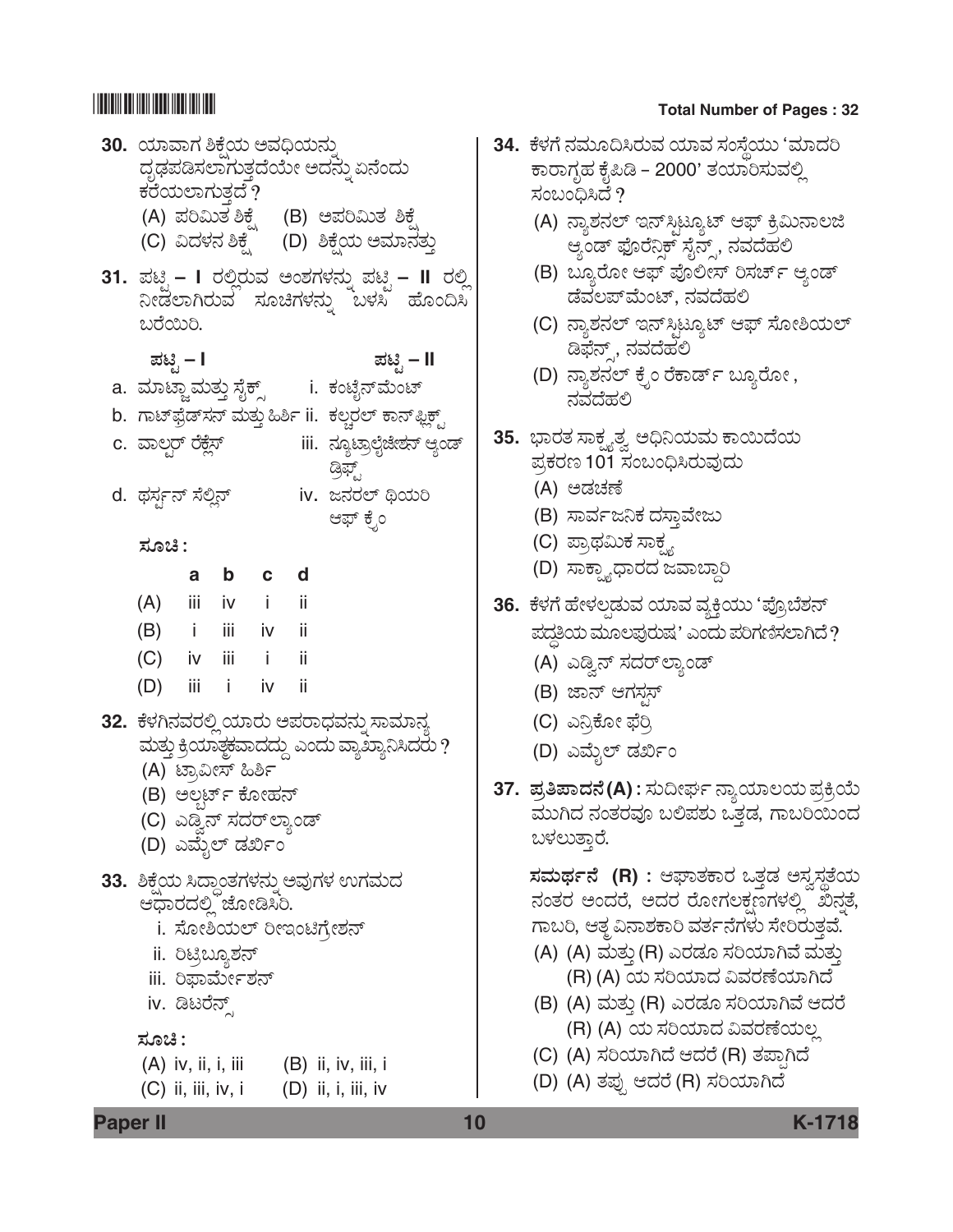|          | <b>30.</b> When the period of imprisonment is<br>fixed that is known as<br>(A) Determinate sentence<br>(B) Indeterminate sentence<br>(C) Split sentence<br>(D) Suspended sentence |                                                       |             |                         |     |  |                                                                                                                                                                                                                                     |  |  |
|----------|-----------------------------------------------------------------------------------------------------------------------------------------------------------------------------------|-------------------------------------------------------|-------------|-------------------------|-----|--|-------------------------------------------------------------------------------------------------------------------------------------------------------------------------------------------------------------------------------------|--|--|
| a.<br>b. | c. Walter Reckless                                                                                                                                                                |                                                       | List – I    |                         |     |  | <b>31.</b> Match the items in List $- I$ with List $- II$<br>and using the codes given below.<br>$List - II$<br>Matza and Sykes i. Containment<br>Gottfredson and Hirschi ii. Cultural Conflict<br>iii. Neutralization<br>and Drift |  |  |
|          | d. Thorston Sellin                                                                                                                                                                |                                                       |             |                         |     |  | iv. General Theory<br>of Crime                                                                                                                                                                                                      |  |  |
|          | Code:                                                                                                                                                                             |                                                       |             |                         |     |  |                                                                                                                                                                                                                                     |  |  |
|          |                                                                                                                                                                                   | a                                                     | $\mathbf b$ | $\mathbf{C}$            | ∣ d |  |                                                                                                                                                                                                                                     |  |  |
|          | (A) iii iv i ii                                                                                                                                                                   |                                                       |             |                         |     |  |                                                                                                                                                                                                                                     |  |  |
|          | $(B)$ i iii iv ii                                                                                                                                                                 |                                                       |             |                         |     |  |                                                                                                                                                                                                                                     |  |  |
|          | $(C)$ iv iii i ii                                                                                                                                                                 |                                                       |             |                         |     |  |                                                                                                                                                                                                                                     |  |  |
|          | (D) iii i iv ii                                                                                                                                                                   |                                                       |             |                         |     |  |                                                                                                                                                                                                                                     |  |  |
|          | (A) Travis Hirschi<br>(B) Albert Cohen<br>(C) Edwin Sutherland<br>(D) Emile Durkheim                                                                                              |                                                       |             |                         |     |  | 32. Who among the following stated that<br>'crime is both normal and functional'?                                                                                                                                                   |  |  |
|          | they have evolved.                                                                                                                                                                | ii. Retribution<br>iii. Reformation<br>iv. Deterrence |             | i. Social reintegration |     |  | 33. Arrange the theories of punishment as                                                                                                                                                                                           |  |  |
|          | Code:                                                                                                                                                                             |                                                       |             |                         |     |  |                                                                                                                                                                                                                                     |  |  |
|          |                                                                                                                                                                                   |                                                       |             |                         |     |  | $(A)$ iv, ii, i, iii $(B)$ ii, iv, iii, i                                                                                                                                                                                           |  |  |
|          | $(C)$ ii, iii, iv, i                                                                                                                                                              |                                                       |             |                         |     |  | $(D)$ ii, i, iii, iv                                                                                                                                                                                                                |  |  |

- **34.** Which one among the following agency is associated with the preparation of 'Model Prison Manual – 2000' ?
	- (A) National Institute of Criminology and Forensic Science, New Delhi
	- (B) Bureau of Police Research and Development, New Delhi
	- (C) National Institute of Social Defence, New Delhi
	- (D) National Crime Record Bureau, New Delhi
- **35.** Section 101 of the Indian Evidence Act deals with
	- (A) Estoppel
	- (B) Public documents
	- (C) Primary evidence
	- (D) Burden of proof
- **36.** Who among the following is referred to
	- as 'The Father of Probation System' ?
	- (A) Edwin Sutherland
	- (B) John Augustus
	- (C) Enrico Ferri
	- (D) Emile Durkheim
- **37. Assertion (A)** : Victims may suffer stress and anxiety long after the incident is over and the justice process has been completed.

 **Reason (R) :** Posttraumatic stress disorder is a condition whose symptoms include depression, anxiety and selfdestructive behaviour.

- (A) Both (A) and (R) are true and (R) is the correct explanation of (A)
- (B) Both (A) and (R) are true, but (R) is not the correct explanation of (A)
- (C) (A) is true but (R) is false
- (D) (A) is false but (R) is true

**Paper II 11 K-1718**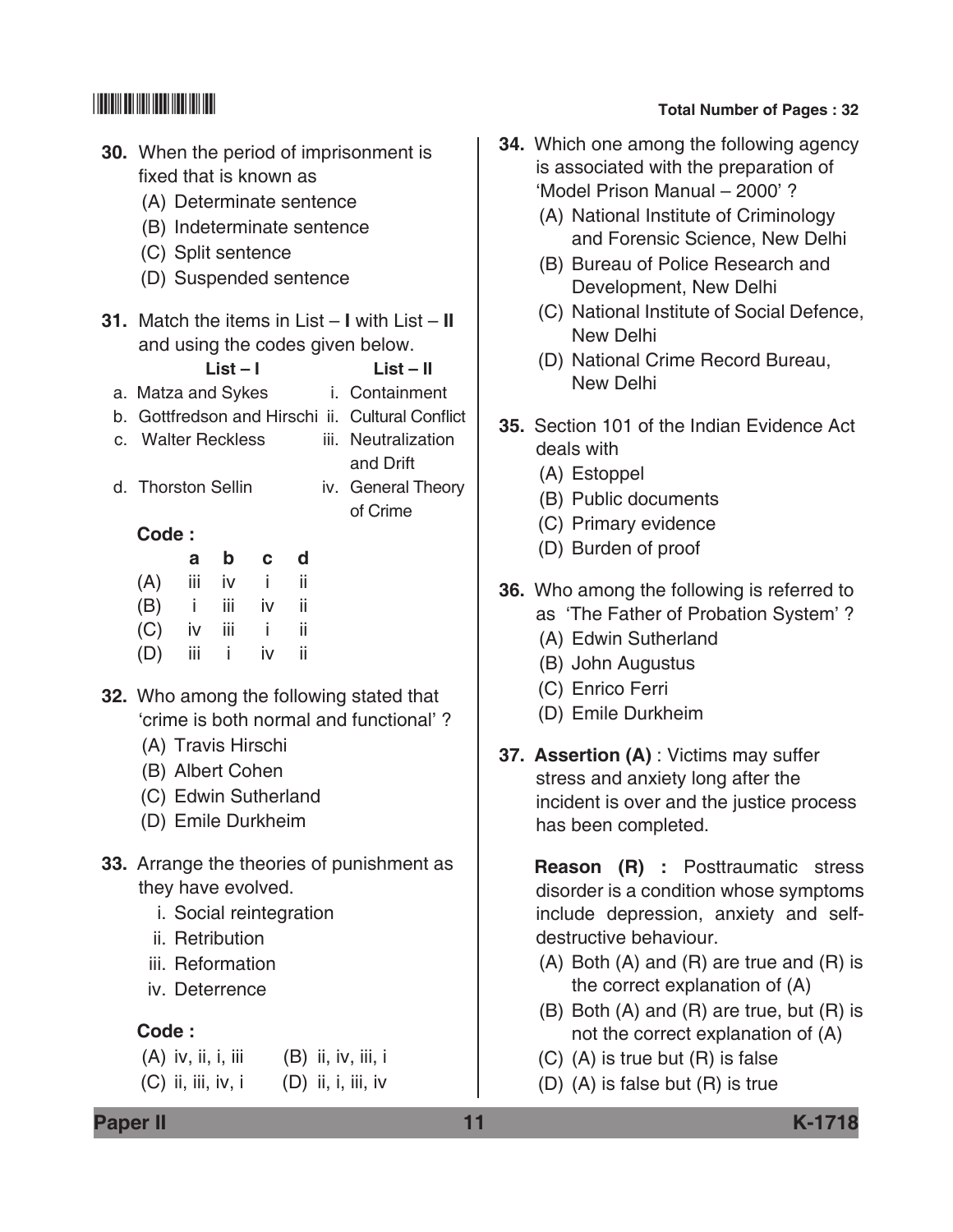|        |                                         |       |     | 38.  ಪಟ್ಟಿ – I ರಲ್ಲಿರುವ ಅಂಶಗಳನ್ನು ಪಟ್ಟಿ – II ರಲ್ಲಿ<br>ನೀಡಿರುವ ಸೂಚಿಗಳನ್ನು ಬಳಸಿ ಹೊಂದಿಸಿ ಬರೆಯರಿ. |  |
|--------|-----------------------------------------|-------|-----|-----------------------------------------------------------------------------------------------|--|
|        | ಪಟಿೖ – I                                |       |     | ಪಟ್ಟಿ – II                                                                                    |  |
|        |                                         |       |     | a.  ಪ್ರಥಮ ವರ್ತಮಾನ ವರದಿ   i.   ದಂ. ಪ್ರ. ಸಂ. ಪ್ರ. 100                                           |  |
|        |                                         |       |     | b. ವಾರಂಟ್ ರಹಿತ ದಸ್ತಗಿರಿ ii. ದಂ. ಪ್ರ. ಸಂ. ಪ್ರ. 357 A                                           |  |
|        |                                         |       |     | c. ಬಲಿಪಶು ಪರಿಹಾರ ಸಮಿತಿ iii. ದಂ. ಪ್ರ. ಸಂ. ಪ್ರ. 41                                              |  |
|        |                                         |       |     | d. ಮುಚ್ಚಿದ ಸ್ಥಳಗಳ          iv. ದಂ. ಪ್ರ. ಸಂ. ಪ್ರ.154                                           |  |
|        | ಮುನ್ನಡೆಸುವ ಪ್ರಭಾರ                       |       |     |                                                                                               |  |
|        | ವ್ಯಕ್ತಿಗಳು ಶೋಧನೆಗೆ                      |       |     |                                                                                               |  |
| ಸೂಚಿ : | ಅವಕಾಶ ನೀಡುವುದು                          |       |     |                                                                                               |  |
|        |                                         |       |     |                                                                                               |  |
|        |                                         | a b c | d   |                                                                                               |  |
|        | $(A)$ iv ii i                           |       | iij |                                                                                               |  |
|        | (B) iv i ii iii                         |       |     |                                                                                               |  |
|        | $(C)$ iv iii ii i                       |       |     |                                                                                               |  |
|        | (D) iv ii iii i                         |       |     |                                                                                               |  |
|        |                                         |       |     | 39.  ಕೆಳಗಿನವುಗಳಲ್ಲಿ ಯಾವುದು ಬಂಧಿಗಳ ಹಕ್ಕುಗಳನ್ನು                                                 |  |
|        | ಹೇಳುತ್ತದೆ ?<br>(A) ದಂಡ ಪ್ರಕ್ರಿಯಾ ಸಂಹಿತೆ |       |     |                                                                                               |  |
|        | (B) ಭಾರತ ದಂಡ ಸಂಹಿತೆ                     |       |     |                                                                                               |  |
|        |                                         |       |     | (C) ಮಾನವ ಹಕ್ಕುಗಳ ಸಂರಕ್ಷಣಾ ಕಾಯಿದೆ                                                              |  |
|        | (D) ಕಾರಾಗೃಹ ಕೈಪಿಡಿ                      |       |     |                                                                                               |  |
|        |                                         |       |     | 40. ಸೋಮಾಟೊ ರೀತಿಯ ಸಿದ್ಧಾಂತದ ಪ್ರಕಾರ,                                                            |  |
|        |                                         |       |     |                                                                                               |  |
|        |                                         |       |     | ದುಂಡನೆಯ ಮತ್ತು ದಪ್ಪನೆಯ ದೇಹವನ್ನು<br>ಹೊಂದಿರುವವರನ್ನು_____ ಎಂದು ಕರೆಯುವರು.                          |  |
|        | (A) ಎಂಡೋಮಾರ್ಫ್                          |       |     |                                                                                               |  |
|        | (B) ಎಕ್ಸೋಮಾರ್ಫ್                         |       |     |                                                                                               |  |
|        | (C) ಮೆಸೋಮಾರ್ಫ್<br>(D) ಆಂಡ್ರೋಜಿಮಿ        |       |     |                                                                                               |  |
|        |                                         |       |     |                                                                                               |  |
|        | ಹೊಂದಾಣಿಕೆಯಾಗಿದೆ ?                       |       |     | 41. ಕೆಳಗಿನವುಗಳಲ್ಲಿ ಯಾವುದು ಸರಿಯಾದ                                                              |  |
|        |                                         |       |     | (A) ನಿರ್ವಿಷೀಕರಣ     – ವಿಷಗಳ ಅಧ್ಯಯನ                                                            |  |
|        |                                         |       |     | (B) ಹಿಂಪಡೆಯುವ ವಿಧಾನ –ಆಸಾಮಾನ್ಯ ಲೈಂಗಿಕ ಸ್ಥಿತಿ                                                   |  |
|        |                                         |       |     | (C) ಹಾನಿಕರ ಪ್ರಚೋದಕ – ಮಹಿಳೆಯ ವಿರುದ್ಧ ಹಿಂಸೆ                                                     |  |
|        | (D) ತಾಳ್ಮೆ                              |       |     | –  ಮಾದಕ ಅವಲಂಬನೆ                                                                               |  |
|        |                                         |       |     |                                                                                               |  |

| 42. 'ಕ್ರೆಂ, ಜಸ್ಪೀಸ್ ಆ್ಯಂಡ್ ಕರೆಕ್ಷನ್, 1960' ಪುಸ್ತಕವನ್ನು<br>ರಚಿಸಿದವರು   |
|-----------------------------------------------------------------------|
| (A) ಪಿ.ಡಬ್ಲ್ಯೂ. ಟಪ್ಗನ್                                                |
| (B) ಲಿಯಾನ್ ರಾಡ್ಜಿನೊವಿಜ್                                               |
| (C) ಟಾಫ್ಟ್ಆ್ಯಂಡ್ ಇಂಗ್ಲೆಂಡ್                                            |
| (D) ಡಿ. ಡ್ರೆಸ್ಲೆರ್                                                    |
| 43.  ಪ್ರತಿಪಾದನೆ (A) : ಅಪರಾಧಶಾಸ್ತ್ರವು ಬಹುಮುಖ                           |
| ವಿಷಯಗಳನ್ನೊಳಗೊಂಡಿದೆ.                                                   |
| ಸ <b>ಮರ್ಥನೆ (R)</b> : ಅಪರಾಧಶಾಸ್ತಜ್ಞರು ಹಲವು                            |
| ವಿಷಯಗಳಾದಂತಹ ಸಮಾಜಶಾಸ್ತ್ರ ರಾಜ್ಯಶಾಸ್ತ್ರ                                  |
| ಮನೋವಿಜ್ಞಾನ,ಅರ್ಥಶಾಸ್ತ್ರ ಇಂಜಿನಿಯರಿಂಗ್ ಮತ್ತು                             |
| ನೈಸರ್ಗಿಕ ವಿಜ್ಞಾನಗಳ ಪದವೀಧರರಾಗಿರುತ್ತಾರೆ.                                |
| (A) (A) ಮತ್ತು (R) ಎರಡೂ ಸರಿಯಾಗಿವೆ ಮತ್ತು                                |
| (R) (A) ಯ ಸರಿಯಾದ ವಿವರಣೆಯಾಗಿದೆ                                         |
| (B) (A) ಮತ್ತು (R) ಎರಡೂ ಸರಿಯಾಗಿವೆ ಆದರೆ                                 |
| (R) (A) ಯ ಸರಿಯಾದ ವಿವರಣೆಯಲ್ಲ<br>(C) (A) ಸರಿಯಾಗಿದೆ ಆದರೆ (R) ತಪ್ಪಾಗಿದೆ   |
| (D) (A) ತಪ್ಪುಆದರೆ (R) ಸರಿಯಾಗಿದೆ                                       |
|                                                                       |
| 44.  ಕೆಳಗೆ ಹೇಳಲಾಗಿರುವ ಯಾವುದು ಭಾರತದಲ್ಲಿ                                |
| ಸಶಸ್ತ್ರವಲ್ಲದ ಪೊಲೀಸ್ ಘಟಕವಾಗಿವೆ ?                                       |
| (A) ನ್ಯಾಶನಲ್  ಸೆಕ್ಯೂರಿಟಿ ಗಾರ್ಡ್<br>(B) ಇಂಡೋ -ಟಿಬೇಟಿಯನ್ ಬಾರ್ಡರ್ ಪೊಲೀಸ್ |
| (C) ನ್ಯಾಶನಲ್ ಕ್ರೆಂ ರೆಕಾರ್ಡ್ಸ್ ಬ್ಯೂರೋ                                  |
| (D) ಇಂಡಸ್ಟ್ರೀಯಲ್ ಸೆಕ್ಯೂರಿಟಿ ಫೋರ್ಸ್                                    |
|                                                                       |
| 45.  ಕೆಳಗೆ ನೀಡಲಾಗಿರುವ ಅಂಶಗಳನ್ನು ಪರಿಗಣಿಸಿ                              |
| ನೀಡಿರುವ ಸೂಚಿಗಳನ್ನು ಬಳಸಿ ಅನುಕ್ರಮವಾಗಿ<br>ಗುರುತಿಸಿ.                      |
| 1. ದೈನಂದಿಕ ಮದ್ಯಪಾನಿ                                                   |
| 2. ಸಾಮಾಜಿಕ ಮದ್ಯಪಾನಿ                                                   |
| 3. ಪ್ರಾಯೋಗಿಕ ಮದ್ಯಪಾನಿ                                                 |
| 4. ಆತಿ ಪಾನೀಯ ಸ್ಥಿತಿ                                                   |
|                                                                       |
| ಸೂಚಿ :<br>(A) 1, 2, 4, 3<br>$(B)$ 3, 2, 1, 4                          |
|                                                                       |
| $(C)$ 2, 3, 4, 1<br>$(D)$ 4, 1, 3, 2                                  |

**Paper II 12 K-1718**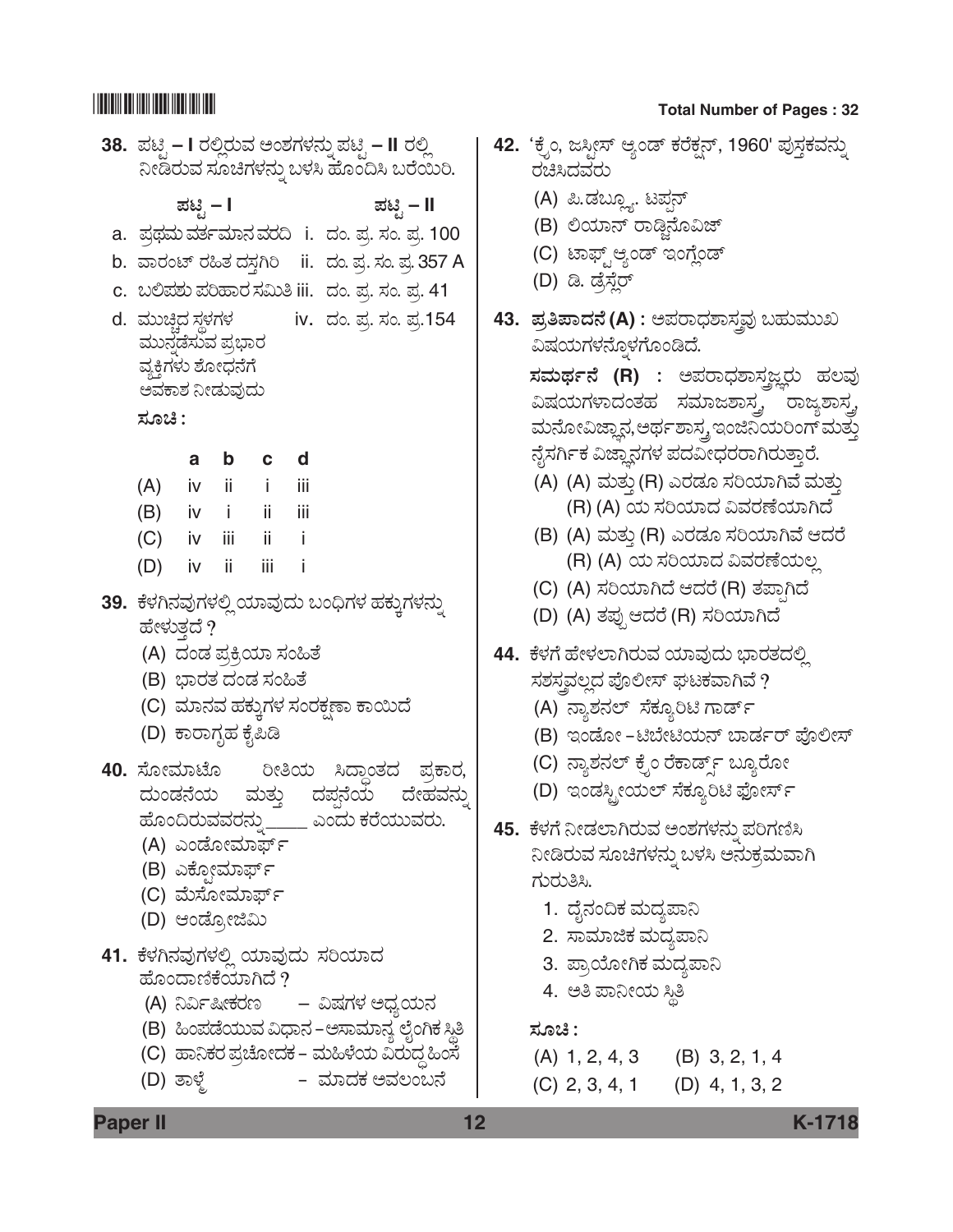**38.** Match the item in List – **I** with List – **II**  and using the codes given below :

 **List – I List – II**

- a. F.I.R. i. S. 100, Cr. P.C.
- b. Arrest without warrant ii. S. 357 A, Cr. P.C.
- c. Victim Compensation iii. S. 41, Cr. P.C. Scheme
- d. Persons in charge iv. S. 154, Cr. P.C. of closed places to allow search

### **Code :**

|                   | a b c d |  |
|-------------------|---------|--|
| $(A)$ iv ii i iii |         |  |
| $(B)$ iv i ii iii |         |  |
| $(C)$ iv iii ii i |         |  |
| $(D)$ iv ii iii i |         |  |

- **39.** Which of the following stipulates the rights of prisoners exclusively ?
	- (A) The Code of Criminal Procedure
	- (B) The Indian Penal Code
	- (C) The Protection of Human Rights Act
	- (D) The Prison Manual
- **40.** According to the Somato type theory, a round and fat body is associated with
	- (A) Endomorph (B) Ectomorph
	- (C) Mesomorph (D) Androgymy
- **41.** Which among the following is correctly matched ?
	- (A) Detoxification Study of poisons
	- (B) Withdrawal Abnormal sexual symptom fixation
	- (C) Noxious stimulus Violence against women
	- (D) Tolerance Drug dependency

# \*K1718\* **Total Number of Pages : 32**

- **42.** Who among the following is the author of the Book 'Crime, Justice and Correction, 1960' ?
	- (A) P.W. Tappan
	- (B) Leon Radzinoviez
	- (C) Taft and England
	- (D) D. Dressler
- **43. Assertion (A)** : Criminology is a unitary discipline.

 **Reason (R) :** Criminologists holds degrees in a variety of fields like Sociology, Political Science, Psychology, Economics, Engineering and Natural Science.

- (A) Both (A) and (R) are true and (R) is the correct explanation of (A)
- (B) Both (A) and (R) are true, but (R) is not the correct explanation of (A)
- (C) (A) is true but (R) is false
- (D) (A) is false but (R) is true
- **44.** Which one among the following is an Unarmed Police Organization in India ?
	- (A) National Security Guard
	- (B) Indo-Tibetan Border Police
	- (C) National Crime Records Bureau
	- (D) Industrial Security Force
- **45.** Among the following in sequence using the codes given below.
	- 1. Regular drinker
	- 2. Social drinker
	- 3. Experimental drinker
	- 4. Chronic stage

### **Code :**

(A) 1, 2, 4, 3 (B) 3, 2, 1, 4 (C) 2, 3, 4, 1 (D) 4, 1, 3, 2

**Paper II 13 K-1718**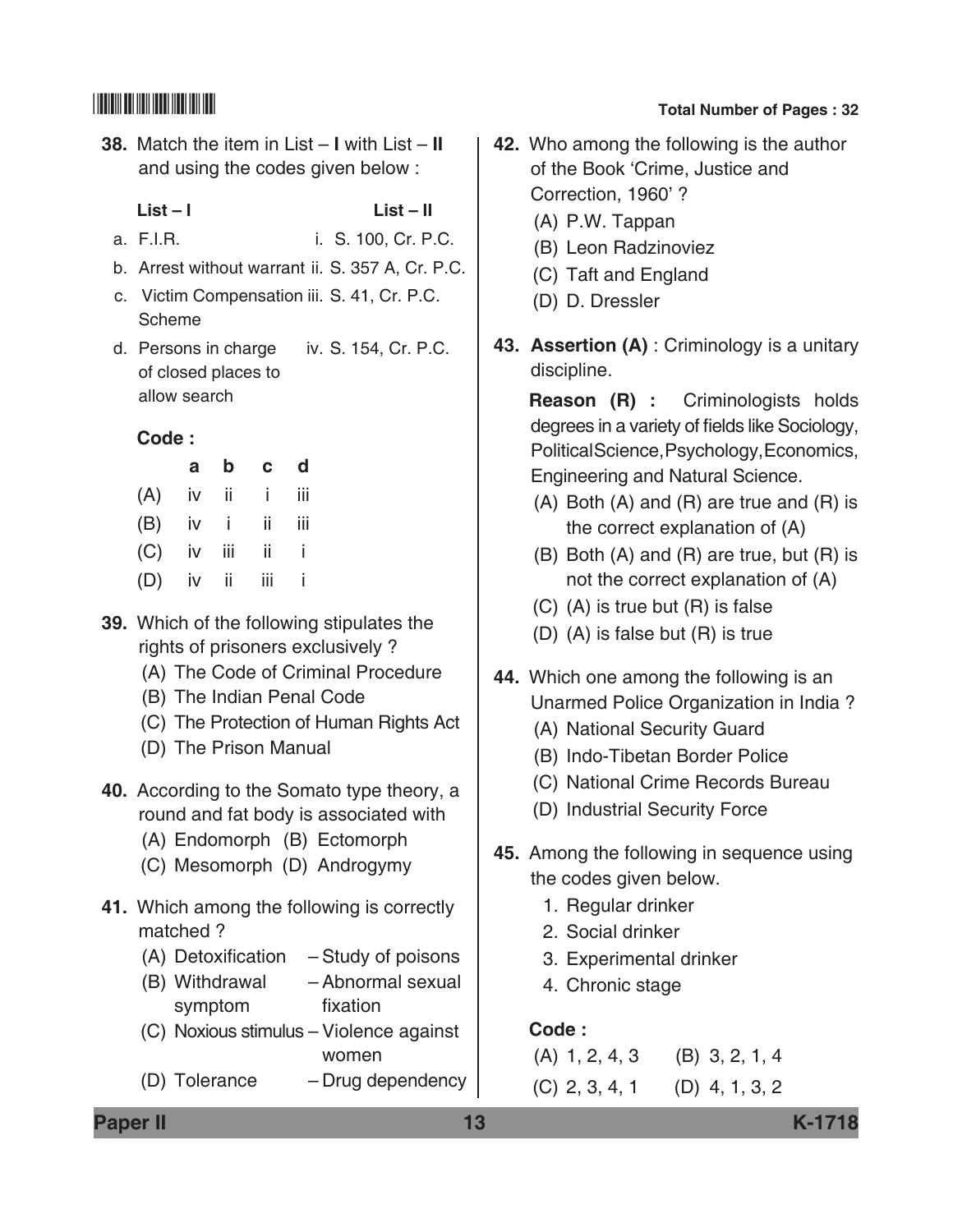# 

|        |                                                                         |       |  |        | 46.  ಪಟಿಸೆ,– I ರಲ್ಲಿರುವ ಅಂಶಗಳನ್ನು ಪಟಿೖ – II ರಲ್ಲಿ<br>ನೀಡಲಾಗಿರುವ ಸೂಚಿಗಳನ್ನು ಬಳಸಿ ಹೊಂದಿಸಿ  ಬರೆಯಿರಿ.                                                                                                                                   | 49. |
|--------|-------------------------------------------------------------------------|-------|--|--------|-------------------------------------------------------------------------------------------------------------------------------------------------------------------------------------------------------------------------------------|-----|
|        | ಪಟ್ಟಿ – I                                                               |       |  |        | ಪಟ್ಟಿ – II<br>a. ಬಲಿಪಶುಗಳನ್ನುದೂಷಿಸುವುದು  i. ಬಲಿಪಶುದರ್ಬುಲತೆ                                                                                                                                                                          |     |
|        | b. ಸಕಾರಾತ್ಮಕ ಬಲಿಪಶುಶಾಸ್ತ್ರ                                              |       |  | ದುಡುಕು | ii. ಬಲಿಪಶುವಿನ                                                                                                                                                                                                                       |     |
|        |                                                                         |       |  |        | c. ತೀವ್ರಗಾಮಿ ಬಲಿಪಶುಶಾಸ್ತ್ರ    iii. ಬಲಿಪಶು ಹಕ್ಕುಗಳು                                                                                                                                                                                  |     |
|        |                                                                         |       |  |        | d. ವಿಮರ್ಶಾತ್ಥಕ ಬಲಿಪಶುಶಾಸ್ತ್ರ iv. ಬಲಿಪಶು ಗುರುತಿಸುವಿಕೆ                                                                                                                                                                                |     |
| ಸೂಚಿ : |                                                                         |       |  |        |                                                                                                                                                                                                                                     |     |
|        | a                                                                       | b c d |  |        |                                                                                                                                                                                                                                     | 50. |
|        | $(A)$ iv ii i iii                                                       |       |  |        |                                                                                                                                                                                                                                     |     |
|        | (B) i iv ii iii                                                         |       |  |        |                                                                                                                                                                                                                                     |     |
|        | (C) ii iv i iii                                                         |       |  |        |                                                                                                                                                                                                                                     |     |
|        | (D) iii iv ii i                                                         |       |  |        |                                                                                                                                                                                                                                     | 51. |
|        | ದುರಾಚಾರಗಳನ್ನು ಮಾಡುವಂತಹದ್ದಾಗಿದೆ.                                         |       |  |        | 47. ಪ್ರತಿ <mark>ಪಾದನೆ(A)</mark> :ಸಂಘಟಿತಅಪರಾಧವುನ್ಯಾಯಿಕವಲ್ಲದ<br>ವಸ್ತುಗಳು, ಸೇವೆಗಳು ಜೂಜುಗಾರಿಕೆ,  ಅಕ್ರಮ ಸಾಲ<br>ನೀಡುವುದು, ಮಾದಕವಸ್ತುಗಳು ಮತ್ತಿತರ ರೀತಿಯ                                                                                      |     |
|        |                                                                         |       |  |        | ಸಮರ್ಥನೆ (R) : ಸಂಘಟಿತ ಅಪರಾಧವು ಭಯ<br>ಮತ್ತು ಭ್ರಷ್ತಾಚಾರದ ಮೂಲಕ ಸಮಾಜದಲ್ಲಿ<br>ಉಳಿದುಕೊಂಡಿದೆ ಇದಕ್ಕೆ ಸಜೆ ಅಸಾಧ್ಯ ಏಕೆಂದರೆ<br>ಸಾಕ್ಷಿಗಳು ಸೂಕ್ತ ರೀತಿಯಲ್ಲಿ ದೊರೆಯುವುದಿಲ್ಲ<br>(A) (A) ಮತ್ತು (R) ಎರಡೂ ಸರಿಯಾಗಿವೆ ಮತ್ತು<br>(R) (A) ಯ ಸರಿಯಾದ ವಿವರಣೆಯಾಗಿದೆ |     |
|        |                                                                         |       |  |        | (B) (A) ಮತ್ತು (R) ಎರಡೂ ಸರಿಯಾಗಿವೆ ಆದರೆ<br>(R) (A) ಯ ಸರಿಯಾದ ವಿವರಣೆಯಲ್ಲ                                                                                                                                                                |     |
|        | (C) (A) ಸರಿಯಾಗಿದೆ ಆದರೆ (R) ತಪ್ಪಾಗಿದೆ<br>(D) (A) ತಪ್ಪುಆದರೆ (R) ಸರಿಯಾಗಿದೆ |       |  |        |                                                                                                                                                                                                                                     | 52. |
|        | 48.  ಕೆಳಗಿನವುಗಳಲ್ಲಿ ಯಾವುದು ಸರಿಯಾದ<br>ಹೊಂದಾಣಿಕೆಯಲ್ಲ?                     |       |  |        |                                                                                                                                                                                                                                     |     |
|        | (A) ಭೇದಾತ್ <del>ಚ</del> ಒಕ್ಕೂಟ ಸಿದ್ಧಾಂತ                                 |       |  |        | : ಫ್ರಾಯ್ಡ್                                                                                                                                                                                                                          |     |
|        | (B) ಹಣೆಪಟೈಸಿದ್ಧಾಂತ                                                      |       |  |        | : ಲೆಮರ್ಟ್                                                                                                                                                                                                                           |     |
|        | (C) ಅನುಕರಣೆಯ ಸಿದ್ಧಾಂತ                                                   |       |  |        | : ಟ್ರೆಡ್                                                                                                                                                                                                                            |     |
|        | (D) ಉಪಸಂಸ್ಕೃತಿ ಸಿದ್ದಾಂತ                                                 |       |  |        | : ಕೋಹನ್                                                                                                                                                                                                                             |     |

### **Total Number of Pages: 32**

| ಯಿರಿ.<br>Ш<br>೯ಲತೆ                                          | 49. ನೀಡಲಾಗಿರುವ ಸೂಚಿಯನ್ನು ಬಳಸಿಕೊಂಡು ಟ್ರಾಜಕ್ಷರಿ<br>ಸಿದ್ಧಾಂತದ ಪ್ರಕಾರ ಹೊಂದಿಸಿರಿ.<br>1. ಅಪರಾಧಿಕ ವೃತ್ತಿ<br>2. ಭೌತಿಕ ಘರ್ಷಣೆ<br>3. ಹಿಂಸೆ<br>4. ಕಿರು ಉದ್ರಿಕ್ತತನ                                                                                                                                                                                                                          |
|-------------------------------------------------------------|---------------------------------------------------------------------------------------------------------------------------------------------------------------------------------------------------------------------------------------------------------------------------------------------------------------------------------------------------------------------------------|
| ್ಜಗಳು<br>ತಿಸುವಿಕೆ                                           | ಸೂಚಿ :<br>$(A)$ 4, 2, 3, 1 $(B)$ 2, 4, 1, 3<br>$(C)$ 4, 3, 2, 1 $(D)$ 1, 2, 3, 4                                                                                                                                                                                                                                                                                                |
|                                                             | 50.   ಕೆಳಗೆ ನೀಡಲಾಗಿರುವ ಯಾವುದು ಸರಿ ಜೋಡಿಯಾಗಿದೆ ?<br>(A) ಪ್ರತೀಕಾರ         : ಸುಧಾರಣೆ<br>(B) ತಡೆಗಟ್ <del>ಚ</del> ಾನ<br>: ಶಿಕ್ಷೆಯ ಭಯ<br>(C) ಪುನರ್ವಸತಿ         : ಸೇಡು ತೀರಿಸುಕೊ<br>(D) ಅಂಗಚ್ಛೇದನ      : ಪುನರ್ಕೂಡಿಸು                                                                                                                                                                     |
| ಕವಲ್ಲದ<br>, ಸಾಲ<br>ೕತಿಯ                                     | 51. ಪ್ರತಿಪಾದನೆ (A) : ಅರಾಜಕತೆಯು ವ್ಯಕ್ತಿಯ<br>ವೈಯಕ್ತಿಕ ವಿಘಟನೆಯಾಗಿದ್ದು ಇದರ ಫಲಿತಾಂಶವಾಗಿ<br>ಆತನ ದಿಗ್ಗಮೆ ಮತ್ತು ಕಾನೂನುಬಾಹಿರ ವರ್ತನೆ<br>ಉಂಟಾಗುತ್ತವೆ.                                                                                                                                                                                                                                      |
| ಭಯ<br><sub>ಿ</sub> ಜದಲ್ಲಿ<br>ಕೆಂದರೆ<br>ುತ್ತು<br>ıದೆ<br>ಃದರೆ | ಸಮರ್ಥನೆ (B) : ಅರಾಜಕತೆ ಒಂದು ಸಾಮಾಜಿಕ<br>ಸಂದರ್ಭವಾಗಿದ್ದು ಆದರಲ್ಲಿ ಸಾಮಾಜಿಕನಿಯಮಗಳು<br>ಘರ್ಷಣೆಗೊಳಪಟ್ಟು ಅಥವಾ ಯಾವುದೇ ಸಾಮಾಜಿಕ<br>ನಿಯಮಗಳಿಲ್ಲದ ಸಂದರ್ಭವಾಗಿರುತ್ತದೆ.<br>(A) (A) ಮತ್ತು (R) ಎರಡೂ ಸರಿಯಾಗಿವೆ ಮತ್ತು<br>(R) (A) ಯ ಸರಿಯಾದ ವಿವರಣೆಯಾಗಿದೆ<br>(B) (A) ಮತ್ತು (R) ಎರಡೂ ಸರಿಯಾಗಿವೆ ಆದರೆ<br>(R) (A) ಯ ಸರಿಯಾದ ವಿವರಣೆಯಲ್ಲ<br>(C) (A) ಸರಿಯಾಗಿದೆ ಆದರೆ (R) ತಪಾಗಿದೆ<br>(D) (A) ತಪ್ಪುಆದರೆ (R) ಸರಿಯಾಗಿದೆ |
|                                                             | 52. ಅಪರಾಧಶಾಸ್ತ್ರೀಯ ಸಿದ್ಧಾಂತಗಳು<br>ಹೊರಬಂದಂತಹುಗಳನ್ನು ಅನುಕ್ರಮವಾಗಿ<br>ಜೋಡಿಸಿರಿ.<br>(A) ಕ್ವಿಟ್ಲೆಟ್, ಬೆಂಥಮ್, ಗೋರಿಂಗ್,                                                                                                                                                                                                                                                                 |
| ్డా<br>ಸ್ಟ್ ಕ                                               | ಲಂಬ್ರಸೋ<br>(B) ಬೆಂಥಮ್, ಕ್ವಿಟ್ಲೆಟ್, ಲಂಬ್ರಸೋ, ಗೋರಿಂಗ್<br>(C) ಲಂಬ್ರಸೋ, ಬೆಂಥಮ್, ಕ್ವಿಟ್ <b>ಲೆಟ್, ಗೋರಿಂಗ್</b>                                                                                                                                                                                                                                                                         |
| ವನ್                                                         | (D) ಗೋರಿಂಗ್, ಲಂಬ್ರಸೋ, ಕ್ವಿಟ್ಲೆಟ್, ಬೆಂಥಮ್                                                                                                                                                                                                                                                                                                                                        |
|                                                             |                                                                                                                                                                                                                                                                                                                                                                                 |

Paper II

K-1718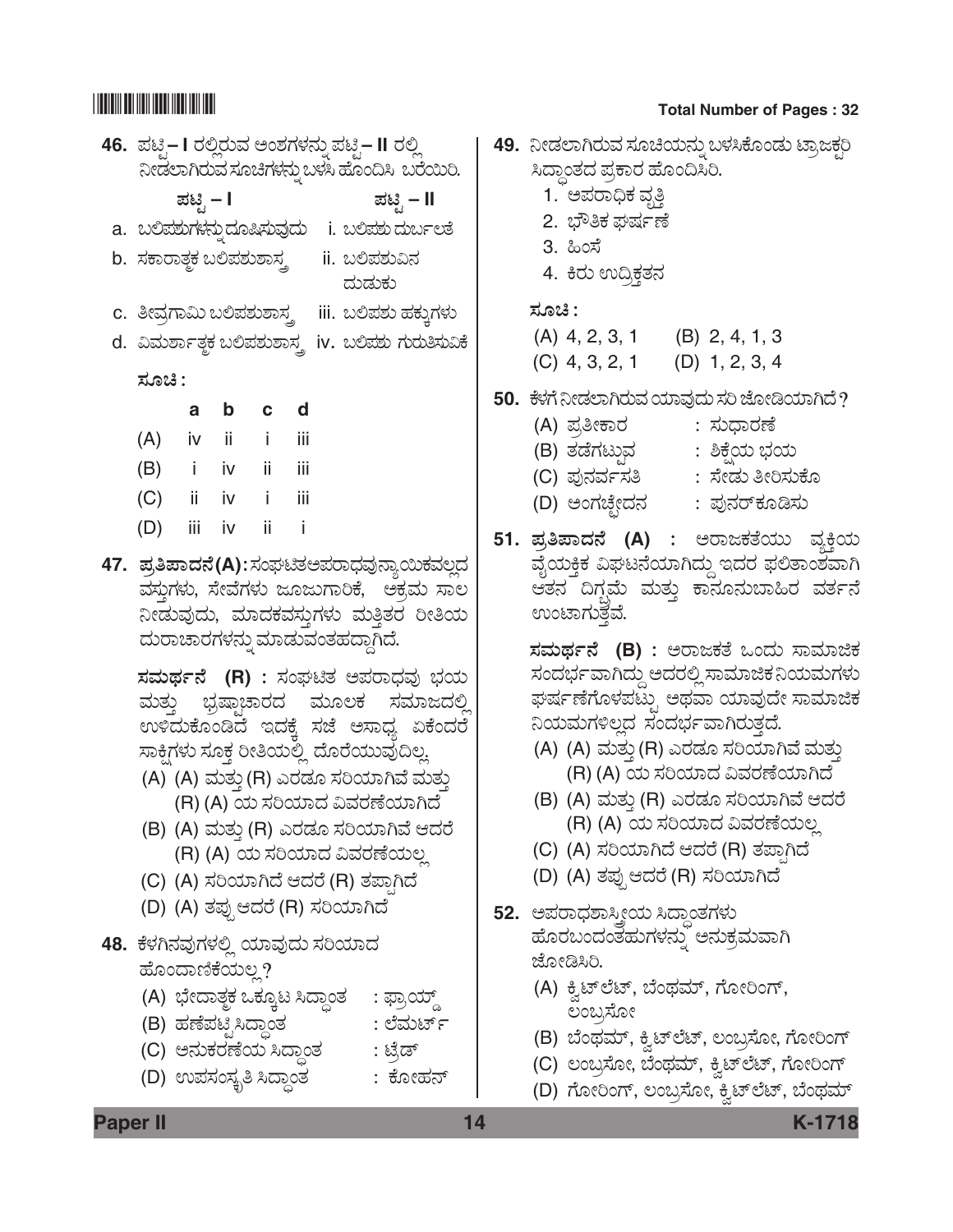- **46.** Match the item in List – **I** with List **II**  using the codes given below.
	-

### **List – I List – II**

- a. Victim Blaming i. Victim Vulnerability
- b. Positive victimology ii. Victim precipitation
- c. Radical victimology iii. Victim rights
- 
- d. Critical victimology iv. Identified to be a victim

### **Code :**

| a                 | b c d |  |
|-------------------|-------|--|
| $(A)$ iv ii i iii |       |  |
| $(B)$ i iv ii iii |       |  |
| $(C)$ ii iv i iii |       |  |
| $(D)$ iii iv ii i |       |  |

**47. Assertion (A)** : Organised crime deals in illegal goods and services, including gambling, loan-sharking, narcotics and all forms of vice.

 **Reasoning (R) :** Organised give survives through fear and corruption and convictions are impossible when witness are unavoidable.

- (A) Both (A) and (R) are true and (R) is the correct explanation of (A)
- (B) Both (A) and (R) are true, but (R) is not the correct explanation of (A)
- (C) (A) is true but (R) is false
- (D) (A) is false but (R) is true

**48.** Which one of the following is not correctly matched ?

- (A) Differential Association Theory : Freud
- (B) Labelling Theory : Lemert
- (C) Theory of Imitation : Trade
- (D) Sub-culture Theory : Cohen

# \*K1718\* **Total Number of Pages : 32**

- **49.** Arrange the following in sequence as told by the Trajectory theories, using the code given below.
	- 1. Criminal career
	- 2. Physical fighting
	- 3. Violence
	- 4. Minor aggression

### **Code :**

| $(A)$ 4, 2, 3, 1 | $(B)$ 2, 4, 1, 3 |
|------------------|------------------|
| $(C)$ 4, 3, 2, 1 | $(D)$ 1, 2, 3, 4 |

- **50.** Which one of the following is correctly matched ?
- (A) Retribution : Reformation
- (B) Deterrence : Fear of punishment
- (C) Rehabilitation : Retaliation
- (D) Mutilation : Reintegration
- **51. Assertion (A)** : Anomie is a personal disorganization resulting in disorientation and lawlessness.

 **Reasoning (R) :** Anomie is a social situation in which the norms are in conflict or it is a social situation that contains no norms.

- (A) Both (A) and (R) are true and (R) is the correct explanation of (A)
- (B) Both (A) and (R) are true, but (R) is not the correct explanation of (A)
- (C) (A) is true but (R) is false
- (D) (A) is false but (R) is true
- **52.** Choose among the following, as per order of appearance in criminological theories.
	- (A) Quetlet, Bentham, Goring, Lombroso
	- (B) Bentham, Quetlet, Lombroso, Goring
	- (C) Lombroso, Bentham, Quetlet, Goring
	- (D) Goring, Lombroso, Quetlet, Bentham

**Paper II 15 K-1718**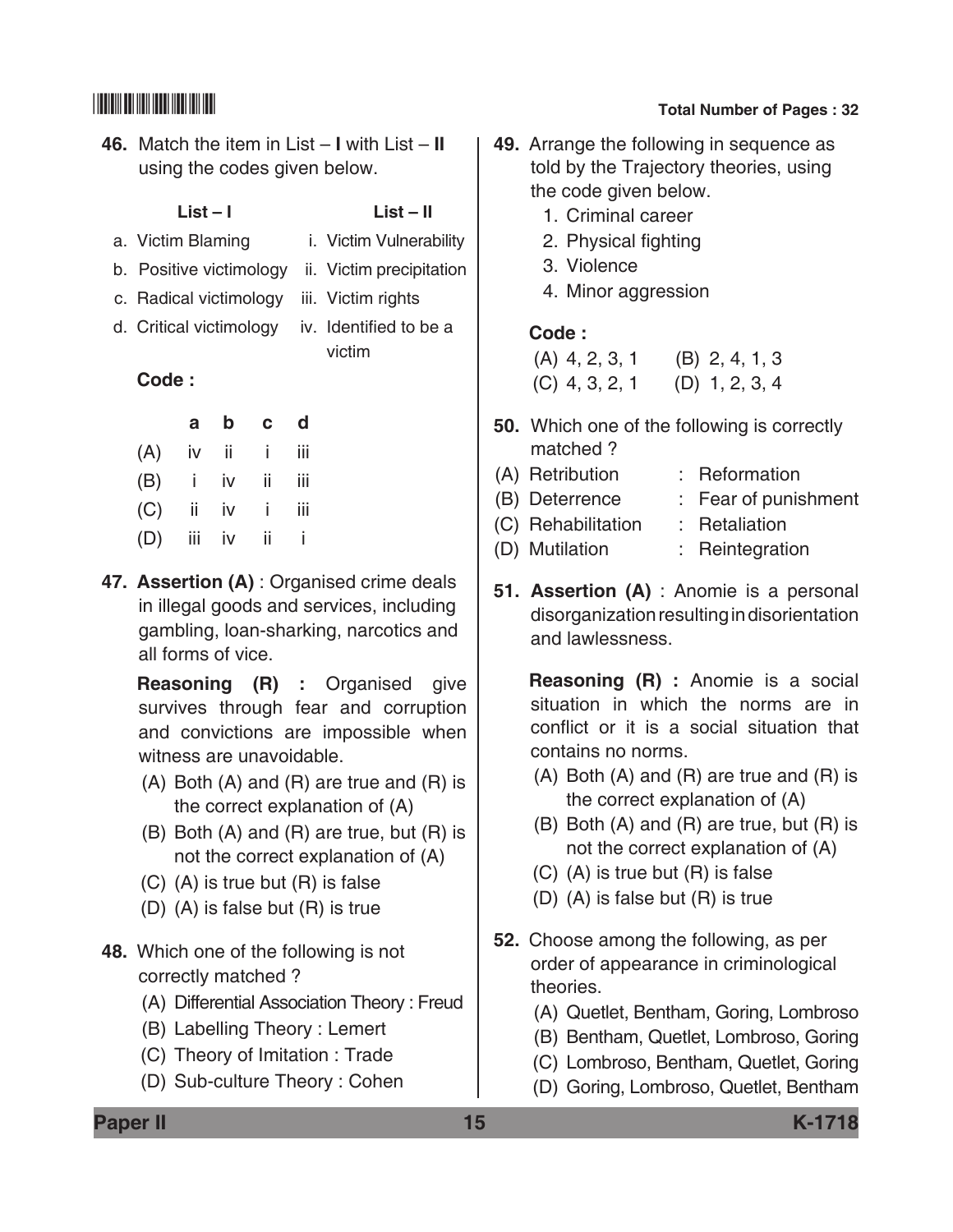**53.** *±Üqr* **– I** *ÃÜÈÉÃÜáÊÜ AíÍÜWÜÙÜ®Üá° ±Üqr* **– II** *ÃÜÈÉ*  **56.** *±ÜÅ-£-±Ý-¨Ü®æ* **(A)** *: A±ÜÃÝ«ÜÍÝÓÜ÷¨ÜÈÉ ÓÝí±ÜŨÝÀáPÜ*  ನೀಡಲಾಗಿರುವ ಸೂಚಿಯನ್ನು ಬಳಸಿ ಹೊಂದಿಸಿ ಬರೆಯಿರಿ. *±Üqr* **– I** *±Üqr* **– II** a. ಸಾಂಪ್ರದಾಯಿಕ ಅಪರಾಧ i. ಸೈಬರ್ ಹಿಂಬಾಲಿಕೆ b. *B«Üá¯PÜ A±ÜÃÝ«Ü* ii. *ÓÜáÈWæ* c. *ಸಂ*ಘಟಿತ ಅಪರಾಧ iii. ತೆರಿಗೆಕಳನವರ d. ಆರ್ಥಿಕ ಅಪರಾಧ iv. ಮಾದಕ ಮ್ತು ಸಾಗಾಣಿಕೆ *ÓÜãb :* **a b c d** (A) i ii iii iv (B) ii i iv iii (C) iii i ii iv (D) iv iii ii i 54. ಪ್ರತಿಪಾದನೆ (A) : ಕೆಲವು ವ್ಯಕ್ತಿಗಳ ಘರ್ಷಣೆಗಳನ್ನು ಅರ್ಥೈಸಲು ಕಟ್ತುಪಾಡು ಇಲ್ಲದಿರುವ, ದೂರ ಮಾಡುವಿಕೆ, ಗುರುತಿಸುವಿಕೆ ಇವುಗಳೆಲ್ತಾ ತಿಳಿಯಲು ಸಹಕರಿಸುತ್ತದೆ ಹಾಗೂ ಸಮಾಜ ಮತ್ತು ಸಾಮಾಜಿಕ ನಿಯಮಗಳ ಹೊಂದಾಣಿಕೆಯನ್ನು ಗುರುತಿಸಬಹುದು.  $\vec{z}$ ಸಮರ್ಥನೆ (R): ಇವುಗಳ ಅಧ್ಯಯನದಿಂದ ವ್ಯಕ್ತಿಗತ ಮತ್ತು ಗುಂಪು ಘರ್ಷಣೆಗಳು ವರ್ಣಾಧಾರಿತ, ಜಾತಿಯಾಧಾರಿತ, ಅಲ್ಪಸಂಖ್ಯಾತ ಗುಂಪುಗಳ ನಡುವಿನ ಘರ್ಷಣೆಗಳನ್ನು ತಿಳಿಯಲು ಸಹಕರಿಸುತ್ತವೆ. (A) (A) ಮತ್ತು (R) ಎರಡೂ ಸರಿಯಾಗಿವೆ ಮತ್ತು (R) (A) *¿á ÓÜ-Ä-¿Þ¨Ü Ë-ÊÜ-ÃÜ-Oæ-¿Þ-X¨æ* (B) (A) ಮತ್ತು (R) ಎರಡೂ ಸರಿಯಾಗಿವೆ ಆದರೆ (R) (A) *¿á ÓÜ-Ä-¿Þ¨Ü Ë-ÊÜ-ÃÜ-Oæ-¿á-ÆÉ* (C) (A) *ÓÜ-Ä-¿Þ-X¨æ B-¨ÜÃæ* (R) *ñÜ-±Ý³-X¨æ* (D) (A) *ñܱÜâ³ B-¨ÜÃæ* (R) *ÓÜ-Ä-¿Þ-X-¨æ* 55. ಕೆಳಗಿನವರಲ್ಲಿ ಯಾರು ಅಪರಾಧಶಾಸ್ಥಾ ಹಲವು ವಸ್ತು ವಿಷಯಗಳನ್ನು ಸಂಧಿಸುವ ಅಧ್ಯಯನವಾಗಿದೆ ಎಂದು ಹೇಳಿದರು ? (A) ಫಾಕ್ಸ್ (B) ಬ್ರೇಥ್ವೇಟ್ (C) ಡೌನ್ಸ್ (D) ಫೆಲ್ಷನ್ ಪಂಥವು ಮೊದಲಬಾರಿಗೆ ಸೂಕವಾದಂತಹ ವಿಚಾರಗಳನ್ನು ಪ್ರತಿಪಾದಿಸಿದ ಕಾರಣಕ್ಕಾಗಿ ಅದನ್ನು ಶಾಸ್ತ್ರೀಯ ಪಂಥ ಕರೆಯಲಾಗಿದೆ.  $\vec{a}$  *x***imera (R)** : ಅಪರಾಧಿಕ ನ್ಯಾಯವ್ಯವಸ್ಥೆಯಲ್ಲಿ ಅಂದಿನ ದಿನಗಳಲ್ಲಿ ಅಸ್ತಿತ್ವವಿದ್ದ ಅಸ್ಥಿರತೆಗಳಲ್ಲಿ ತುಂಬಿದ್ದವು ಮತ್ತು ನ್ಯಾಯಾಧೀಶರವ್ಯಕ್ತಿಗತ ಧೋರಣೆಗೆ ಅವಕಾಶಗಳು ಸಹ ಕಂಡುಬಂದಿದ್ದವು. (A) (A) ಮತ್ತು (R) ಎರಡೂ ಸರಿಯಾಗಿವೆ ಮತ್ತು (R) (A) *¿á ÓÜ-Ä-¿Þ¨Ü Ë-ÊÜ-ÃÜ-Oæ-¿Þ-X¨æ* (B) (A) ಮತ್ತು (R) ಎರಡೂ ಸರಿಯಾಗಿವೆ ಆದರೆ (R) (A) *¿á ÓÜ-Ä-¿Þ¨Ü Ë-ÊÜ-ÃÜ-Oæ-¿á-ÆÉ* (C) (A) *ÓÜ-Ä-¿Þ-X¨æ B-¨ÜÃæ* (R) *ñÜ-±Ý³-X¨æ* (D) (A) *ñܱÜâ³ B-¨ÜÃæ* (R) *ÓÜ-Ä-¿Þ-X-¨æ* **57.** *PæÙÜX®ÜÊÜÃÜÈÉ ¿ÞÃÜá AÊÜÇæãàQÔÃÜáÊÜíñæ,*  "ಅಪರಾಧವನ್ನು ಅಧ್ಯಯನ ಮಾಡಲು ಇರುವ ಎಲ್ಲಾ ಕ್ಷೇತ್ರಗಳಲ್ಲೂ ಸಾಮರ್ಥ್ಯ ಹೊಂದಿರುವ ತಜ್ಞನಾದಂತಹ ಅಪರಾಧಶಾಸ್ತ್ರಜ್ಞನು ಇರಲು ಸಾಧ್ಯವಿಲ್ಲ'' ಎಂದು ಹೇಳಿದವರು. (A) *PæãàÖÜ®…* (B) *ÓæÈÉ®…* (C) ಗಾರ್ಲೆಂಡ್ (D) ಸದರ್**ಲ್ಯಾಂಡ್ 58.** *±ÜÅ-£-±Ý-¨Ü®æ* **(A)** *: ÓÝÊÜÞiPÜ »Ü¨ÜÅñæ¿áá A±ÜÃÝ«ÜPæR*  ಪ್ರತೀಕಾರ ಎಂದು ಹೇಳಬಹುದು ಏಕೆಂದರೆ ಕೃತ್ಯಗಳು ವ್ಯಕ್ತಿಗತ ಹಾಗೂ ಸಮಾಜವನ್ನು ಒಳಗೊಂಡಿದ್ದಾದರಿಂದ ಅಪರಾಧದ ಅಧ್ಯಯನವು ಕೇವಲ<sup>್</sup> ಅಪರಾಧಿಯನ್ನು ದಂಡಿಸುವುದಲ್ಲದೆ, ಮತ್ತಷ್ಪುವಿಶಾಲವಾದಂತಹ ವಿಷಯವಾಗಿದೆ.  $\,$ ಸಮರ್ಥನೆ (R) : ಸಾಮಾಜಿಕ ಭದ್ರತೆಯ ಮುನ್ನಡೆಯಲ್ಲಿ ಮೂಲತಃ ಅಪರಾಧವನ್ನುತಡೆಗಟ್ಟುವಮೂಲಕಸಮಾಜವನ್ನು ಸಂರಕ್ಷಿಸುವುದಾಗಿರುತ್ತದೆ ಹೀಗಾಗಿ ಕೇವಲ ಅಪರಾಧಿಯನ್ನು ಶಿಕ್ಷಿಸುವ ವಿಧಾನವು ಅಲ್ಜ (A) (A) ಮತ್ತು (R) ಎರಡೂ ಸರಿಯಾಗಿವೆ ಮತ್ತು (R) (A) *¿á ÓÜ-Ä-¿Þ¨Ü Ë-ÊÜ-ÃÜ-Oæ-¿Þ-X¨æ* (B) (A) ಮತ್ತು (R) ಎರಡೂ ಸರಿಯಾಗಿವೆ ಆದರೆ (R) (A) *¿á ÓÜ-Ä-¿Þ¨Ü Ë-ÊÜ-ÃÜ-Oæ-¿á-ÆÉ* (C) (A) *ÓÜ-Ä-¿Þ-X¨æ B-¨ÜÃæ* (R) *ñÜ-±Ý³-X¨æ* (D) (A) *ñܱÜâ³ B-¨ÜÃæ* (R) *ÓÜ-Ä-¿Þ-X-¨æ*

**Paper II 16 K-1718**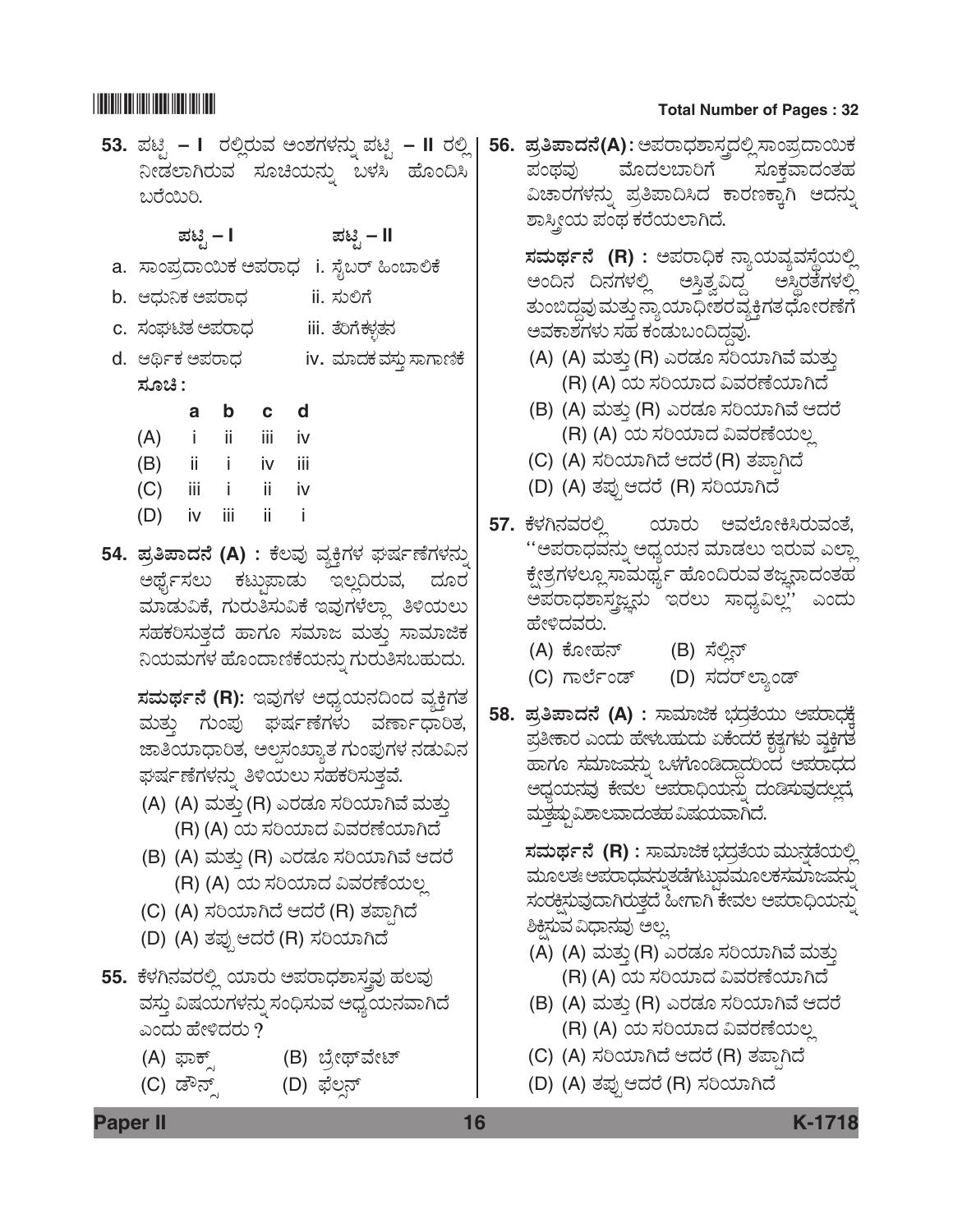**53.** Match List – **I** with List – **II** and select the correct answer using the code given below.

| List $-1$      | List – II     |
|----------------|---------------|
| litional orima | i Cyhar etalk |

- a. Traditional crime i. Cyber stalking
- b. Modern crime ii. Robbery
- c. Organized crime iii. Tax evasion
- d. Economic crime iv. Drug trafficking **Code :**

|                   | a | b c d |    |
|-------------------|---|-------|----|
| $(A)$ i ii iii    |   |       | iv |
| $(B)$ ii i iv iii |   |       |    |
| $(C)$ iii i ii    |   |       | iv |
| (D) iv iii ii i   |   |       |    |

**54. Assertion (A)** : The concepts of Anomie, alienation, identification and identity contribute to the understanding of conflict between some people, with society and social norms.

 **Reasoning (R) :** These concepts contribute to understanding individual and group conflicts between social, caste and minority groups.

- (A) Both (A) and (R) are true and (R) is the correct explanation of (A)
- (B) Both (A) and (R) are true, but (R) is not the correct explanation of (A)
- (C) (A) is true but (R) is false
- (D) (A) is false but (R) is true
- **55.** Who among following described criminology as rendezvous subject ?
	- (A) Fox (B) Braithwaite
	- (C) Downes (D) Felson

# \*K1718\* **Total Number of Pages : 32**

**56. Assertion (A)** : The classical school of Criminology is so classical because it was the first relatively adequate form of system of thinking in the area of criminology.

 **Reasoning (R) :** It was a reaction against many vagaries and in consistencies in the practices of criminal Justice at the time; Judges could introduce personal biases.

- (A) Both (A) and (R) are true and (R) is the correct explanation of (A)
- (B) Both (A) and (R) are true, but (R) is not the correct explanation of (A)
- (C) (A) is true but (R) is false
- (D) (A) is false but (R) is true
- **57.** Who among the following made the observation that the "criminologist does not exist who is an expert in all the disciplines which converge in the study of crime" ?

| (A) Cohen   | (B) Sellin     |
|-------------|----------------|
| (C) Garland | (D) Sutherland |

**58. Assertion (A)** : Social Defence is a reaction against vengeance and retribution, because crime involves both society and the individual, so the approach to crime must be broader than simply convicting and punishing the offender.

> **Reasoning (R) :** Social Defence Presupposis that the means of dealing with crime should be concoined as a method of protecting society, rather than punishing the individual.

- (A) Both (A) and (R) are true and (R) is the correct explanation of (A)
- (B) Both (A) and (R) are true, but (R) is not the correct explanation of (A)
- (C) (A) is true but (R) is false
- (D) (A) is false but (R) is true

**Paper II 17 K-1718**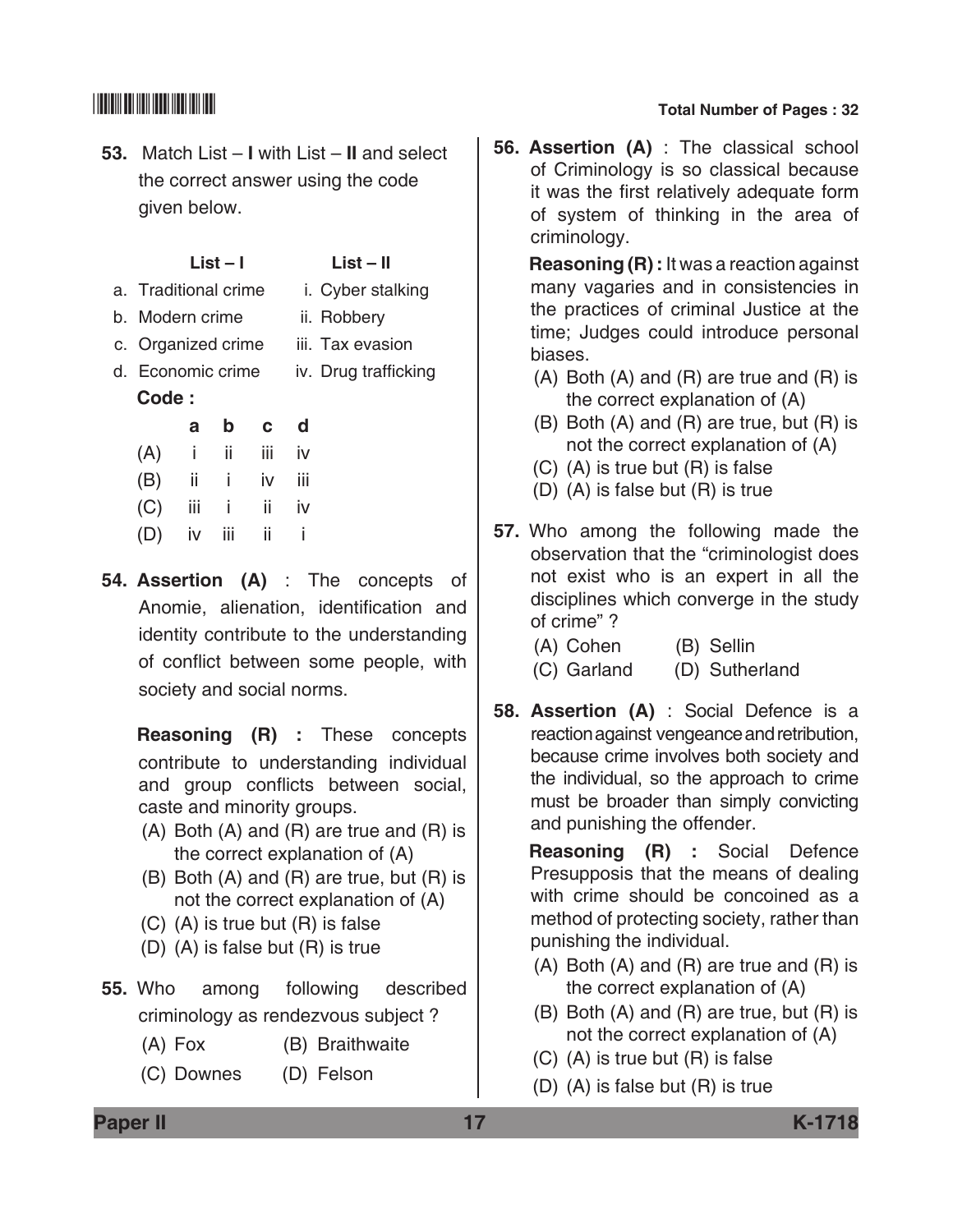- 59. ಕೆಳಗಿನವರಲ್ಲಿ ಯಾರು 'ಡಿಸೆಂಟ್ ಮ್ಯಾನ್' ಗ್ರಂಥಕರ್ತ್ಯರಾಗಿದ್ದಾರೆ ?
	- (A) ಕಾರ್ಲ್*ಮಾ*ರ್ಕ್
	- (B) ಸಿಗ್ಧಂಡ್ ಫ್ರಾಯ್ಡ್
	- (C) ಚಾರ್ಲ್ ಡಾರ್ವಿನ್
	- (D) *ÔàÃÜkáÃ… ÆíŸÅÓæãà*
- **60.** *±ÜÅ-£-±Ý-¨Ü®æ* **(A)** *: PÜÈPæ¿á ±ÜÅQÅÁá¿áÈÉ Jí¨Üá*  ಸರಣಿಯ ಪ್ರಚೋದಕಗಳು ಪಾತ್ರವಾಗಿರುತ್ತವೆ. ಯತ್ನ ಮತ್ತು ತಪುಗಳುಳ್ಳ ಕಲಿಕೆಯು ಸಂಕೀರ್ಣಾತ್ಮಕವಾಗಿದ್ದು ಹೀಗಿದ್ದರೂ ಅದು ಹವ್ಯಾಸಿ ವರ್ತನೆಗೆ ಪರಿಣಮಿಸುತ್ತದೆ ಏಕೆಂದರೆ ಕೆಲವು ವರ್ತನೆಗಳ ಸಕಾರಾತ್ಮಕ ಪ್ರತಿಫಲ ಮತ್ತು ಇತರೆ ವರ್ತನೆಗಳು ಶಿಕ್ಷೆಗೆ ಗುರಿಯಾಗಿರುತ್ತವೆ.

<u>ಸಮರ್ಥನೆ (R) : ಮಾಯಾವಾದಿಗಳು ತಮ್ಮಟೋಪಿಯಿಂದ</u> ಹೊಲಗಳನ್ನು ಎಳೆದರೆ, ಪ್ರಯೋಗಾ<del>ತ್ಯ</del> ಮನಃಶಾಸಜ್ಞರು ಇಲಿಗಳಿಂದ ಹವ್ಯಾಸಗಳನ್ನು ಹೊರ ತರುತ್ತಾರೆ.

- (A) (A) ಮತ್ತು (R) ಎರಡೂ ಸರಿಯಾಗಿವೆ ಮತ್ತು (R) (A) *¿á ÓÜ-Ä-¿Þ¨Ü Ë-ÊÜ-ÃÜ-Oæ-¿Þ-X¨æ*
- (B) (A) ಮತ್ತು (R) ಎರಡೂ ಸರಿಯಾಗಿವೆ ಆದರೆ (R) (A) *¿á ÓÜ-Ä-¿Þ¨Ü Ë-ÊÜ-ÃÜ-Oæ-¿á-ÆÉ*
- (C) (A) *ÓÜ-Ä-¿Þ-X¨æ B-¨ÜÃæ* (R) *ñÜ-±Ý³-X¨æ*
- (D) (A) *ñܱÜâ³ B-¨ÜÃæ* (R) *ÓÜ-Ä-¿Þ-X-¨æÜ*
- **61.** *±ÜÅ-£-±Ý-¨Ü®æ* **(A)** *: "»æà¨ÝñܾPÜ bQñæÕ '¿áá PÜÆ³®æ¿á*  ಆಧಾರವೆಂದರೆಕೆಲವು ಬಗೆಗಳ ಸುಧಾರಣಾ ಯೋಜನೆಗಳು *ಕೆ*ಲವರಿಗೆ ಫಲಕಾರಿಯಾದರೆ ಕೆಲವು ಅಪರಾಧಿಗಳಿಗೆ ನಕಾರಾತ್ಗಕ ಪ್ರಭಾವ ಬೀರುತ್ತದೆ.

 $\vec{z}$ ಸಮರ್ಥನೆ (R) : ಇಂತಹ ವ್ಯವಸ್ಥೆಯಲ್ಲಿ ಅಪರಾಧಿಯು ಉನ್ನತ ಸ್ಥಾನ ಅಥವಾ ಶ್ರೇಣಿಗೆ ತಲುಪುವ ಮೂಲಕ ಸುಧಾರಣಾ ಸಂಸ್ಥೆಯಲ್ಲಿ ಮೇಲ್ಗರ್ಜೆಗೆ ತಲುಪಬಹುದು ಅಥವಾ ಹಿಮೈಟ್ಟಿಸುವಲ್ಲಿ ಕೆಳಸ್ಥಾನಕ್ಕೆ ಬೀಳಬಹುದು.

- (A) (A) ಮತ್ತು (R) ಎರಡೂ ಸರಿಯಾಗಿವೆ ಮತ್ತು (R) (A) *¿á ÓÜ-Ä-¿Þ¨Ü Ë-ÊÜ-ÃÜ-Oæ-¿Þ-X¨æ*
- (B) (A) ಮತ್ತು (R) ಎರಡೂ ಸರಿಯಾಗಿವೆ ಆದರೆ (R) (A) *¿á ÓÜ-Ä-¿Þ¨Ü Ë-ÊÜ-ÃÜ-Oæ-¿á-ÆÉ*
- (C) (A) *ÓÜ-Ä-¿Þ-X¨æ B-¨ÜÃæ* (R) *ñÜ-±Ý³-X¨æ*
- (D) (A) *ñܱÜâ³ B-¨ÜÃæ* (R) *ÓÜ-Ä-¿Þ-X-¨æ*

# \*K1718\* **Total Number of Pages : 32**

**62.** *±ÜÅ-£-±Ý-¨Ü®æ* **(A)** *: ÊæçhÝn¯PÜ ÓÜíÍæãà«Ü®æ¿á*  ಮೂಲತತ್ತವೆಂದರೆ, ಸಂಶೋಧಕರು ವಸ್ತುನಿಷ್ಠೆಯನ್ನು ನಿರ್ವಹಿಸುತ್ತಾರೆ.

 $\vec{z}$ ಮರ್ಥನೆ (R) : ಸಂಶೋಧಕರು ಅಪರಾಧಶಾಸ್ತವ ಕ್ಷೇತ್ರವನ್ನು ಹಾಗೂ ಅದರ ಜ್ಞಾನದ ವಿಸ್ತರಣೆಯನ್ನು ಅಭಿವೃದ್ಧಿಗೊಳಿಸಲು ಸಂಶೋಧನೆಯ ಮೂಲಕ ಪಡೆದಿರುವಂತಹ ಫಲಿತಾಂಶಗಳನ್ನು ದಾಖಲಿಸುವುದಾಗಿರುತ್ತದೆ, ಅದರ ಮೇಲೆ ಹಗುರ ತೀರ್ಮಾನಗಳನ<u>ು</u> ತೆಗೆದುಕೊಳ್ಳಲಾರದೆ ಇರುವುದನ್ನು ಸಂಶೋಧಕನು ತರಬೇತಿಗೊಂಡಿರುತ್ತಾನೆ.

- (A) (A) ಮತ್ತು (R) ಎರಡೂ ಸರಿಯಾಗಿವೆ ಮತ್ತು (R) (A) *¿á ÓÜ-Ä-¿Þ¨Ü Ë-ÊÜ-ÃÜ-Oæ-¿Þ-X¨æ*
- (B) (A) ಮತ್ತು (R) ಎರಡೂ ಸರಿಯಾಗಿವೆ ಆದರೆ (R) (A) *¿á ÓÜ-Ä-¿Þ¨Ü Ë-ÊÜ-ÃÜ-Oæ-¿á-ÆÉ*
- (C) (A) ಸರಿಯಾಗಿದೆ ಆದರೆ (R) ತಪಾಗಿದೆ
- (D) (A) *ñܱÜâ³ B-¨ÜÃæ* (R) *ÓÜ-Ä-¿Þ-X-¨æ*
- **63.** *±ÜÅ-£-±Ý-¨Ü®æ* **(A)** *: ÍæÌàñÜÊÜÓÜ÷«ÝÄ A±ÜÃÝ—¿áá*  ಸಮಾಜದಲ್ಲಿ ಉನ್ನತಸ್ಥಾನದಲ್ಲಿರುವ ಗಣ್ಯವ್ಯಕ್ತಿಯು ತನ್ನ ಉದ್ಯೋಗದ ವೇಳೆ ಜರುಗಿಸುವ ಅಪರಾಧ.

 *ÓÜ-ÊÜá-¥Üì®æ* **(R)** *: ÍæÌàñÜÊÜÓÜ÷«ÝÄ A±ÜÃÝ«ÜÊÜâ*  ಕಾನೂನಾತ್ಥಕ ಅಪರಾಧಕ್ತಿಂತ ಸಾಮಾಜಿಕ ಅಪರಾಧವಾಗಿದೆ. ಇದೊಂದು ಆಪಾದಿತನ ಸಾಮಾಜಿಕ ಸ್ಥಾನ, ಕಾನೂನಿನ ಅನನ್ಯತೆಯಲ್ಲ.

- (A) (A) ಮತ್ತು (R) ಎರಡೂ ಸರಿಯಾಗಿವೆ ಮತ್ತು (R) (A) *¿á ÓÜ-Ä-¿Þ¨Ü Ë-ÊÜ-ÃÜ-Oæ-¿Þ-X¨æ*
- (B) (A) ಮತ್ತು (R) ಎರಡೂ ಸರಿಯಾಗಿವೆ ಆದರೆ (R) (A) *¿á ÓÜ-Ä-¿Þ¨Ü Ë-ÊÜ-ÃÜ-Oæ-¿á-ÆÉ*
- (C) (A) *ÓÜ-Ä-¿Þ-X¨æ B-¨ÜÃæ* (R) *ñÜ-±Ý³-X¨æ*
- (D) (A) *ñܱÜâ³ B-¨ÜÃæ* (R) *ÓÜ-Ä-¿Þ-X-¨æ*
- **64.** ಕೆಳಗಿನವುಗಳಲ್ಲಿ ಯಾವುದು ಸರಿಯಾಗಿ ಹೊಂದಾಣಿಕೆಯಾಗಿಲ್ಲ ?
	- (A) ಗುರಿಯಾದ ದುರ್ಬಲತೆ ದೌರ್ಬಲ್ಯತೆ
	- (B) ತೃಪ್ತಿಗೆ ಗುರಿಯಾದವರು ಬಲಿಪಶು ಸ್ರಾಧೀನತೆ
	- (C) ರೂಟೀನ್ ಆ್ಯಕ್ಟಿವಿಟಿ ಸಿದ್ಧಾಂತ ಸದರ್**ಲ್ಯಾಂ**ಡ್
	- (D) ವೈಷಮ್ಯದ ಗುರಿ *–* ಸಲಿಂಗಿ, ವಿವಾದ *ÎàÆÊÝXÃÜáÊÜâ¨Üá*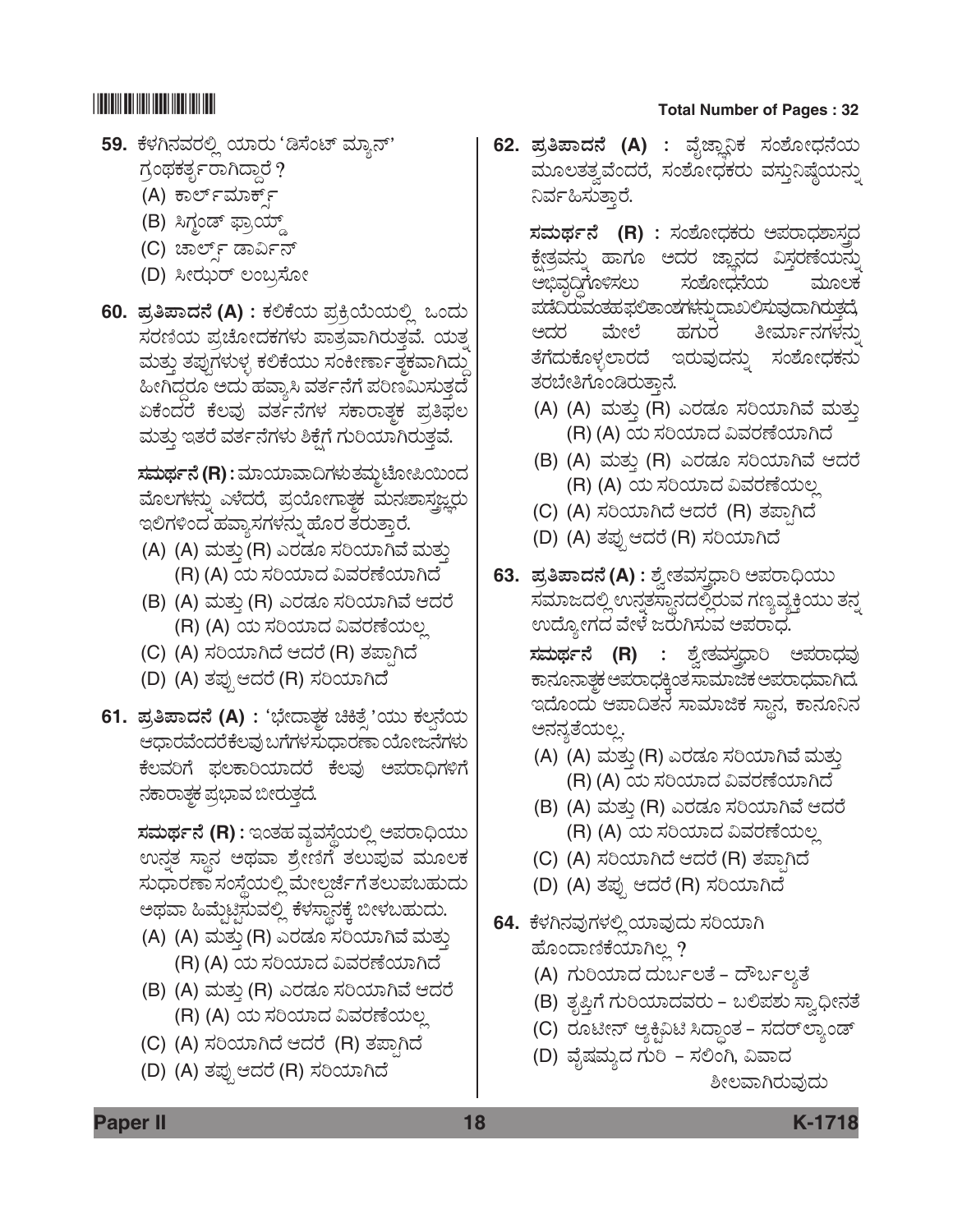- **59.** Who among the one is the author of 'Descent Man' ?
	- (A) Karl Marx
	- (B) Sigmund Freud
	- (C) Charles Darwin
	- (D) Ceaser Lombroso
- **60. Assertion (A)** : A series of stimuli contributes to the learning process. Trial and error learning is complex, and it results in habitual behaviour when some behaviour produces rewards and others bring punishment.

 **Reasoning (R) :** While magicians pull rabbits out of hats, experiments psychologists pull habits out of rats.

- (A) Both (A) and (R) are true and (R) is the correct explanation of (A)
- (B) Both (A) and (R) are true, but (R) is not the correct explanation of (A)
- (C) (A) is true but (R) is false
- (D) (A) is false but (R) is true
- **61. Assertion (A)** : 'Differential treatment' is based on the assumption there the same treatment programme that is beneficial to some offenders may be detrimental to others.

 **Reasoning (R) :** In this system, the offender moves from one stage (or) rank in an institution to a better stage or regresses to a poorer stage.

- (A) Both (A) and (R) are true and (R) is the correct explanation of (A)
- (B) Both (A) and (R) are true, but (R) is not the correct explanation of (A)
- (C) (A) is true but (R) is false
- (D) (A) is false but (R) is true

# \*K1718\* **Total Number of Pages : 32**

**62. Assertion (A)** : The basic cannon of scientific research is that researchers attempts to maintain objectivity.

> **Reasoning (R) :** The researcher is trained not to judge but rather to objectively record and to determine what meaning these findings have for the field of criminology and to the development of its knowledge base.

- (A) Both (A) and (R) are true and (R) is the correct explanation of (A)
- (B) Both (A) and (R) are true, but (R) is not the correct explanation of (A)
- (C) (A) is true but (R) is false
- (D) (A) is false but (R) is true
- **63. Assertion (A)** : White Collar Crime is a crime committed by a person of respectability and high social status in the course of his occupation.

 **Reasoning (R) :** White Collar Crime is a sociological rather than a legal entity. It is the status of the offender rather than the legal uniqueness of the crime.

- (A) Both (A) and (R) are true and (R) is the correct explanation of (A)
- (B) Both (A) and (R) are true, but (R) is not the correct explanation of (A)
- (C) (A) is true but (R) is false
- (D) (A) is false but (R) is true
- **64.** Which of the following is not correctly matched ?
	- (A) Target Vulnerability –Weakness
	- (B) Target Gratifiability –Victims Possession
	- (C) Routine Activity Theory–Sutherland
	- (D) Target Antagonism –Being gay, Being

argumentative

**Paper II 19 K-1718**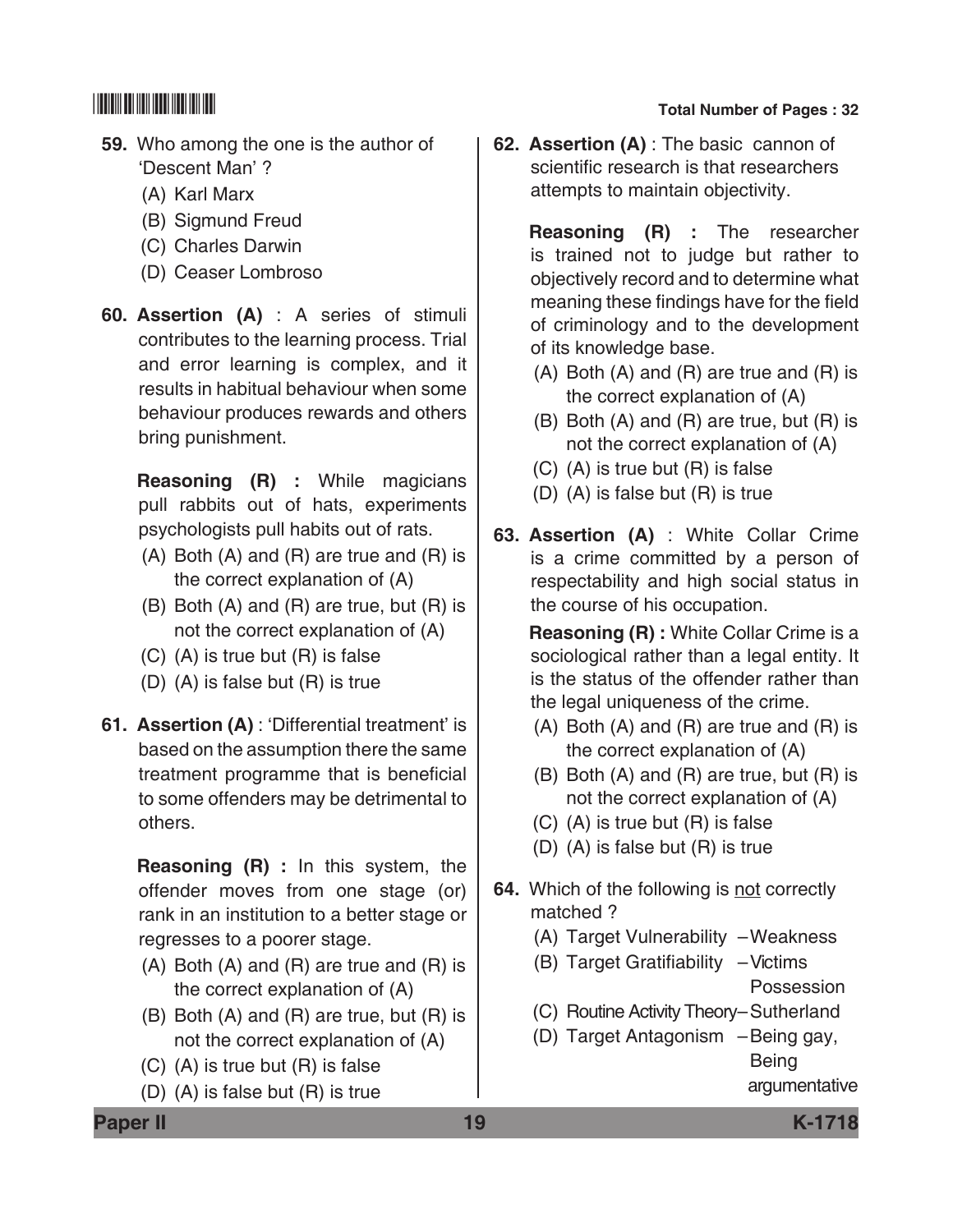# **THE REAL PROPERTY OF A PRO**

65. ಪ್ರತಿಪಾದನೆ (A) : ಒಬ್ಬ ವ್ಯಕ್ತಿಯು ತನ್ನ ನೈತಿ ಹಿಡಿತದಿಂದ ಹೊರಗೆ ಬರಲು ಆತನ ವಿಚಾರವಾದ ಬಾಲ್ಯಾವಸ್ಥೆಯ ಬೆಳವಣಿಗೆಯ ಕಟ್ತುಪಾಡುಗಳಿಂ ಪಾರಾಗಿ ಅವನ ಅಪರಾಧಿಕ ವರ್ತನೆಯನ ಸಮರ್ಥಿಸಬಲ್ಲನು.

ಸಮರ್ಥನೆ (R) : ಕೆಳವರ್ಗದ ಯುವಕನೊಬ್ಬ ಕಾನೂನುಬದ್ಧತೆ ಅಥವಾ ಅಪರಾಧಕ್ಕೆ ಯಾವುದ ಸಕಾರಾತ್ಮಕ ಬದ್ದತೆಯನ್ನು ಮಾಡಲು ಅನಗ ಎಂದಾಗ ಸರಿಯುವಿಕೆ, ದಾರಿ ತಪುವಿಕೆ ಪ್ರಾಕ್**ಕ**ಲ ಉಂಟಾಗುತ್ತದೆ.

- (A) (A) ಮತ್ತು (R) ಎರಡೂ ಸರಿಯಾಗಿವೆ ಮತ್ತು (R) (A) ಯ ಸರಿಯಾದ ವಿವರಣೆಯಾಗಿದೆ
- (B) (A) ಮತ್ತು (R) ಎರಡೂ ಸರಿಯಾಗಿವೆ ಆದರೆ (R) (A) ಯ ಸರಿಯಾದ ವಿವರಣೆಯಲ್ಲ
- (C) (A) ಸರಿಯಾಗಿದೆ ಆದರೆ (R) ತಪಾಗಿದೆ
- (D) (A) ತಪ್ಪು ಆದರೆ (R) ಸರಿಯಾಗಿದೆ
- 66. ಪ್ರತಿಪಾದನೆ (A) : ಅಂತಃಸ್ರಾವ ಗಂಥಿಗಳ ಮಾನವನ ವರ್ತನೆಯಲ್ಲಿ ಬಹುಮುಖ್ಯ ಅಂಶಗಳೆಂದ ಪರಿಗಣಿಸಲಾಗಿದೆ.

ಸಮರ್ಥನೆ (R) : ಖೈದಿಗಳಲ್ಲಿ ಮೂರನೇ ಒಂದ ಭಾಗ ಭಾವನಾತ್ಮಕ ಅಸ್ಥಿರತೆಯಿಂದ ಬಳಲುತ್ತಿದ್ದಾರೆಂದ ಅಂದಾಜು ಮಾಡಲಾಗಿದ್ದು ಇದು ಗ್ರಂಥೀಯ ಅಥವ ವಿಷಮಯ ವಸ್ತುಗಳಿಂದ ಉಂಟಾಗಿದೆಯೆಂದ ವೀಕಿಸಲಾಗಿದೆ.

- (A) (A) ಮತ್ತು (R) ಎರಡೂ ಸರಿಯಾಗಿವೆ ಮತ್ತು (R) (A) ಯ ಸರಿಯಾದ ವಿವರಣೆಯಾಗಿದೆ
- (B) (A) ಮತ್ತು (R) ಎರಡೂ ಸರಿಯಾಗಿವೆ ಆದರೆ (R) (A) ಯ ಸರಿಯಾದ ವಿವರಣೆಯಲ್ಲ
- (C) (A) ಸರಿಯಾಗಿದೆ ಆದರೆ (R) ತಪಾಗಿದೆ
- (D) (A) ತಪ್ಪು ಆದರೆ (R) ಸರಿಯಾಗಿದೆ
- 67. ಮನೋವಿಶ್ಲೇಷಣೆಯ ಪಿತಾಮಹ ಎಂದು ಗುರುತಿಸಲಟವರು
	- (A) ಸಿಗ್ಧಂಡ್ ಫ್ರಾಯ್ಡ್
	- (B) ಅಲ್ಬರ್ಟ್ ಬಂಡೂರ
	- (C) ಎಲಿನೊರ್ ಗ್ಲೂಯಿಕ್
	- (D) ಟ್ರಾವಿಸ್ ಹಿರ್ಶಿ

### **Total Number of Pages: 32**

| ಿಕ<br>ದ  | 68.  ಸಮಾಜದ ಉನ್ನತಿಗಾಗಿಪ್ರಾಯೋಗಿಕ(ಪರಿಮಾಣಾತ್ಮಕ)<br>ಅಥವಾ ವೈಜ್ಞಾನಿಕ ತನಿಖೆಯ ಬಳಕೆಯನ್ನು ಪ್ರಥಮವಾಗಿ<br>ಪ್ರತಿಪಾದಿಸಿದವರು ಯಾರು $\bm{\mathcal{?}}$        |
|----------|--------------------------------------------------------------------------------------------------------------------------------------------|
| ದ<br>ಬ್ನ | (A) ಆಗಸ್ಟ್ ಕಾಮ್ಟೆ<br>(B) ಸಿಗ್ಧಂಡ್ ಫ್ರಾಯ್ಡ್<br>(C) ಚಾರ್ಲ್ ಗೋರಿಂಗ್                                                                           |
| ಸು<br>ೇ  | (D) ಷೆಫರ್ ಎಸ್.                                                                                                                             |
|          | 69. ಕೆಳಗಿನವುಗಳಲ್ಲಿ ಯಾವುದು ಸರಿಯಾದ                                                                                                           |
| ತ್ಯ<br>ನ | ಹೊಂದಾಣಿಕೆಯಾಗಿಲ್ಲ ?                                                                                                                         |
|          | (A) ಕ್ರಿಯಾವಿಧಿಗಳು     –  ಧಾರ್ಮಿಕ ವ್ಯವಸ್ಥಾಪನೆ<br>– ಕಳವುಮಾಡು,<br>(B) ಆವಿಷ್ಕಾರತೆ<br>ಹಣವನ್ನು                                                   |
|          | ಬಲದ್ದಹಿಸು<br>(C) ಹಿಮ್ಮೆಟ್ಬುವಿಕೆ       –  ನಕ್ಷಲಿಸಿಂ, ತೀವ್ರವಾದ<br>(D) ಖಚಿತತೆ <sup>ಜ</sup><br>– ಸಾಮಾನ್ಯ                                       |
|          | 70.  ಕೆಳಗಿನವುಗಳಲ್ಲಿ ಯಾವುದು ಸರಿ ಹೊಂದಾಣಿಕೆಯಾಗಿದೆ ?<br>(A) ರಾಬರ್ಟ್ ಕೆ. ಮರ್ಟನ್- ಸಾಮಾಜಿಕ ರಚನೆ                                                   |
|          | ಮತ್ತು ಅರಾಜಕತೆ                                                                                                                              |
| ಸು<br>ು  | (B) ಅಲ್ಫರ್ಟ್ ಕೋಹನ್   – ದ ಕ್ನೆಂ ಪ್ರಾಬ್ಲಂ<br>– ಡೆಲಿಕ್ವೆಂಟ್ಬಾಯ್ಸ್<br>(C) ಕ್ಲಿಫರ್ಡ್ ಆರ್. ಶಾ<br>ಆ್ಯಂಡ್ ಹೆನ್ರಿ ದೆ ಮೆಕೆ                           |
| ಸು<br>ಸು | (D) ರಿಚರ್ಡ್ಎಕ್ಲೋವಾರ್ಡ್ - ಪೊಫೆಶನಲ್ ಆ್ಯಂಡ್<br>ಆ್ಯಂಡ್ಅಾಯಡ್ ಕ್ರಿಮಿನಲ್<br>ಇ. ಓಹ್ಲಿನ್                                                            |
| ಸಾ<br>ಸು | 71. ಕೆಳಗಿನವುಗಳಲ್ಲಿಯಾವುದು ಸರಿಯಾದ ಹೊಂದಾಣಿಕೆಯಲ್ಲ ?                                                                                            |
|          | (A) ಅಪರಾಧಿಕ ಮ <del>ೊಕ</del> ದ್ದಮೆಗಳಲ್ಲಿ<br>ಭಾ.ಸಾ.ಅ. ಕಲಂ24<br>ಯಾವುದೇ ಆಮಿಷ, ಬೆದೆರಿಕೆ<br>ಅಥವಾ ಆಶ್ರಾಸನೆ ನೀಡಿ<br>ತಪ್ಪೊಪ್ಪಿಗೆ ಪಡೆಯವುದು<br>ಅಸಿಂಧು |
|          | (B) ಪೋಲೀಸರ ಮುಂದೆ<br>ಭಾ.ಸಾ.ಅ. ಕಲಂ 25<br>ಮಾಡಲಾಗುವ ತಪೊಪಿಗೆ                                                                                    |
|          | (C) ಪೊಲೀಸರ ವಶದಲ್ಲಿರುವ<br>ಭಾ.ಸಾ.ಅ. ಕಲಂ 23<br>ಆರೋಪಿಯ ತಪೊಪಿಗೆ<br>ಹಾಗೂಅವನ ವಿರುದ್ಧ                                                              |
|          | ಸಾಕ್ಷ್ಮವಾಗುವುದಿಲ್ಲ<br>(D) ಆಮಿಷ, ಬೆದರಿಕೆ ಅಥವಾ<br>ಭಾ.ಸಾ.ಅ. ಕಲಂ28<br>ಆಶ್ವಾಸನೆಯ ಭಾವಗಳನ್ನು<br>ರದ್ದು ಮಾಡಿದ ನಂತರ<br>ತಪ್ಪೊಪ್ಪಿಗೆ ಮಾಡುವುದು          |

**Paper II** 

K-1718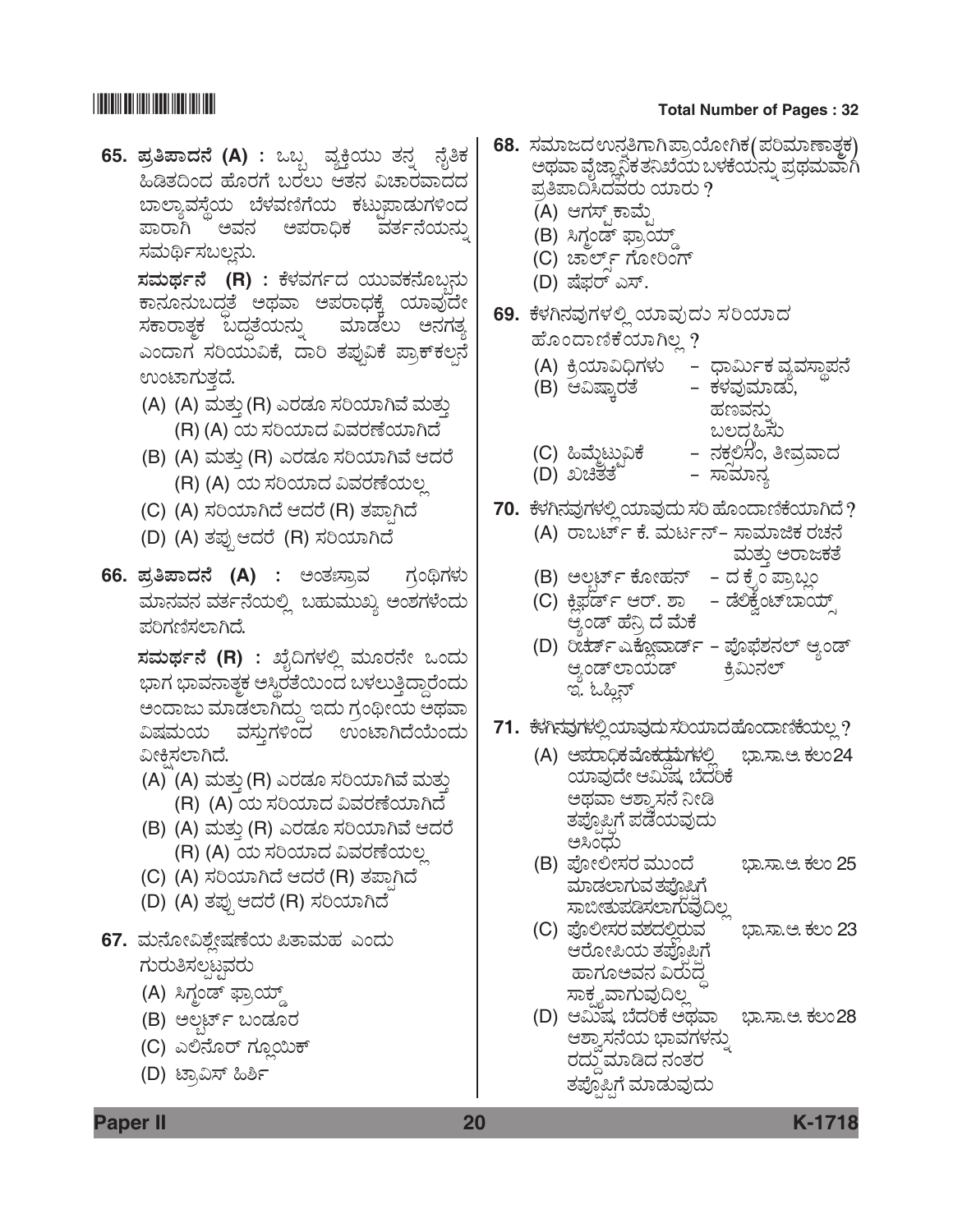**65. Assertion (A)** : A person is able to rationalize himself out of the moral bind of his childhood development and justify his delinquent behaviour.

 **Reasoning (R) :** The concept of drift occurs when a lower clan young person finds it unnecessary to make a definite commitment either to delinquency or to legal conformity.

- (A) Both (A) and (R) are true and (R) is the correct explanation of (A)
- (B) Both (A) and (R) are true, but (R) is not the correct explanation of (A)
- (C) (A) is true but (R) is false
- (D) (A) is false but (R) is true
- **66. Assertion (A)** : Endocrinology has been considered to be probably the most important factor in the behaviour of man.

 **Reasoning (R) :** It is observed that approximately one third of all prisoners suffer from emotional instability that is due to glandular or toxic disturbances.

- (A) Both (A) and (R) are true but (R) is the correct explanation of (A)
- (B) Both (A) and (R) are true, and (R) is not the correct explanation of (A)
- (C) (A) is true but (R) is false
- (D) (A) is false but (R) is true
- **67.** The 'Father of Psychoanalysis' is
	- (A) Sigmund Freud
	- (B) Albert Bandura
	- (C) Eleanor Glueck
	- (D) Travis Hirschi

# \*K1718\* **Total Number of Pages : 32**

- **68.** Who among the following first proposed the use of empirical (quantitative) or scientific investigation for the improvement of society ?
	- (A) Auguste Comte
	- (B) Sigmund Freud
	- (C) Charles Goring
	- (D) Schafer S.
- **69.** Which among the following is not correctly matched ?
	- (A) Ritualism Religious order
	- (B) Innovation Steal, extort money
	- (C) Retreatism Naxalites, extremists
	- (D) Conformity Normal
- **70.** Which one among the following is correctly matched ?
	- (A) Robert K. Merton Social Structure and Anomie
	- (B) Albert Cohaen The Crime Problem
	- (C) Clifford R. Shaw Delinquent Boys and Henry D. McKay
	- (D) Richard A. Cloward Professional and and Lloyd E. Ohlin Criminal
- **71.** Which one among the following is not correctly matched ?
	- (A) Confession caused Sec. 24 of<br>by inducement. threat Indian by inducement, threat or promise is irrelevant Evidence Act in criminal proceeding
	- (B) Confession to Sec. 25 of Police Officer not Indian to be proved Evidence Act
	- (C) Confession by Sec. 23 of accused while in Indian custody of Police Evidence Act not proved against him
	- (D) Confession made Sec. 28 of after removal of lndian impression caused Evidence Act by inducement, threat or promise is relevant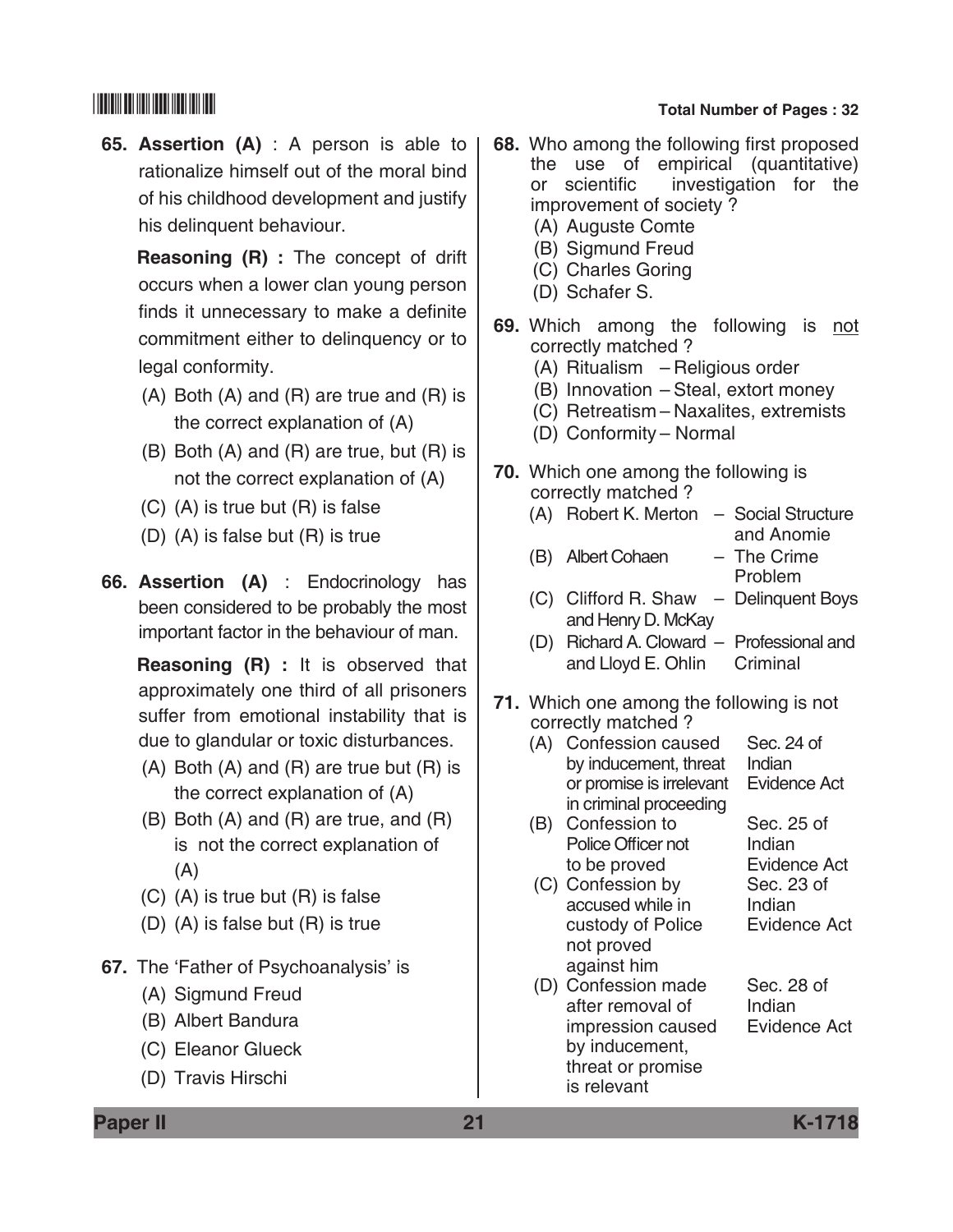**72.** *±ÜÅ-£-±Ý-¨Ü®æ* **(A)** *: AÊæáàÄPݨÜÈÉ iàÊÜ®ÜÊÜáor*  ಹೆಚ್ಚಿನ ಸ್ಥಾನದಲ್ಲಿದೆ. ಬಹುತೇಕ ಜನರು ಕನಿಷ್ಠ ಗುಣಮಟ್ಟದ ಮತ್ತು ಕಲ್ಯಾಣದ ಮೇಲೆ ಜೀವಿಸುವುದಿಲ್ಲ ಮತ್ತು ಇರುವ ಕುಂದುಕೊರತೆಗಳನ್ನು ಇತರೆ ಸಾಮಾಜಿಕ ಕಾರ್ಯಕ್ರಮಗಳು ತುಂಬುತ್ತವೆ.

> $\vec{z}$ ಸಮರ್ಥನೆ (R) : ಅಮೇರಿಕಾದ ಆರ್ಥಿಕ ಅಧ್ಯಯನಗಳ  $E$ ಹ್ರಕಾರ ಆರ್ಥಿಕ ಸ್ಥಿತಿಗತಿಗಳು ಹಾಗೂ ಅಪರಾಧದ *®æàÃÜ ÓÜíŸí«Ü¨Ü PÜáÄñÜá ÓÜíÍæãà«Ü®æWÜÙÜá ¿áÍÜÓÜáÕ*  ಕಂಡಿಲ್ಲ, ಹೀಗಾಗಿ ಅಮೇರಿಕಾದ ಅಪರಾಧಶಾಸಜ್ಞರು ಅಪರಾಧಕ್ಕೆ ಆರ್ಥಿಕ ಅಂಶಗಳು ಕಾರಣವಾಗಿವೆ ಎಂಬುದನ್ನು ಹೆಚ್ಚಿನ ಪರಿಗಣನೆ ನೀಡಿಲ್ಲ.

- (A) (A) ಮತ್ತು (R) ಎರಡೂ ಸರಿಯಾಗಿವೆ ಮತ್ತು (R) (A) *¿á ÓÜ-Ä-¿Þ¨Ü Ë-ÊÜ-ÃÜ-Oæ-¿Þ-X¨æ*
- (B) (A) ಮತ್ತು (R) ಎರಡೂ ಸರಿಯಾಗಿವೆ ಆದರೆ (R) (A) *¿á ÓÜ-Ä-¿Þ¨Ü Ë-ÊÜ-ÃÜ-Oæ-¿á-ÆÉ*
- (C) (A) *ÓÜ-Ä-¿Þ-X¨æ B-¨ÜÃæ* (R) *ñÜ-±Ý³-X¨æ*
- (D) (A) *ñܱÜâ³ B-¨ÜÃæ* (R) *ÓÜ-Ä-¿Þ-X-¨æÜ*
- 73. ಕೆಳಗಿನವುಗಳಲ್ಲಿ ಯಾವುದು ಸರಿಯಾದ ಹೊಂದಾಣಿಕೆಯಲ್ಲ*?* 
	- (A) *ÊÜááS ®ÝÂÀáPÜ* 7 *ÊÜÐÜìWÜÙÜÊÜÃæWæ*  ದಂಡಾಧಿಕಾರಿ ಹಾಗೂ ಶಿಕ್ಷೆ ಮತ್ತು ಜುಲ್ಜಾನೆ ಮುಖ್ಯ ಮಹಾನಗರ ದಂಡಾಧಿಕಾರಿಗಳ *ನ್ಯಾಯಾಲಯ*
	- (B) *±ÜÅ¥ÜÊÜá ¨Ühæì ®ÝÂÀáPÜ* 3 *ÊÜÐÜì¨ÜÊÜÃæWæ*  ದಂಡಾಧಿಕಾರಿ ಮತ್ತು ಕಾರಾವಾಸ ಶಿಕ್ಷೆ ಮತ್ತು *ÊÜáÖÝ®ÜWÜÃÜ ±ÜÅ¥ÜÊÜá ¨Ühæì* 10 *ÓÝËÃܨÜÊÜÃæWæ* ನ್ಯಾಯಿಕ ದಂಡಾಧಿಕಾರಿ ಜುಲ್ಮಾನೆ
	- (C) ©Ì£à¿á ¨Ühæì¿á 5 *ÊÜÐÜì¨ÜÊÜÃæWæ* ನ್ಯಾಯಿಕ ದಂಡಾಧಿಕಾರಿ ಕಾರಾವಾಸ ಶಿಕ್ಷೆ ಮತ್ತು
	- (D) ಉಚ್ಛ ನ್ಯಾಯಾಲಯ ಕೆಳಹಂತದ

25 ಸಾವಿರದವರೆಗೆ ಜುಲ್ಜಾನೆ *ನ್ಯಾಯಾಲಯಗಳ* ಮೇಲಿನ

ಹೋಲ್ಕಿ ಚಾರಣೆ

# \*K1718\* **Total Number of Pages : 32**

<u>74. ಕೆಳಗಿನವುಗಳಲ್ಲಿ ಯಾವುದು ಸರಿಯಾದ</u> ಹೊಂದಾಣಿಕೆಯಾಗಿದೆ ? (A) ವಶದಲ್ಲಿರುವ ಬಂದಿ - ಅವಧಿಪೂರ್ವ ಬಿಡುಗಡೆ (B) ವಿಚಾರಣಾಧೀನ ಬಂದಿ – ಕಮಿಸಲಾದ (C) ಅಲ್ಪಕಾಲಿಕ ಬಂದಿ - ಪರಿವೀಕ್ಷಣೆ (D) ದೀರ್ಘಕಾಲಿಕ ಬಂದಿ – ನಂಬಿಕೆ ವಾಗ್ದಾನ **75.** *PæÙÜX®ÜÊÜâWÜÙÜÈÉ ¿ÞÊÜâ¨Üá ÓÜÄ¿Þ¨Ü*  ಹೊಂದಾಣಿಕೆಯಾಗಿದೆ ? (A) ವಿಶೇಷ ಗೃಹ ಅನಾಥ ಮಕ್ಕಳು (B) ಮಕ್ಕಳ ಗೃಹ ಕಾನೂನಿನೊಂದಿಗೆ ಸಂಘರ್ಷಕ್ಕಿಳಿದ ಮಗು (C) ಬಾಲನ್ಯಾಯಮಂಡಳಿ - ಪೋಷಣೆ ಮತ್ತು *ಸಂ*ರಕ್ಷಣೆ ಅವಶ್ಯವಿರುವ *ÊÜáPÜRÙÜá* (D) ಸಮುದಾಯ ಸೇವೆಗಳು – ಕಾನೂನಿನೊಂದಿಗೆ ಸಂಘರ್ಷಕ್ಕಿಳಿದ ಬಾಲಾಪರಾಧಿ **76.** *PæÙÜX®ÜÊÜâWÜÙÜÈÉ ¿ÞÊÜâ¨Üá ÓÜÄ¿Þ¨Ü*  ಹೊಂದಾಣಿಕೆಯಾಗಿದೆ ? (A) ರೂಟೀನ್ ಆ್ಯಕ್ಟಿವಿಟಿ ಸಿದ್ದಾಂತ – ಕೋಹನ್ ಆ್ಯಂಡ್ಫಲ್ಸ್ (B) ಮುರಿದ ಕಿಟಕಿಯ ಸಿದ್ಧಾಂತ – ಬಂಡೂರಾ (C) ಡ್ರಿಫ್ಟ್'ಸಿದ್ಧಾಂತ ಟಾರ್ಡೆ (D) ಕೇಂದ್ರೀಕೃತ ವಲಯ ಸಿದ್ಧಾಂತ – ರಕ್ಷೆಸ್ 77. ಕೆಳಗೆ ನೀಡಿರುವ ಸೂಚಿಯನ್ನು ಬಳಸಿ ಅಪರಾಧಶಾಸ್ತ್ರ ಸಂಶೋಧನೆ ಮಾಡುವಲ್ಲಿನ ಹಂತಗಳನ್ನು ಹೊಂದಿಸಿರಿ. I. ವಿಶ್ಲೇಷಣೆ II. ದತಾಂಶ ಸಂಗಹಣೆ III. *ಸಂ*ಶೋಧನಾ ವಿನ್ಯಾಸ IV. ವರದಿ ಬರೆಯುವಿಕೆ *ÓÜãb :* (A) I, II, III, IV (B) III, IV, II, I  $(C)$  III, II, I, IV (D) II, I, IV, III

**Paper II 22 K-1718**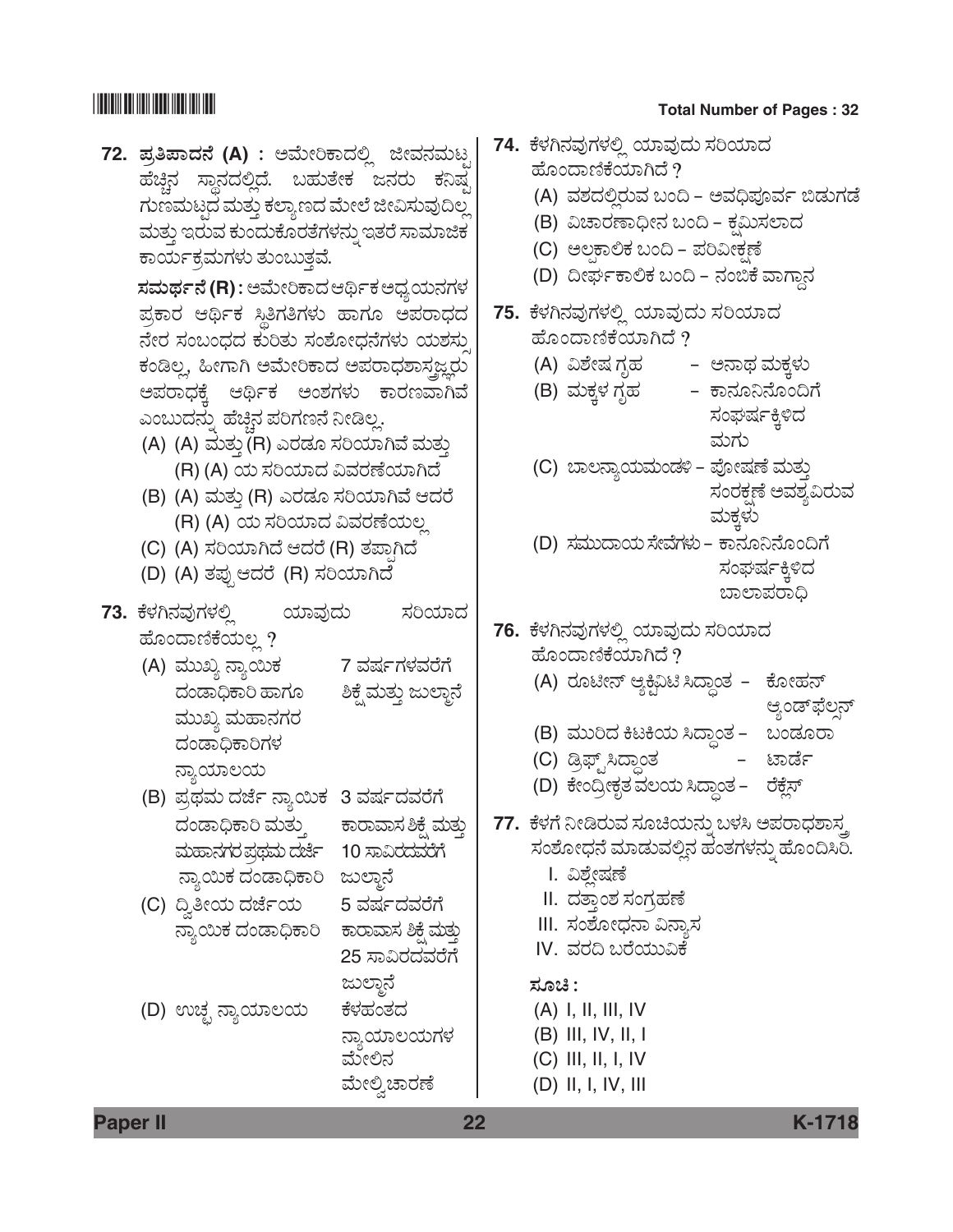**72. Assertion (A)** : The standard of living is sufficiently high in America. Majority of population does not live on marginal standard and welfare and social programmes fill the gap.

> **Reasoning (R) :** American studies of economic conditions and give have not been successful and American criminologists do not generally consider economics to be the cause of crime.

- (A) Both (A) and (R) are true and (R) is the correct explanation of (A)
- (B) Both (A) and (R) are true, but (R) is not the correct explanation of (A)
- (C) (A) is true but (R) is false
- (D) (A) is false but (R) is true
- **73.** Which among the following is not correctly matched ?
	- (A) Court of Chief Imprisonment Judicial upto 7 yrs.and Magistrate fine and Chief **Metropolitan** Magistrate
	- (B) Court of Imprisonment Magistrate of the upto 3 yrs. and First Class and fine upto Metropolitan Rs. 10,000 Magistrate First Class
	- (C) Court of Magistrate Imprisonment of the Second Class upto 5 yrs. and fine upto Rs. 25,000 (D) The High Court The court has the power of superintendence

# \*K1718\* **Total Number of Pages : 32**

| <b>74.</b> Which one of the following is correctly<br>matched?                                                                                                                                      |
|-----------------------------------------------------------------------------------------------------------------------------------------------------------------------------------------------------|
| (A) Remand prisoner - Premature<br>release                                                                                                                                                          |
| (B) Undertrial prisoner - Remission<br>(C) Short-termer prisoner - Probation<br>(D) Long termer prisoner - Parole<br>75. Which of the following is correctly<br>matched?                            |
| (A) Special Home - Orphaned<br>children                                                                                                                                                             |
| (B) Children Home - Child in conflict<br>with law                                                                                                                                                   |
| (C) Juvenile Justice - Children need of<br><b>Board</b><br>in care and<br>protection                                                                                                                |
| - Juvenile in<br>(D) Community<br>Service Order conflict with law                                                                                                                                   |
| 76. Which one of the following is correctly<br>matched?<br>(A) Routine Activity Theory - Cohen                                                                                                      |
| and Felson<br>(B) Broken Window Theory - Bandura<br>(C) Drift Theory<br>$-$ Tarde<br>(D) Concentric Zone Theory - Reckless                                                                          |
| 77. Arrange the following stages of criminological<br>research as it is conducted; use the code<br>given below.<br>I. Analysis<br>II. Data collection<br>III. Research design<br>IV. Report writing |
| Code:<br>$(A)$ I, II, III, IV                                                                                                                                                                       |
| $(B)$ III, IV, II, I                                                                                                                                                                                |
| $(C)$ III, II, I, IV<br>$(D)$ II, I, IV, III                                                                                                                                                        |

**Paper II 23 K-1718**

over all subordinate

courts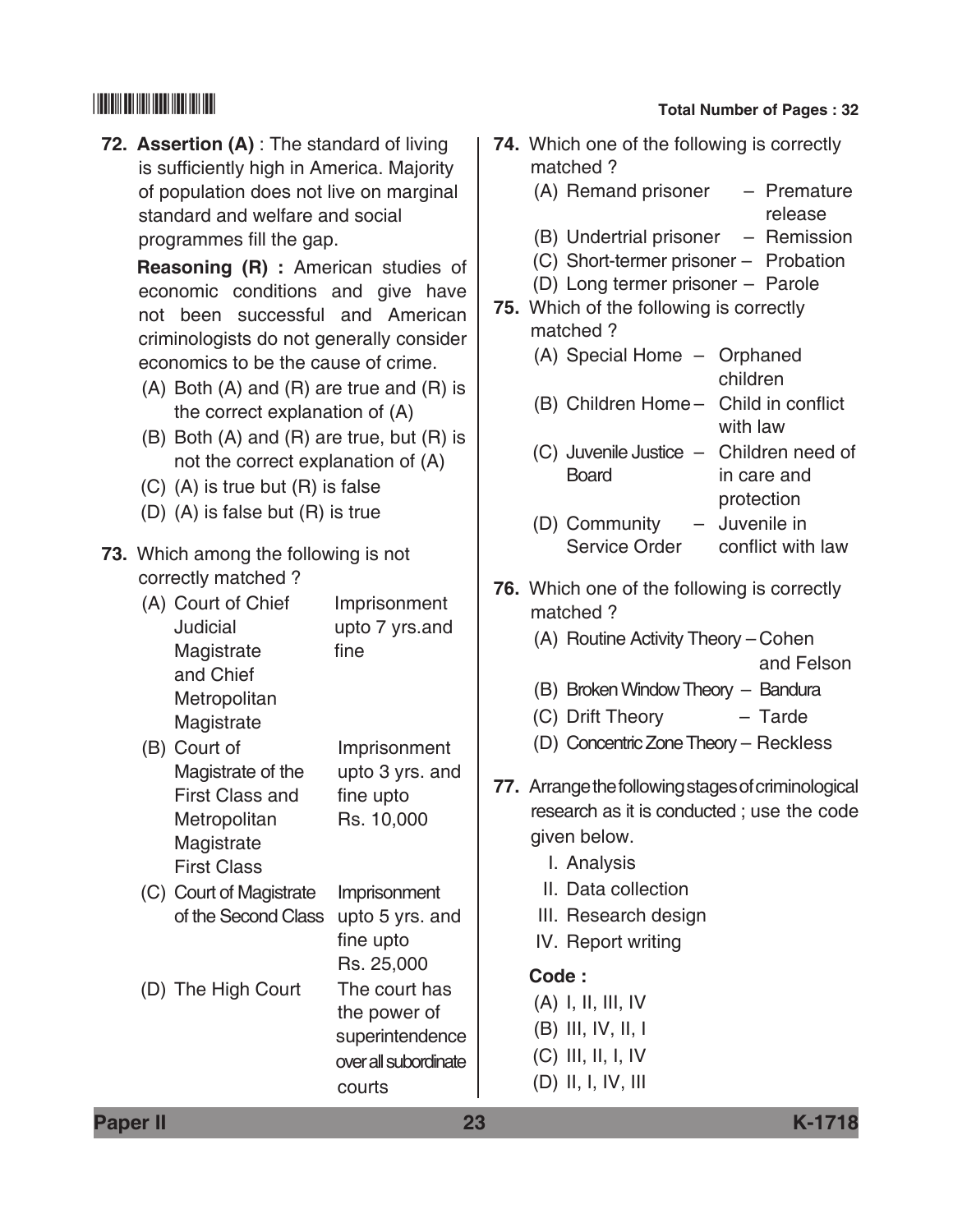# 

- 78. ನೀಡಲಾಗಿರುವ ಸೂಚಿಯನ್ನು ಬಳಸಿ, ಪುಸ್ತಕಗಳ ಅವುಗಳು ಬಳಕೆಗೆ ಬಂದಂತೆ ಅನುಕ್ರಮವಾಗಿ ಜೋಡಿಸಿರಿ.
	- I. ಪ್ರಿನ್ಲಿಪಲ್ಸ್ ಆಫ್ ಕ್ರಿಮಿನಾಲಜಿ
	- II. ದಿ ಪ್ರಿನ್ಲಿಪಲ್ಸ್ ಆಫ್ ಮೊರಲ್ ಆ್ಯಂಡ್ ಲೆಜಿಸ್ಲೇಶನ್
	- III. ಎಸ್ಸೇ ಆನ್ ಕ್ನೆಂ ಆ್ಯಂಡ್ ಪನಿಶ್**ಮೆಂ**ಟ್
	- IV. ದಿ ಇಂಗ್ಲೀಷ್ ಕನ್ವಿಕ್ಸ್

ಸೂಚಿ :

- $(A)$  I, II, III, IV
- $(B)$  IV, III, II, I
- $(C)$  III, II, IV, I
- $(D)$  II, III, I, IV
- 79. ಪಟ್ಟಿ I ರಲ್ಲಿರುವ ಅಂಶಗಳನ್ನು ಪಟ್ಟಿ II ರಲ್ಲಿ ನೀಡಿರುವ ಸೂಚಿಯೊಂದಿಗೆ ಹೊಂದಿಸಿ ಬರೆಯಿರಿ.
- ಪಟಿ ಸೆ. **I** ಪಟಿೖ– II a. ದಿ ಅಪ್ರೆಂಟೈಸಸ್ಆ್ಯಕ್ಟ್ i. 1860 b. ದಿ ರಿಫಾರ್ಮೆಟರಿ ಸ್ಕೂಲ್ಸ್ ಆ್ಯಕ್ಟ್ ii. 1960 c. ದಿ ಸೆಂಟ್ರಲ್ ಚಿಲ್ಡನ್ಸ್ ಆ್ಯಕ್ಟ್ iii. 1986 d. ದಿ ಜುವೆನೈಲ್ ಜಸ್ತೀಸ್ ಆ್ಯಕ್ಟ್ iv. 1876 v. 1850

ಸೂಚಿ :

**Paper II** 

|                   |  | a b c d |  |
|-------------------|--|---------|--|
| $(A)$ i ii iv v   |  |         |  |
| $(B)$ v iv iii ii |  |         |  |
| $(C)$ iv iii ii i |  |         |  |
| (D) iii ii i iv   |  |         |  |

### **Total Number of Pages: 32**

80. ಕೆಳಗಿನವುಗಳಲ್ಲಿ ಯಾವುದು ಸರಿಯಾದ ಹೊಂದಾಣಿಕೆಯಾಗಿಲ್ಲ? (A) ಶ್ವೇತ ವಸ್ತ್ರಧಾರಿ ಅಪರಾಧ - ತೆರಿಗೆಕಳವು (B) ವಿಧ್ವಂಸಕತೆ – ಉದ್ದೇಶಪೂರಕವಾಗಿ ಆಸ್ತಿಯ ಧ್ವಂಸ (C) ಅಂತಸ್ಥಿನ ಅಪರಾಧ - ಮಗು (D) ಮ್ಯಾಟ್ರಿಸೈಡ್ – ಸ್ವಂತ ತಂದೆಯನ್ನು ಕೊಲ್ಲುವದು 81. ಕೆಳಗಿನವುಗಳಲ್ಲಿ ಯಾವ ಎರಡು ಅಂಶಗಳು ರೆಕ್ಷೆಸ್ ರವರ ಕಂಟೈನ್ ಮೆಂಟ್ ಸಿದ್ಧಾಂತದಲ್ಲಿ ಸೇರಿರುವುದಿಲ್ಲ ? I. ಆಂತರಿಕ ದಾರಕ II. ಬಾಹ್ಯ ಧಾರಕ III. ನ್ಯಾಯಿಕ ಧಾರಕ IV. ನಾಮಿನಲ್ ಧಾರಕ ಸೂಚಿ : (A) I ಮತ್ತು II ಸರಿ (B) II ಮತ್ತು III ಸರಿ (C) III ಮತ್ತು IV ಸರಿ (D) IV ಮತ್ತು I ಸರಿ 82. ಕೆಳಗಿನವುಗಳಲ್ಲಿ ಯಾವುದು ಕಾನೂನಿನೊಂದಿಗೆ ಸಂಘರ್ಷಕ್ಕಿಳಿದ ಮಕ್ತಳಿಗೆ ಸಂಬಂಧಿಸಿರುವುದಾಗಿದೆ? I. ವಿಶೇಷ ಗೃಹ II. ವೀಕ್ಷಣಾಲಯ III. ಮಕ್ಷಳ ಕಲ್ಯಾಣಸಮಿತಿ IV. ಬಾಲನ್ಯಾಯ ಮಂಡಳಿ ಸೂಚಿ : (A) I ಮತ್ತು III ಸರಿಯಾಗಿವೆ (B) II ಮತ್ತು III ಸರಿಯಾಗಿವೆ (C) I, II ಮತ್ತು III ಸರಿಯಾಗಿವೆ (D) I, II ಮತ್ತು IV ಸರಿಯಾಗಿವೆ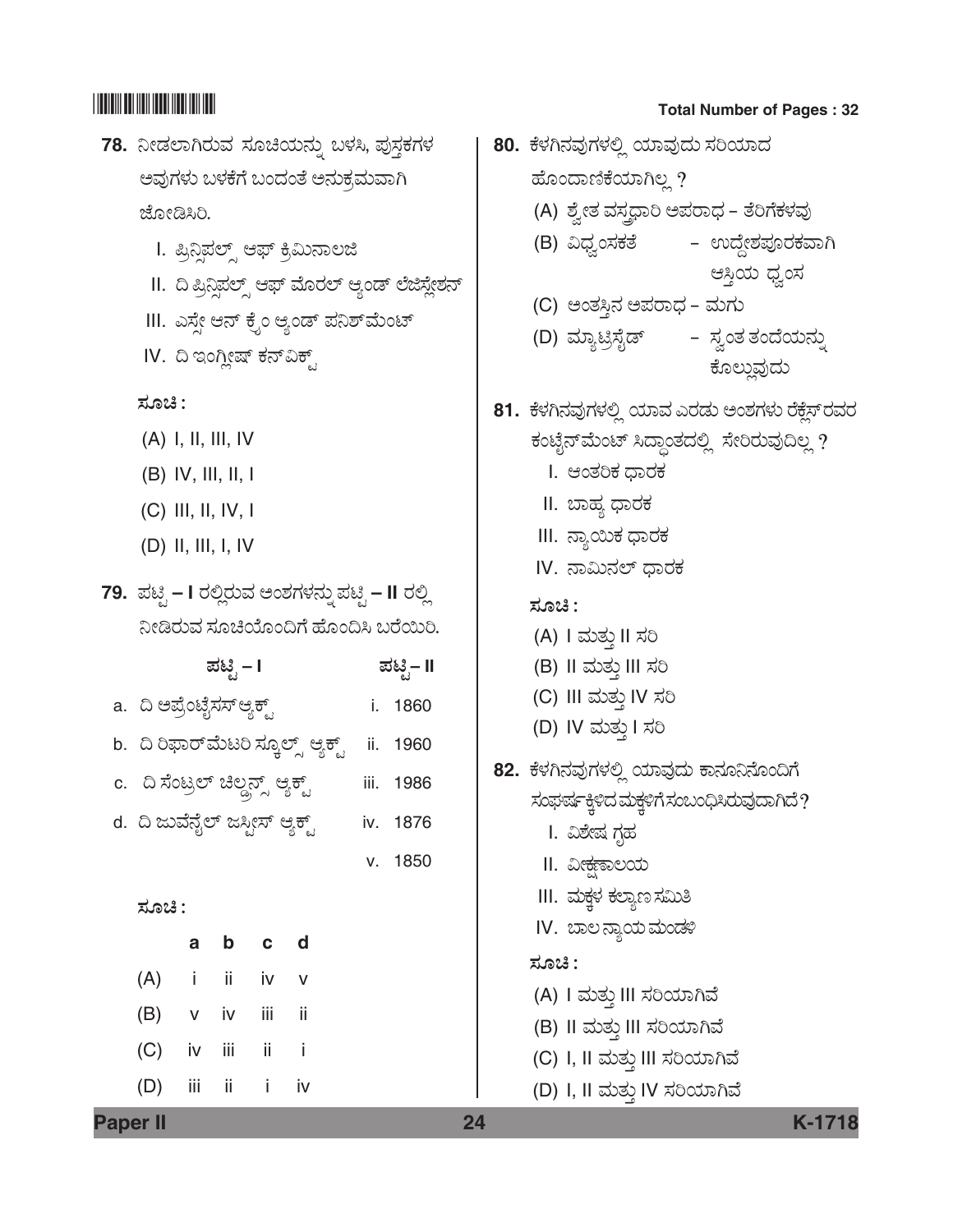- **78.** Arrange the following books in which they appeared. Use the code given below :
	- I. Principles of Criminology
	- II. The Principles of Moral and Legislation
	- III. Essay on Crime and Punishments
	- IV. The English Convict

### **Code :**

- (A) I, II, III, IV
- (B) IV, III, II, I
- (C) III, II, IV, I
- (D) II, III, I, IV

### **79.** Match the items in List – **I** with List – **II**.

| List – I                       | List – II |
|--------------------------------|-----------|
| a. The Apprentices Act         | i. 1860   |
| b. The Reformatory Schools Act | ii. 1960  |
| c. The Central Childrens Act   | iii. 1986 |
| d. The Juvenile Justice Act    | iv. 1876  |
|                                | v. 1850   |
| Code :                         |           |
| d<br>h.<br>$\mathbf{c}$<br>a   |           |
|                                |           |

| $(A)$ i ii iv v   |  |  |
|-------------------|--|--|
| (B) v iv iii ii   |  |  |
| $(C)$ iv iii ii i |  |  |
| $(D)$ iii ii i iv |  |  |

| 80. Which one of the following is not correctly<br>matched? |  |  |  |
|-------------------------------------------------------------|--|--|--|
| (A) White-collar crime - Tax evasion                        |  |  |  |
| (B) Vandalism<br>- Willful destruction                      |  |  |  |
| of properties                                               |  |  |  |
| (C) Status offence - Child                                  |  |  |  |
| - Killing of one's<br>(D) Matricide<br>father               |  |  |  |
| 81. Which among the two are not from the                    |  |  |  |
| Reckless's Containment Theory?                              |  |  |  |
| I. Inner containment                                        |  |  |  |
| II. Outer containment                                       |  |  |  |
| III. Legal containment                                      |  |  |  |
| IV. Nominal containment                                     |  |  |  |
| Code:                                                       |  |  |  |
| (A) I and II are correct                                    |  |  |  |
| (B) II and III are correct                                  |  |  |  |
| (C) III and IV are correct                                  |  |  |  |
| (D) IV and I are correct                                    |  |  |  |
| 82. Which among the following are                           |  |  |  |
| associated with child in conflict with law?                 |  |  |  |
| I. Special Home                                             |  |  |  |
| II. Observation Home                                        |  |  |  |
| III. Child Welfare Committee                                |  |  |  |
| IV. Juvenile Justice Board                                  |  |  |  |
| Code:                                                       |  |  |  |
| (A) I and III are correct                                   |  |  |  |
| (B) II and III are correct                                  |  |  |  |
| (C) I, II and III are correct                               |  |  |  |

(D) I, II and IV are correct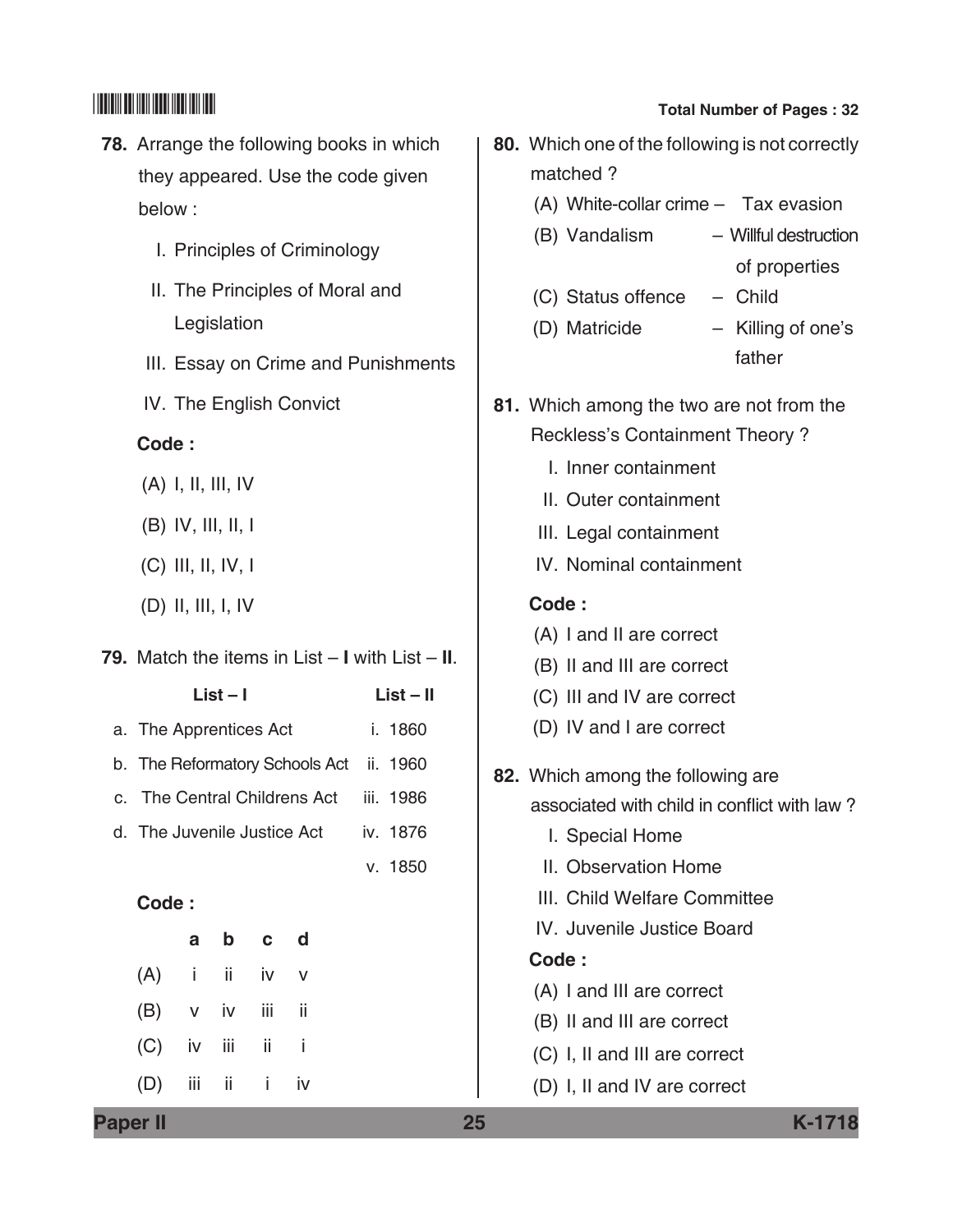

**Paper II 26 K-1718**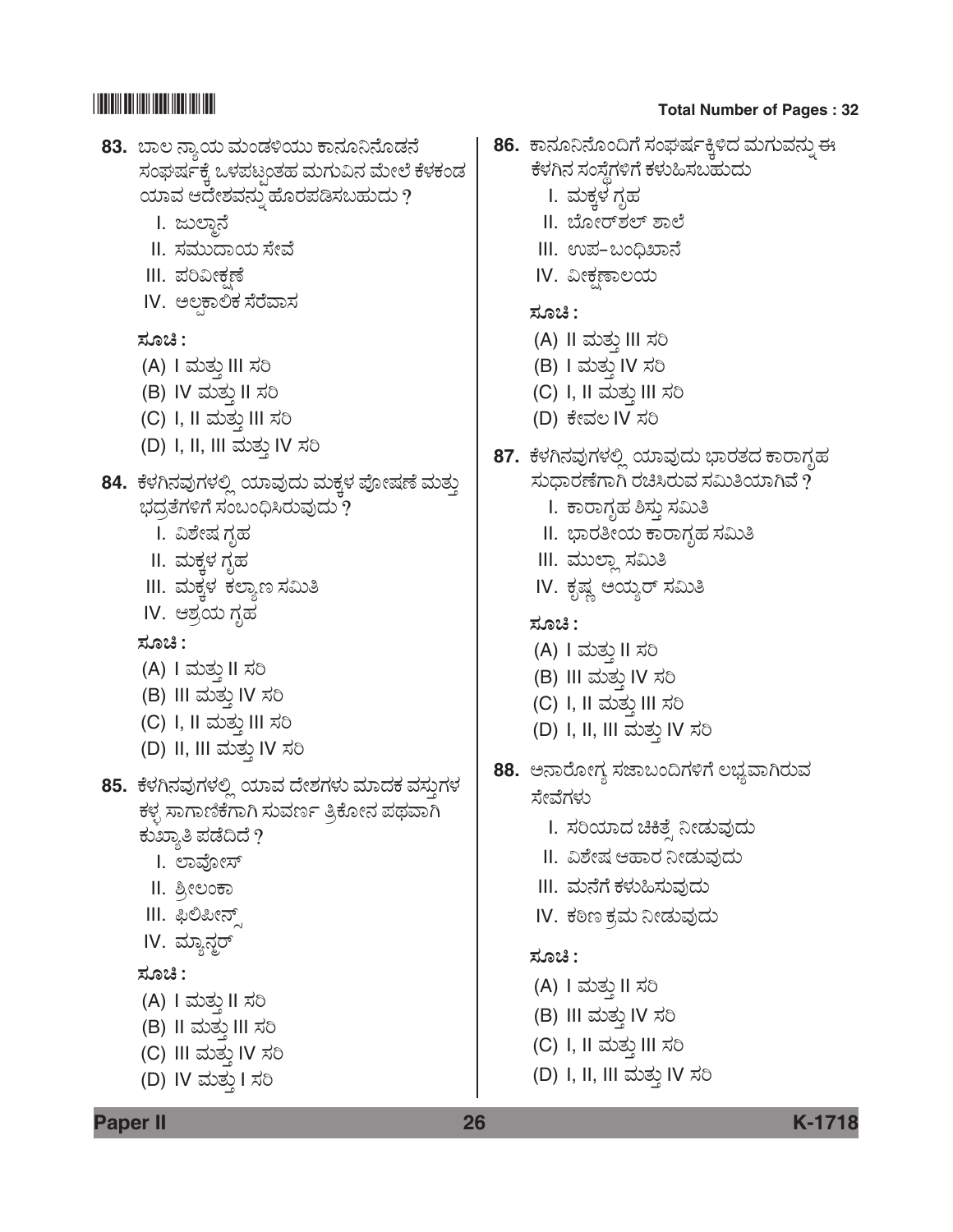- **83.** Which of the following orders may be passed by the Juvenile Justice Board for the juveniles found to be in conflict with law ?
	- I. Fine
	- II. Community Service Order
	- III. Probation
	- IV. Short-term imprisonment

### **Code :**

- (A) I and III are correct
- (B) IV and II are correct
- (C) I, II and III are correct
- (D) I, II, III and IV are correct
- **84.** Which among the following are related to child in need of care and protection ?
	- I. Special Home
	- II. Childrens Home
	- III. Child Welfare Committee
	- IV. Shelter Home

## **Code :**

- (A) I and II are correct
- (B) III and IV are correct
- (C) I, II and III are correct
- (D) II, III and IV are correct
- **85.** Which countries among the following are the part of 'Golden Triangle' notorious for the smuggling of narcotics ?
	- I. Laos
	- II. Sri Lanka
	- III. Philippines
	- IV. Myanmar

# **Code :**

- (A) I and II are correct
- (B) II and III are correct
- (C) III and IV are correct
- (D) IV and I are correct

# \*K1718\* **Total Number of Pages : 32**

- **86.** The juvenile in conflict with law may be sent to the following institutions.
	- I. Children home
	- II. Borshal school
	- III. Sub-jail
	- IV. Observation home

# **Code :**

- (A) II and III are correct
- (B) I and IV are correct
- (C) I, II and III are correct
- (D) Only IV is correct
- **87.** Which of the following Committees were constituted to make recommendations for the prison reforms in India ?
	- I. Prison Discipline Committee
	- II. Indian Jails Committee
	- III. Mulla Committee
	- IV. Krishna Iyer Committee

# **Code :**

- (A) I and II are correct
- (B) III and IV are correct
- (C) I, II and III are correct
- (D) I, II, III and IV is correct
- **88.** The sick prisoners are entitled to
	- I. be given proper treatment
	- II. be given special diet
	- III. be sent home
	- IV. be given hard labour

# **Code :**

- (A) I and II are correct
- (B) III and IV are correct
- (C) I, II and III are correct
- (D) I, II, III and IV are correct

**Paper II 27 K-1718**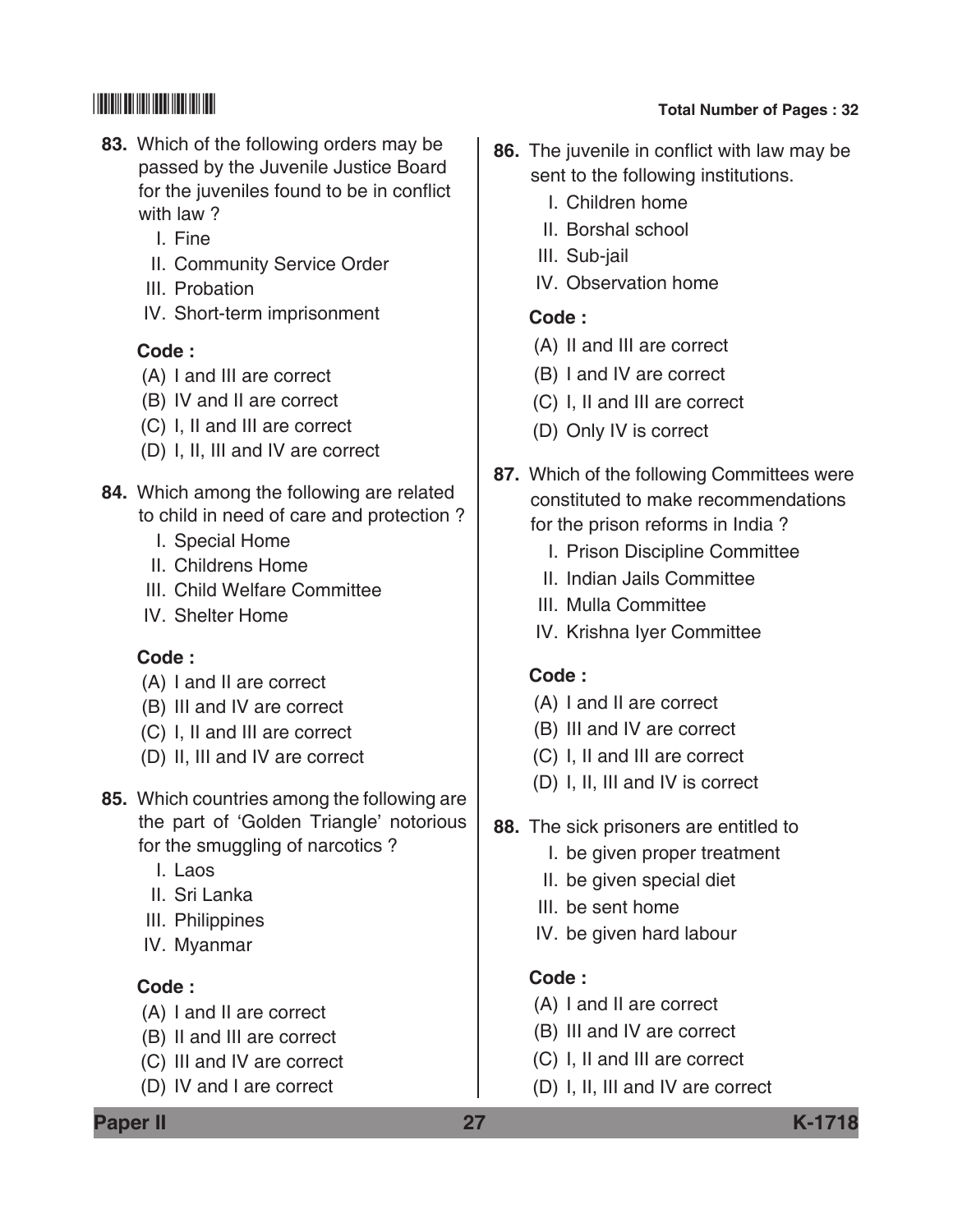| 89.  ಕೆಳಗಿನವುಗಳಲ್ಲಿ ಯಾವುದು ಶಿಕ್ಷೆಯ ತತ್ವವಾಗಿದೆ ?   | 92.  ಕೆಳಗಿನವುಗಳಲ್ಲಿ ಯಾವುದು ಸೈಬರ್ ಅಪರಾಧಗಳು ?      |
|---------------------------------------------------|--------------------------------------------------|
| I. ಸುಧಾರಣೆ                                        | I. ಪಿಶಿಂಗ್                                       |
| II. ಪ್ರತೀಕಾರಕ                                     | II. ಹ್ಯಾಕಿಂಗ್                                    |
| III. ತನಿಖೆ                                        | III. ಪಾಂಜಿ ಸ್ತೀಂ                                 |
| IV. ಪ್ರಾಯಶ್ಚಿತ                                    | IV. ಅಡಮಾನ ವಂಚನೆ                                  |
|                                                   | ಸೂಚಿ :                                           |
| ಸೂಚಿ :                                            | (A) I ಮತ್ತು II ಸರಿ                               |
| (A) I, II ಮತ್ತು III ಸರಿ                           | (B) II ಮತ್ತು III ಸರಿ                             |
| (B) II, III ಮತ್ತು IV ಸರಿ                          | (C) III ಮತ್ತು IV ಸರಿ                             |
| (C) I, II ಮತ್ತು IV ಸರಿ                            | (D) I ಮತ್ತು IV ಸರಿ                               |
| (D) II ಮತ್ತು IV ಸರಿ                               | 93.  ಹಿರ್ಶಿರವರ 'ಸಾಮಾಜಿಕ ಕರಾರು ಸಿದ್ಧಾಂತ'ದಲ್ಲಿ     |
| 90.  ಕೆಳಗಿನವುಗಳಲ್ಲಿ ಯಾವುದು ನ್ಯಾಯಿಕ                | ಯಾವ ಎರಡು ಅಂಶಗಳು ಸೇರುವುದಿಲ್ಲ ?                    |
| ಕಾರ್ಯಗಳಾಗಿವೆ ?                                    | I. (ಅಟ್ಯಾಚ್ಮೆಂಟ್)ಅವಲಂಬಿಕೆ                        |
| I. ಪರಿವೀಕ್ಷಣೆ                                     | II. ಬೇರ್ಪಡುವಿಕೆ                                  |
| II. ನಂಬಿಕೆ ವಾಗ್ದಾನ                                | III. ಅಪನಂಬಿಕೆ                                    |
| III. ಶಿಕ್ಷ್ಮೆ ವಿಧಿಸುವಿಕೆ                          | IV. ಬದ್ಧತೆ                                       |
| IV. ದೋಷಾರೋಪಣೆಯ ರಚನೆ                               | ಸೂಚಿ :                                           |
| ಸೂಚಿ :                                            | (A) I ಮತ್ತು II ಸರಿ                               |
| (A) I ಮತ್ತು II ಸರಿ                                | (B) II ಮತ್ತು III ಸರಿ                             |
| (B) II ಮತ್ತು III ಸರಿ                              | (C) III ಮತ್ತು IV ಸರಿ                             |
| (C) III ಮತ್ತು IV ಸರಿ                              | (D) IV ಮತ್ತು I ಸರಿ                               |
| (D) I, III ಮತ್ತು IV ಸರಿ                           | 94.  ಕೆಳಗಿನವುಗಳಲ್ಲಿ ಯಾರು ವಿಶಿಷ್ಟ ದೈಹಿಕ ಬಗೆಗಳನ್ನು |
| 91.  ಕೆಳಗಿನವುಗಳಲ್ಲಿ ಯಾವುದು ಉದ್ದೀಪನ ವಸ್ತುಗಳಾಗಿವೆ ? | ಅನ್ವೇಷಿಸಿ ಅದನ್ನು ಅಪರಾಧಿ ಕೃತ್ಯಗಳಿಗೆ ಸಂಬಂಧಿಸಲು     |
| I. ಓಪಿಯಮ್                                         | ಪ್ರಯತ್ನಿಸಿದ್ದಾರೆ ?                               |
| II. ಒರೈಜಾ ಸಟೈವಮ್                                  | I.  ವಿಲಿಯಂ ಶೆಲ್ಡನ್                               |
| III. ಹೆರಾಯಿನ್                                     | II. ಅರ್ನ್ಸ್ಟ್ ಕ್ರೆಶ್ಚಮರ್                         |
| IV. ಮದ್ಯಪಾನ                                       | III. ಸೀಝರ್ ಲಂಬ್ರಸೋ                               |
| ಸೂಚಿ :                                            | IV. ಚಾರ್ಲ್ಡ್ ಗೋರಿಂಗ್                             |
|                                                   | ಸೂಚಿ :                                           |
| (A) I ಮತ್ತು II ಸರಿ<br>(B) II ಮತ್ತು III ಸರಿ        | (A) I ಮತ್ತು II ಸರಿ                               |
|                                                   | (B) II ಮತ್ತು III ಸರಿ                             |
| (C) I ಮತ್ತು IV ಸರಿ                                | (C) III ಮತ್ತು IV ಸರಿ                             |
| (D) I, III ಮತ್ತು IV ಸರಿ                           | (D) IV ಮತ್ತು I ಸರಿ                               |
| <b>Paper II</b>                                   | 28<br>K-1718                                     |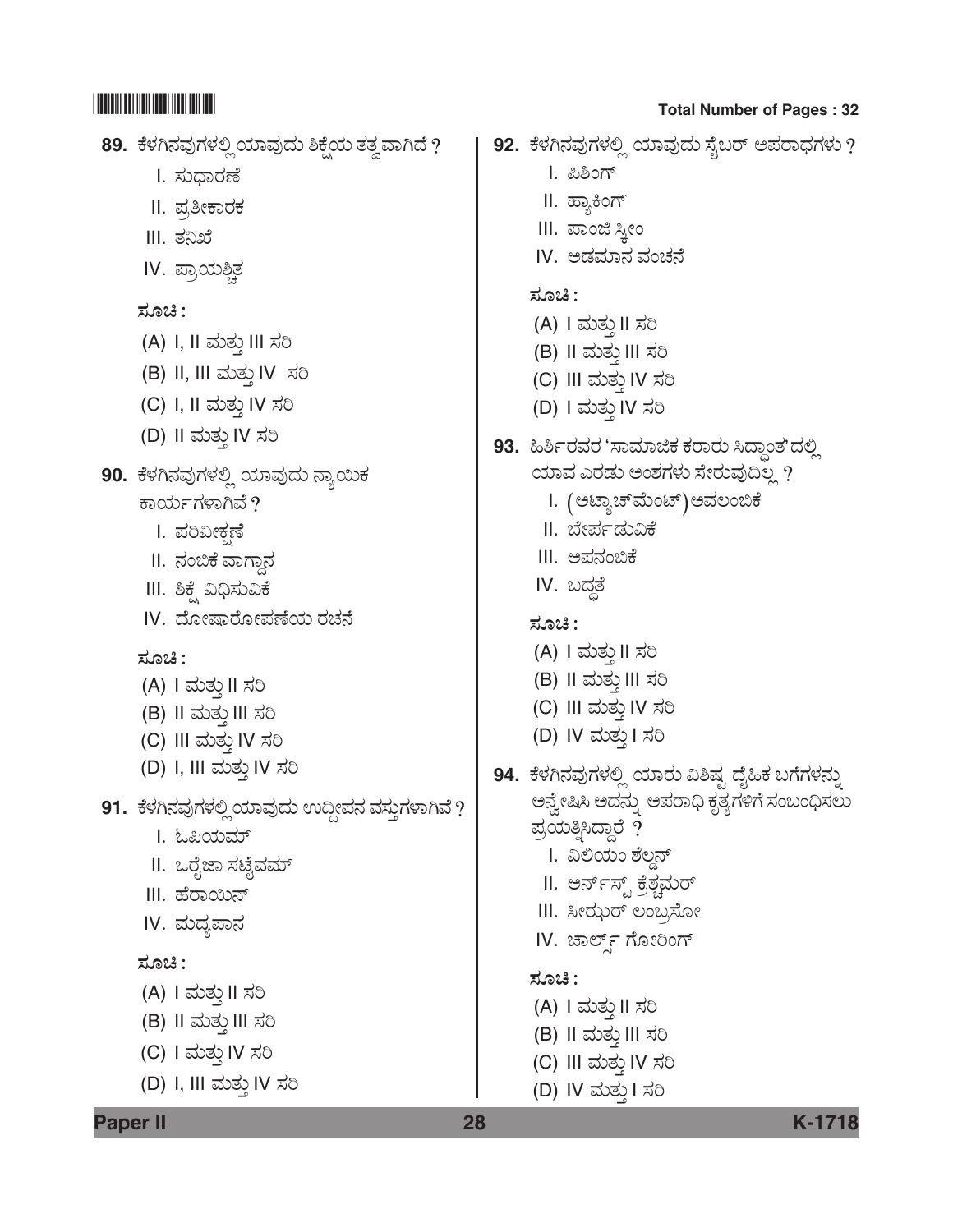- **89.** Which among the following are philosophies of punishment ?
	- I. Reformation
	- II. Retribution
	- III. Investigation
	- IV. Expiation

## **Code :**

- (A) I, II and III are correct
- (B) II, III and IV are correct
- (C) I, II and IV are correct
- (D) II and IV are correct
- **90.** Which of the following is a judicial function ?
	- I. Probation
	- II. Parole
	- III. Sentencing
	- IV. Framing of charges

## **Code :**

- (A) I and II are correct
- (B) II and III are correct
- (C) III and IV are correct
- (D) I, III and IV are correct
- **91.** Which of the following are psychoactive substances ?
	- I. Opium
	- II. Oriza Sataivum
	- III. Heroin
	- IV. Alcohol

# **Code :**

- (A) I and II are correct
- (B) II and III are correct
- (C) I and IV are correct
- (D) I, III and IV are correct

# \*K1718\* **Total Number of Pages : 32**

- **92.** Which of the following are cyber crimes ?
	- I. Phishing
	- II. Hacking
	- III. Ponzi scheme
	- IV. Mortgage swindles

## **Code :**

- (A) I and II are correct
- (B) II and III are correct
- (C) III and IV are correct
- (D) I and IV are correct
- **93.** Which among the two components do not belong to Hirschi's 'Social Bond Theory' ?
	- I. Attachment
	- II. Detachment
	- III. Disbelief
	- IV. Commitment

# **Code :**

- (A) I and II are correct
- (B) II and III are correct
- (C) III and IV are correct
- (D) IV and I are correct
- **94.** Who among the following attempted to discover distinctive body types and relate them to crime ?
	- I. William Sheldon
	- II. Ernst Kretschmer
	- III. Cesare Lombroso
	- IV. Charles Goring

## **Code :**

- (A) I and II are correct
- (B) II and III are correct
- (C) III and IV are correct
- (D) IV and I are correct

**Paper II 29 K-1718**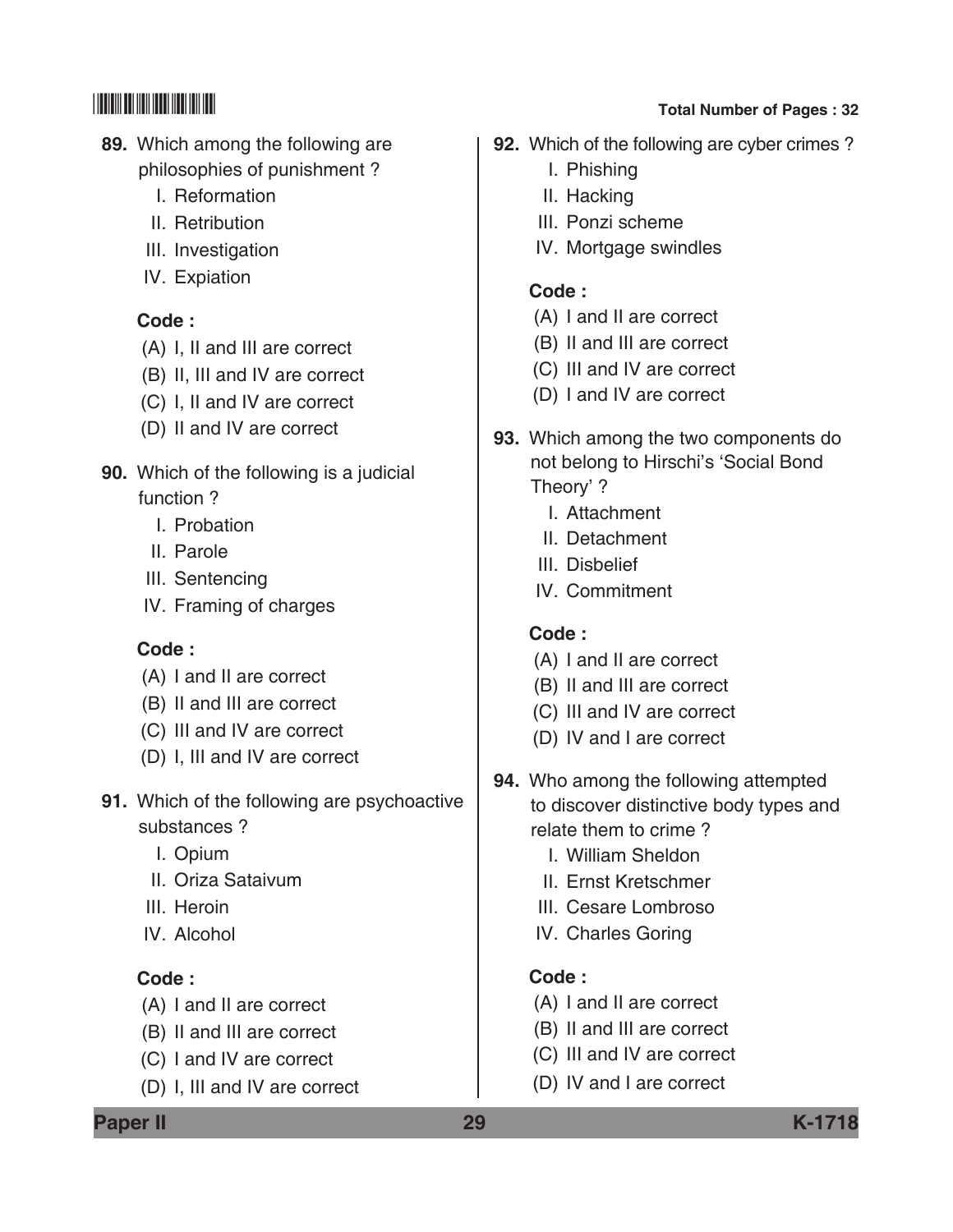# 

ವಿಮರ್ಶಾತ್ಮಕ ಅಪರಾಧಶಾಸ್ತ್ರಜ್ಞರು ಸ್ಥಾಪಿತ ಸಾಮಾಜಿಕ | ವಿಜ್ಞಾನ ಸಂಶೋಧನಾ ವಿಧಾನಗಳನ್ನು ಅವರ ಅಧ್ಯಯನಗಳಲ್ಲಿ ಅಪರೂಪವಾಗಿ ಬಳಸುತ್ತಾರೆ. ಏಕೆಂದರೆ ಹಲವರ ಸಾಂಪ್ರದಾಯಿಕ ಸಂಶೋಧನೆಗಳ ಅಭಿಪ್ರಾಯದಲ್ಲಿ ಮುನ್ನಡೆಗಳು ಮಾನವನ ವಿರುದ್ದ ಮತ್ತು ಅಸೂಕ್ಷ್ಮವಾಗಿ ಇವೆ ಎಂಬ ನಂಬಿಕೆ ಹೊಂದಿರುತ್ತಾರೆ. ವಿಮರ್ಶಾತ್ಮಕ ಚಿಂತಕರ ಅಭಿಪ್ರಾಯದಲ್ಲಿ ಮುಖ್ಯವಾಹಿನಿಯಲ್ಲಿದ್ದ ಉದಾರಾತ್ಮಕ ಮತ್ತು ಸಕಾರಾತ್ಮಕ ಅಪರಾಧಶಾಸ್ತ್ರಜ್ಞರು ಸಂಶೋಧನೆಗಳಲ್ಲಿ ಸಮಾಜದಲ್ಲಿರುವದುರ್ಬಲಹಾಗೂ ಅಧಿಕಾರರಹಿತಸದಸ್ಯರನ್ನು ಗುರುತಿಸುವುದಷ್ಟೆ, ಹೀಗಾಗಿ ಅವರನ್ನು ಕಾನೂನಿನ ವ್ಯವಸ್ಥೆಯಲ್ಲಿ ಉತ್ತಮವಾಗಿ ನಿರ್ವಹಿಸಬಹುದೆನ್ನುವ ಸಂಶೋಧನಾತ್ಥಕ ಗುರಿಯಾಗಿರುತ್ತದೆ. ಇವರು ಶುದ್ಧ ಪ್ರಾಯೋಗಿಕ ವಿಧಾನದಿಂದ ಉದ್ರೇಕಗೊಂಡಿರುತ್ತಾರೆ. ಏಕೆಂದರೆ ಈ ಕೆಲವು ಅಧ್ಯಯನಗಳಲ್ಲಿ ಅಲ್ಪ ಸಂಖ್ಯಾತ ಗುಂಪುಗಳಲ್ಲಿ ಬಿಳಿಯರಿಗಿಂತ ಕಡಿಮೆ ಬುದ್ದಿಮಟ್ಟಇರುವುದನ್ನಾಗಿತೋರುವ ಅಧ್ಯಯನವಾಗಿರುತ್ತದೆ. ವಿಮರ್ಶಾತ್ಮಕ ವಿದ್ವಾಂಸರು ಹೆಚ್ಚಿನ ಪ್ರಮಾಣದಲ್ಲಿ ಐತಿಹಾಸಿಕ ಹಿನ್ನೆಲೆ ಮತ್ತು ಮಾದರಿಗಳನ್ನು ಅಧ್ಯಯನ ಮಾಡುವಲ್ಲಿ .<br>ತೊಡಗಿರುವ ಸಾಧ್ಯತೆಯಿರುತ್ತದೆ. ಇವರು ಸಮೀಕ್ಷ್ಮೆ ಹಾಗೂ ಸಂಬಂಧಿತ ಅಂಕಿ ಅಂಶಗಳಲ್ಲಿ ಮುಳುಗಿರುವುದಿಲ್ಲ.

- 95. ವಿಮರ್ಶಾ ಚಿಂತಕರು ಯಾವುದರಿಂದ ಉದ್ರೇಕಗೊಂಡಿರುತ್ತಾರೆ ?
	- (A) ಸಂಶೋಧನೆ
	- (B) ಅಪರಾಧಶಾಸ್ತ
	- (C) ಐತಿಹಾಸಿಕ ಹಿನೆಲೆ
	- (D) ಪ್ರಾಯೋಗಿಕ ಅಧ್ಯಯನಗಳು
- 96. ವಿಮರ್ಶಾ ವಿದ್ವಾಂಸರು ಇಷ್ಟಪಡುವುದು
	- (A) ಅಪರಾಧಶಾಸ್ತ್ರದ ಭಾಗ
	- (B) ಐತಿಹಾಸಿಕ ಹಿನ್ನೆಲೆ ಮತ್ತು ಮಾದರಿಗಳು
	- (C) ಸಂಶೋಧನೆಯ ಅಳತೆ
	- (D) ಪ್ರಾಯೋಗಿಕತೆ

### **Total Number of Pages: 32**

- 97. ವಿಮರ್ಶಾ ಚಿಂತಕರ ಪ್ರಕಾರ ಸಕಾರಾತ್ಮಕ ಸಂಶೋಧನಾ ಅಧ್ಯಯನಗಳಿಗೆ ನೆರವಾಗುವುದು
	- (A) ಅಪರಾಧಿಕತನವನ್ನು ಸರಿಯಾಗಿ ತಿಳಿಯುವುದು
	- (B) ಅಪರಾಧಶಾಸ್ತ್ರದ ಪ್ರಾಯೋಗಿಕ ಸಂಶೋಧನೆ
	- (C) ಅಧಿಕಾರಹೀನರ ಮತ್ತು ದುರ್ಬಲರ ಪಕ್ಷಪಾತ
	- (D) ಅಲ್ಪಸಂಖ್ಯಾತ ಗುಂಪುಗಳು
- 98. ವಿಮರ್ಶಾತ್ಮಕ ಅಪರಾಧಶಾಸ್ತ್ರಜ್ಞರು ಕೆಳಗಿನ ಯಾವ ಅಧ್ಯಯನ ವಿಧಾನ ಉಪಯೋಗಿಸುತ್ತಾರೆ ?
	- (A) ಪ್ರಾಯೋಗಿಕ ಸಂಶೋಧನೆ
	- (B) ಐತಿಹಾಸಿಕ ಹಿನ್ನೆಲೆಯುಳ್ಳ ಮಾದರಿಗಳು ಮತ್ತು ಸಂಶೋಧನೆಗಳು
	- (C) ಸಮಾಜ ವಿಜ್ಞಾನ ಸಂಶೋಧನಾ ಗುಣಮಟ್ಟ
	- (D) ಸಮೀಕ್ಷೆ ಸಂಶೋಧನೆ
- 99. ವಿಮರ್ಶಾತ್ಚಕ ಅಪರಾಧಶಾಸ್ತ್ರಜ್ಞರು ಕಂಡುಹಿಡಿದದ್ದು
	- (A) ಪಾಸಿಟಿವಿಸಂ ದುರ್ಬಲರಿಗೆ ನೆರವು ನೀಡಿದೆ
	- (B) ಅಲ್ಪಸಂಖ್ಯಾತರಿಗೆ ಕಡಿಮೆ ಬುದ್ಧಿಮಟ್ಸ
	- (C) ಸಾಂಪ್ರದಾಯಿಕ ಸಂಶೋಧನೆ ಅಸೂಕ್ಷ್ಮತೆಯಾಗಿದೆ
	- (D) ಪ್ರಾಯೋಗಿಕ ಸಂಶೋಧನೆ ಉತ್ತಮವಾಗಿರುತ್ತದೆ
- 100. ವಿಮರ್ಶಾ ಚಿಂತಕರು ಅಧ್ಯಯನ ವಿಧಾನಕ್ರಮವನ್ನು ತಪ್ಪಿಸುವ ಕಾರಣವೆಂದರೆ
	- (A) ಇದು ನಿರ್ದಿಷ್ಠಿತವಾಗಿರುತ್ತದೆಂದು
	- (B) ಮಾನವ ವಿರೋಧಿಯಾಗಿರುತ್ತದೆಂದು
	- (C) ಸ್ಪಷ್ಟವಾಗಿರುತ್ತದೆಂದು
	- (D) ಸತ್ಯವನ್ನು ಹೊರತರುತ್ತದೆಯೆಂದು

**Paper II** 

30

K-1718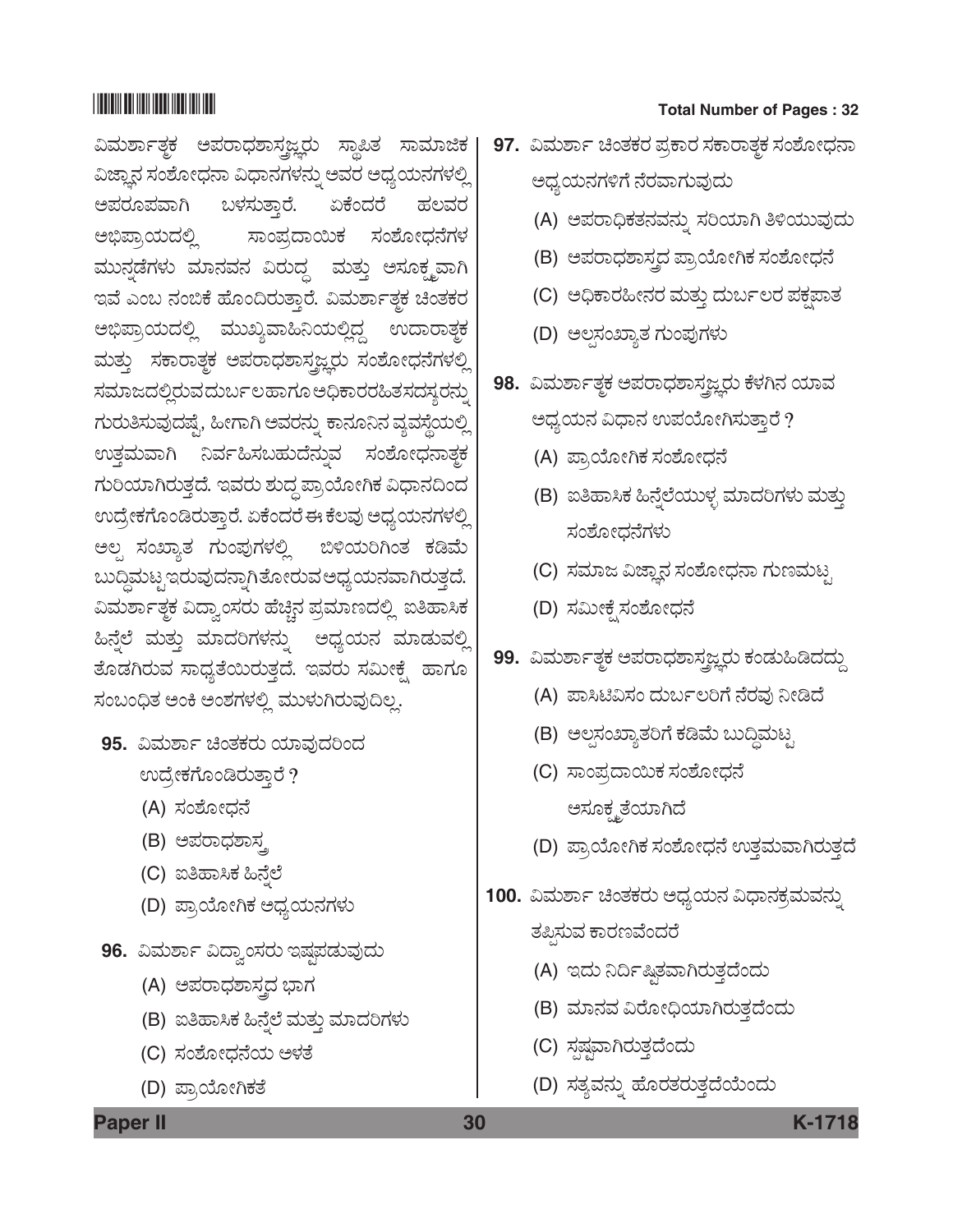Critical criminologists rarely use standard social science methodologies to test their views because many believe the traditional approach of measuring research subjects is antihuman and insensitive. Critical thinkers believe that the research conducted by mainstream liberal and positivist criminologists is often designed to unmask weak, powerless members of society so they can be better dealt with by the legal system. They are offended by purely empirical system, like studies which show minority groups have low IQ's than whites. Critical scholars are more likely to examine historical trends and patterns than to do surveys and crunch numbers.

- **95.** Critical thinkers are offended by
	- (A) Research
	- (B) Criminology
	- (C) Historical trends
	- (D) Empirical studies
- **96.** Critical scholars like
	- (A) Criminology research
	- (B) Historical patterns and trends
	- (C) Measuring research
	- (D) Empiricism

# \*K1718\* **Total Number of Pages : 32**

- **97.** Positivists research studies, according to critical thinkers is aided
	- (A) Proper understanding of criminality
	- (B) Empirical research in criminology
	- (C) Bias towards the powerless and the weak
	- (D) Minority groups
- **98.** Critical criminologists use which of the following methodologies ?
	- (A) Empirical research
	- (B) Historical pattern and trends research
	- (C) Standard social science methodology
	- (D) Survey research
- **99.** Critical criminologists found that
	- (A) Positivism helped the weak
	- (B) Minority groups have low IQ's
	- (C) Traditional research is insensitive
	- (D) Empirical research is good
- **100.** Critical thinkers refrain from usual methodology because
	- (A) it is exact
	- (B) it is against humans
	- (C) it is clear
	- (D) it brings out the truth